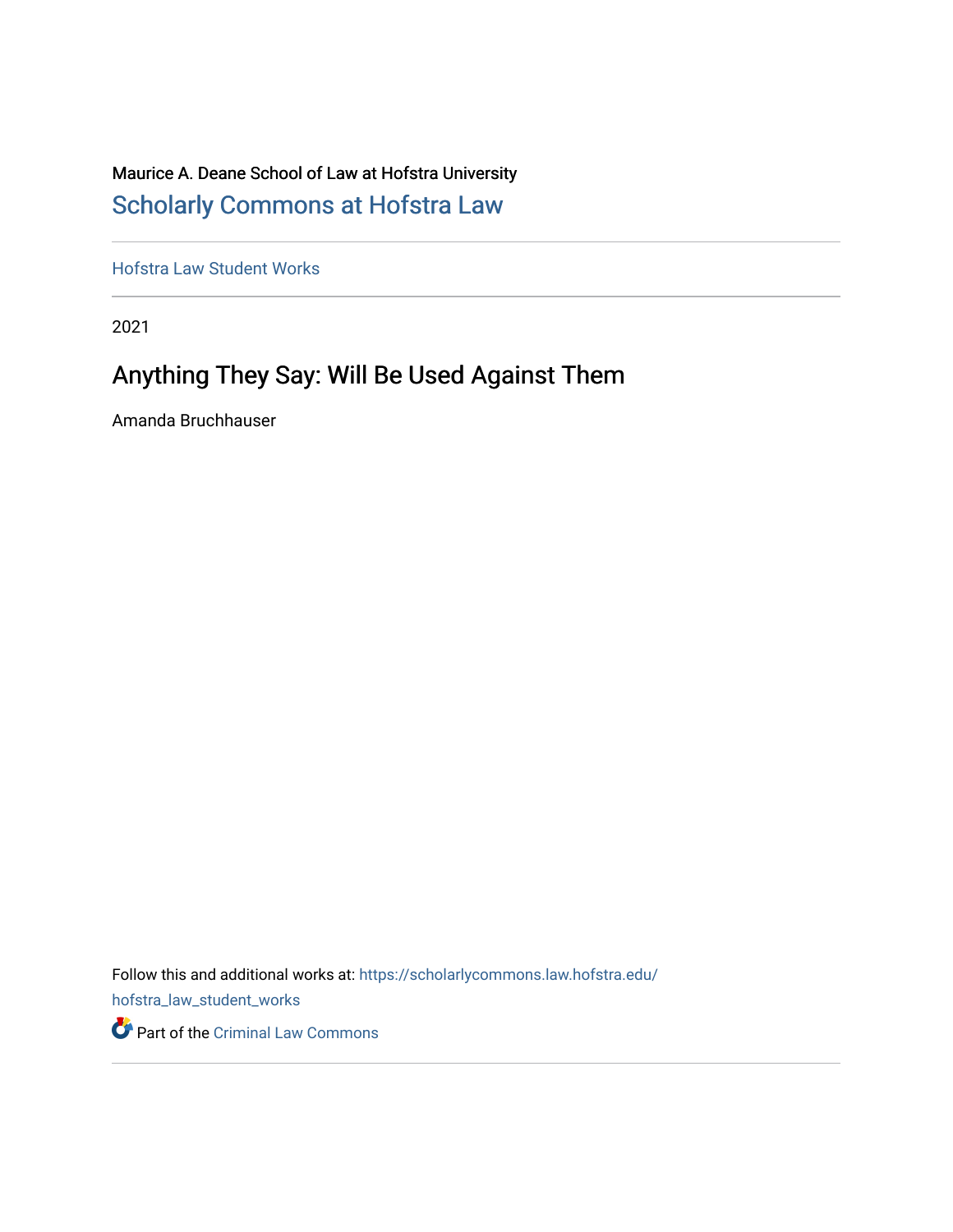Amanda Lynn Bruchhauser Professor Yaroshefsky Ethics in Criminal Advocacy 30 April 2021

#### **Anything They Say: Will Be Used Against Them**

#### **Legal and Ethical Issues with Restricting Pretrial Detainees'** *Miranda* **and Other Rights**

*Everyone knows this familiar phrase: "Anything you say can and will be used against you in a court of law," popularized in part by Mariska Hargitay, Christopher Meloni, Ice-T, and Richard Belzer in* Law & Order: SVU*. Though generations of law students have been inspired by the show since 1999, criminal law has been supported by the notion of* Miranda *rights since 1966.* Miranda *rights are treated as constitutional rights, in part because they help uphold use of the Fifth and Sixth Amendments. Arrestees are read their* Miranda *rights upon arrest. Yet pretrial detainees, who have not been legally proven guilty, are not guaranteed these rights. In fact, anything they say will be used against them.* 

*This paper discusses pretrial detention and the concept that the rights of pretrial detainees may be greater than those of inmates. The privatization of phone services and protection of constitutional rights during pretrial detention cannot coincide, and therefore do not guarantee pretrial detainees' access to their rights. First, phone calls are expensive, and the burden falls on the pretrial detainees and their families to pay the costs. This blocks lowerincome persons from accessing their right to communication. Second, the procedure to obtain an unmonitored line for attorney-client calls is vague and difficult, effectively blocking pretrial detainees' access to counsel. In addition, the unclear District Attorney's office procedures for obtaining recorded calls from prisons allows prosecutors to essentially curb pretrial detainees' constitutional rights. These prosecutors are evading Model Rule of Professional Conduct 8.4, which prohibits lawyers from engaging in conduct prejudicial to the administration of justice.* 

*This paper argues that pretrial detainees are prevented from accessing their* Miranda *rights because they may not have the capacity to understand those rights, as well as a lack of effective notice. Signs and sentences in Handbooks are not enough to put a person on notice that their constitutional rights may be curbed, especially if those "notices" are inconsistent with each* 

1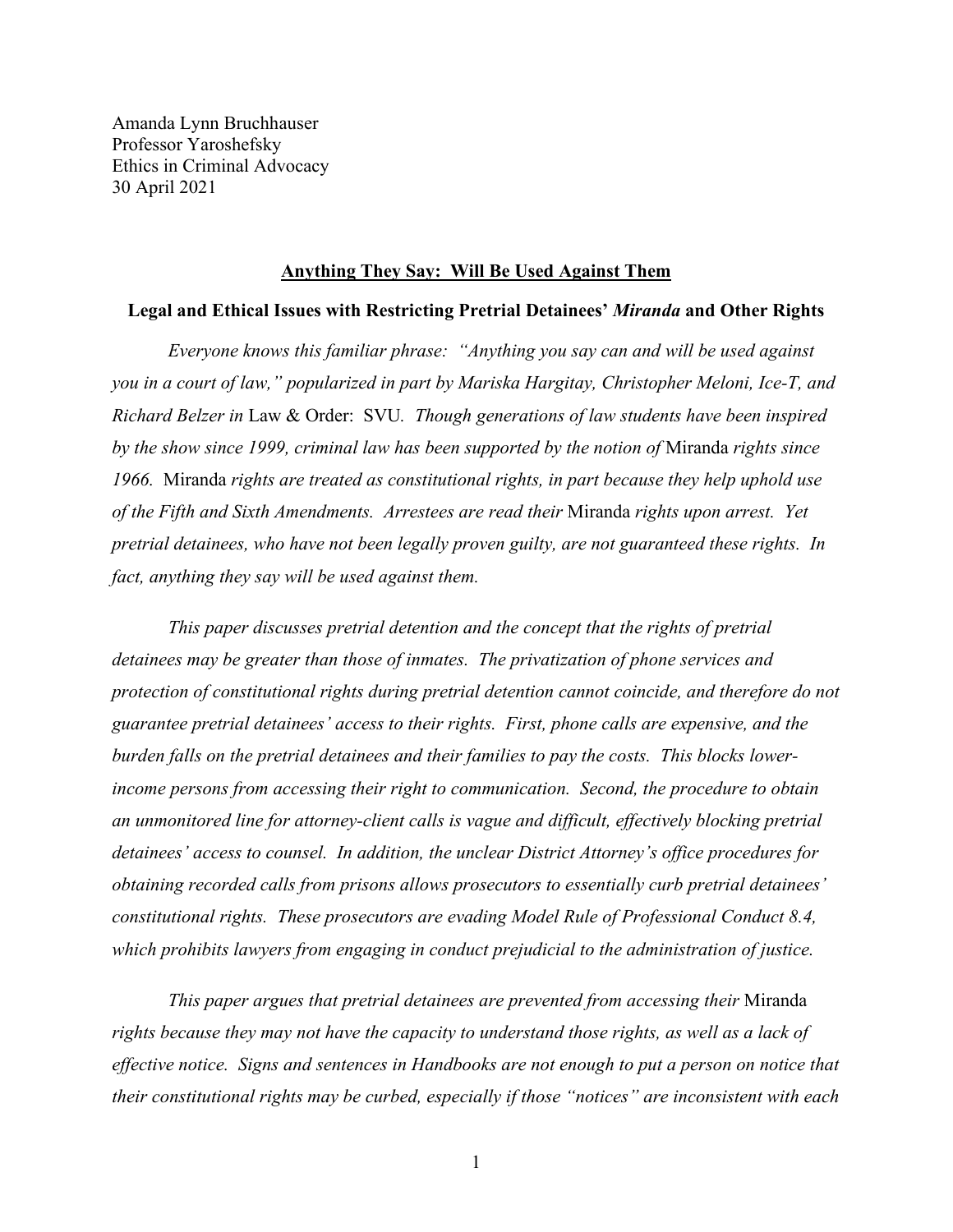*other. Although there are arguments against guaranteeing pretrial detainees broader constitutional rights under the First and Fourth Amendments, protection of individual rights outweighs curbing those rights because of perceived concerns for public safety. In addition, international law mandates the protection of and emphasizes humanitarian arguments for preserving individuals' rights.* 

 *This paper argues for multiple solutions to this issue. One solution is using consistent, plain English and providing translations in every language for all forms of notice. Another is to give* Miranda *warnings and notify the callers that they may be recorded on general phone lines before calls begin. A separate, unrecorded line should be provided only for attorney-client and other confidential calls. A third is to clear up the procedures for attorney-client calls and procedures for prisons turning over any recorded calls to the District Attorney's office. Implementation of these solutions will begin to fix the broken system of justice that pretrial detainees are wrongfully subjected to.* 

#### **I. Introduction**

Pretrial detainees' *Miranda* rights and their right to communicate with the outside world are being violated.<sup>[1](#page-2-0)</sup> Detainees are only given notice of recording in a legalese handbook and on signs pasted to the detention center walls near the telephones. It is unethical to assume that detainees will read and understand the handbook. The lack of *Miranda* warnings on the signs is unethical because they are only told that their conversations will be recorded, not that the recordings will be used for any specific purpose or that the recorded conversations can be used against them. Additionally, it is unethical to use those recordings even if the private telephone companies turn them over to the District Attorney's office. Each group involved should be held to the same standard because they are on the same side of the adversarial justice system.

<span id="page-2-0"></span><sup>1</sup> *Miranda v. Arizona*, 384 U.S. 436 (1966).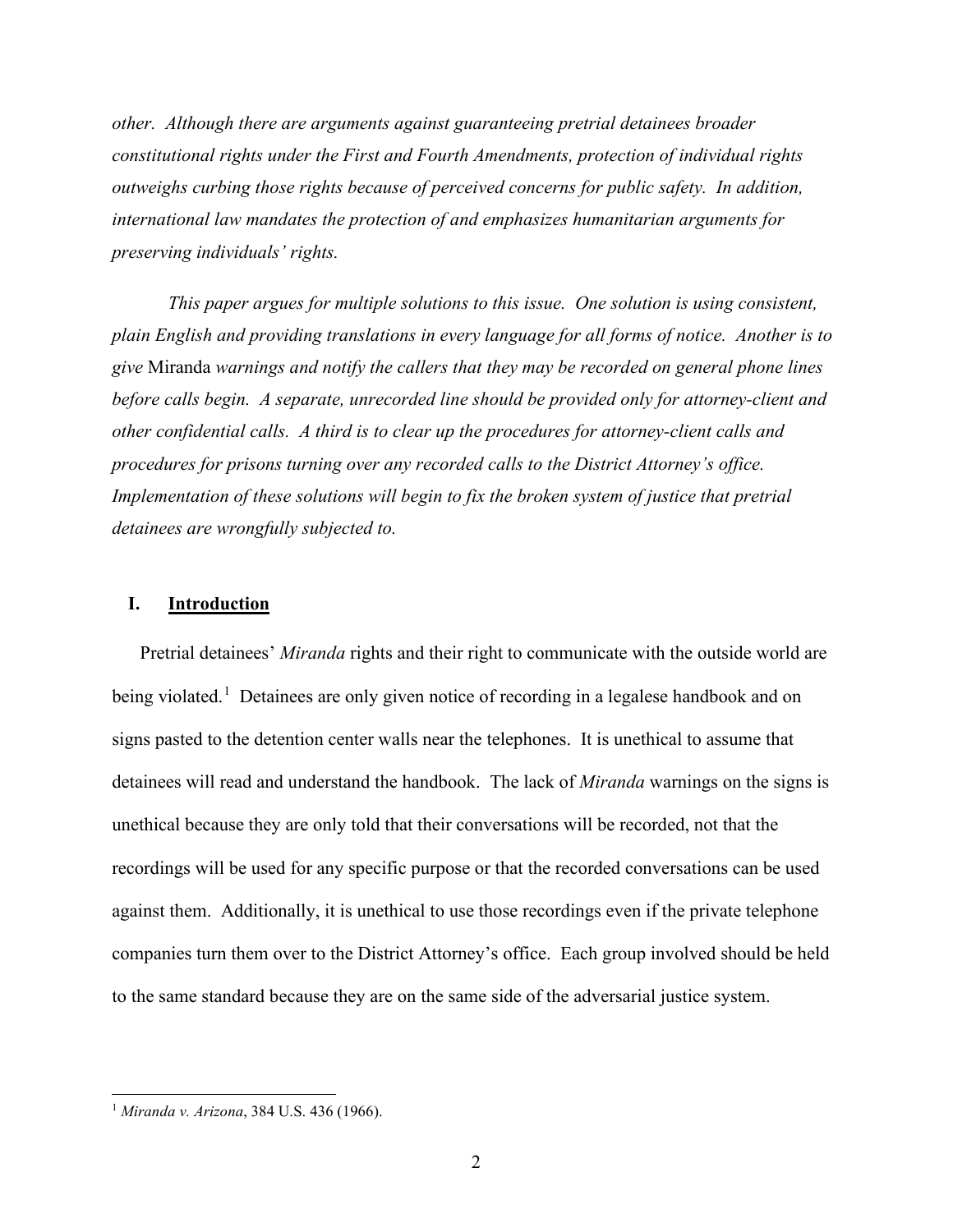It is unethical for pretrial detainees' conversations to be recorded without proper notice that these recordings can be used against them. If private telephone companies can turn over the call recordings for use by prosecutors in court, it should be made abundantly clear to the detainees that the call recordings do not belong to them.

The following paper discusses the rights of pretrial detainees to phone calls under Miranda v. Arizona.<sup>[2](#page-3-0)</sup> Part II explains the relevant law and standards from the Constitution as applied to *Miranda* and pretrial detention. Part III explains the history of phone call privatization, the Inmate Telephone System, phone call expenses, and phone call procedure. Part IV explains the call recording turn-over process, a relevant case, and new prosecutorial obligations. Part V discusses the attorney-client privilege in pretrial detention and the right to effective assistance of counsel. Part VI argues that the current recording notice is insufficient under *Miranda*. Part VII discusses counterarguments. Part VIII discusses a humanitarian perspective on ensuring pretrial detainees' *Miranda* rights. Part IX discusses potential solutions to the current violations of pretrial detainees' *Miranda* rights. To start a more ethical journey, the current federal and New York systems should be required to clarify their current turn-over process, explain the process to the detainees, and keep detainees informed of their *Miranda* rights.

<span id="page-3-0"></span><sup>2</sup> *Miranda v. Arizona*, 384 U.S. 436 (1966).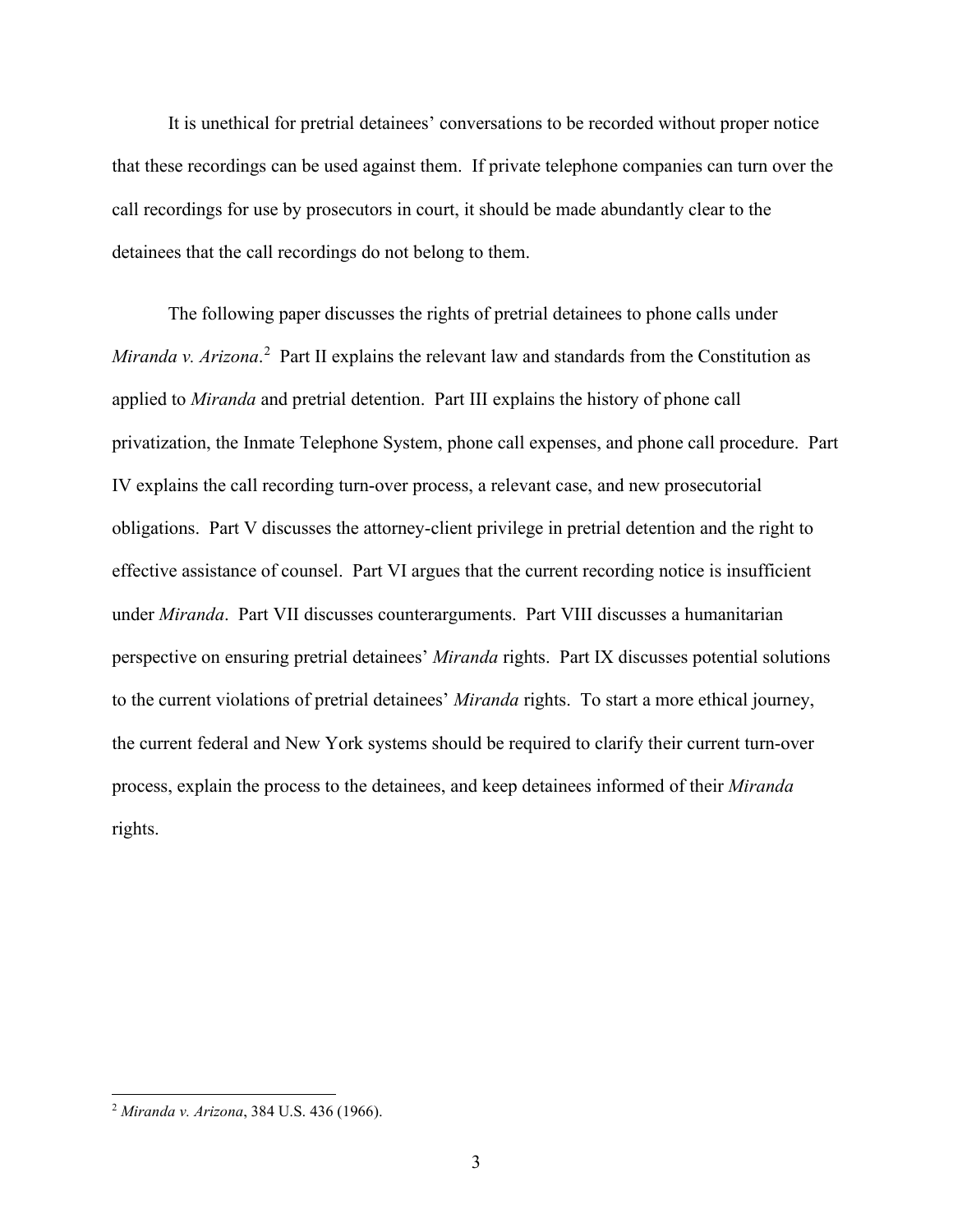### **II.** *Relevant Law/Standards*

#### **A. Constitutional Rights Upon Arrest**

When a person is accused of wrongdoing, they will be arrested and charged with the alleged crime. "The charge must tell the time, date and place that the criminal act allegedly took place, the alleged involvement of the accused, and the details of the crime itself."<sup>[3](#page-4-0)</sup> When an accused person is arrested, they must be read their "*Miranda*" rights.These rights, or "*Miranda* warnings", came about because of the 1966 case of *Miranda v. Arizona*, which involved an analysis of rights from the Fifth and Sixth Amendments.<sup>[4](#page-4-1)</sup>

The Fifth Amendment safeguards the privilege against self-incrimination and due process of law in "any proceeding that denies a citizen 'life, liberty or property."<sup>[5](#page-4-2)</sup> The Sixth Amendment includes guarantees of the right to counsel and the "right to know who your accusers are and the nature of the charges and evidence against you."<sup>[6](#page-4-3)</sup> The Supreme Court has also held that the Sixth Amendment must apply to "'indirect and surreptitious [undercover] interrogations as well as those conducted in the jailhouse" to have any force.<sup>[7](#page-4-4)</sup>

The question before the Supreme Court in *Miranda* was whether the Fifth Amendment's protection against self-incrimination extended to the police interrogation of a suspect and the law of confessions.<sup>[8](#page-4-5)</sup> The Fifth Amendment requires law enforcement to advise suspects of their right

<span id="page-4-0"></span><sup>3</sup> *How Courts Work*, A.B.A. (Sept. 9, 2019),

https://www.americanbar.org/groups/public\_education/resources/law\_related\_education\_network/how\_courts\_work /bringingcharge/.

<span id="page-4-1"></span><sup>4</sup> *Miranda Warning*, Legal Info. Inst.[, https://www.law.cornell.edu/wex/miranda\\_warning](https://www.law.cornell.edu/wex/miranda_warning) (Mar. 25, 2021). *Miranda v. Arizona*, 384 U.S. 436 (1966).

<span id="page-4-2"></span><sup>5</sup> *Fifth Amendment*, Legal Info. Inst., [https://www.law.cornell.edu/constitution/fifth\\_amendment](https://www.law.cornell.edu/constitution/fifth_amendment) (Mar. 25, 2021).

<span id="page-4-4"></span><span id="page-4-3"></span><sup>6</sup> *Sixth Amendment*, Legal Info. Inst., [https://www.law.cornell.edu/constitution/sixth\\_amendment](https://www.law.cornell.edu/constitution/sixth_amendment) (Mar. 25, 2021).  $^7$  Colum. Hum. Rts. L. Rev., A Jailhouse Lawyer's Manual, ch. 34, 1047 (11th ed. 2017),

<span id="page-4-5"></span>http://jlm.law.columbia.edu/files/2017/05/46.-Ch.-34.pdf; *see also* Massiah v. U.S., 377 U.S. 201 (1964). <sup>8</sup> *Miranda v. Arizona*, 384 U.S. 436 (1966).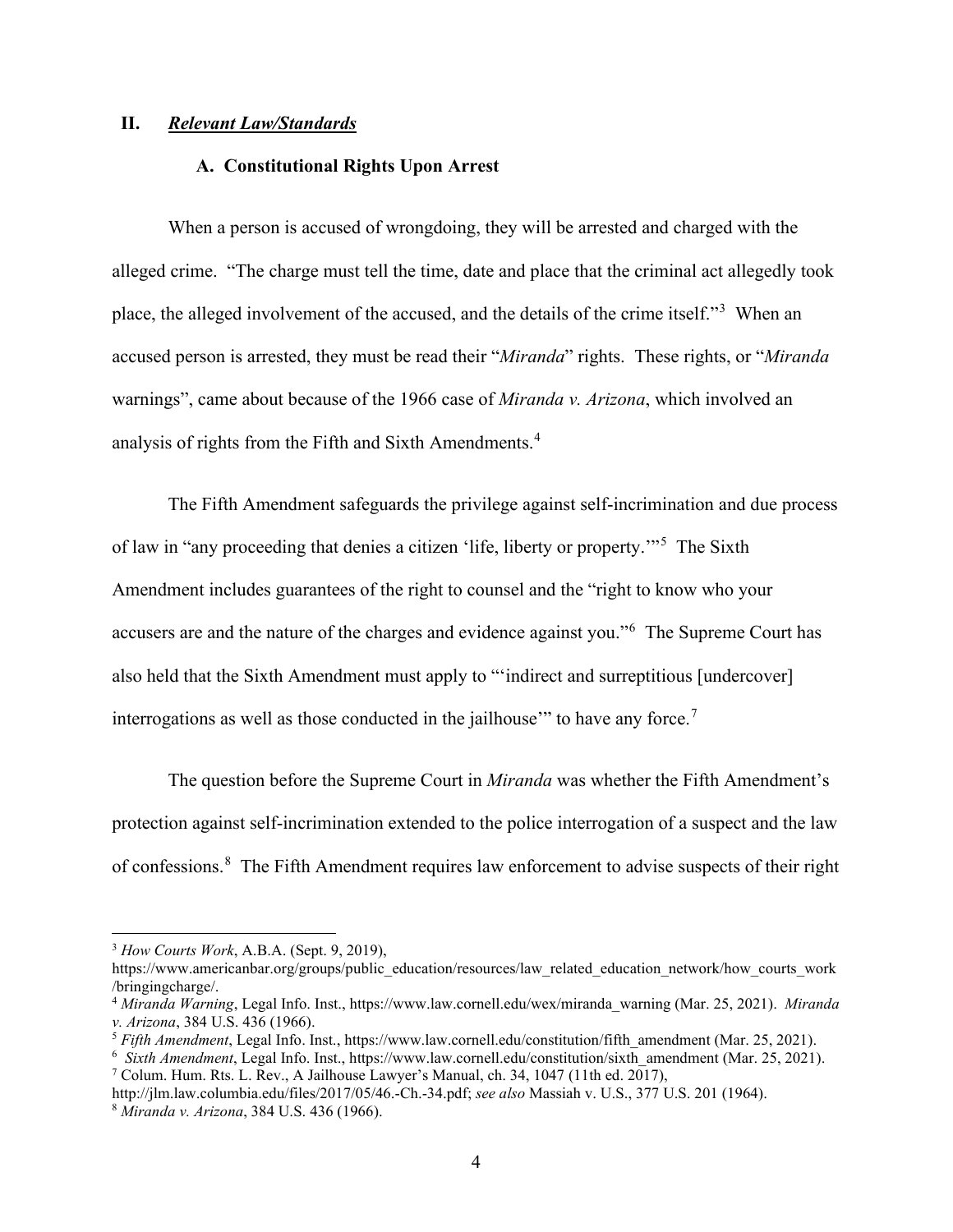to remain silent and their right to obtain an attorney during interrogations while in police custody.<sup>[9](#page-5-0)</sup> The Court reasoned that procedural safeguards were required to protect the privilege.<sup>[10](#page-5-1)</sup>

The holding in the case led to today's *Miranda* warning, which may sound something like the following:

- (1) You have the right to remain silent.
- (2) Anything you say can and will be used against you in a court of law.
- (3) You have the right to an attorney.
- (4) If you cannot afford an attorney, one will be appointed for you free of charge.

Do you understand each of these rights I have read to you? Having these rights in mind, do you wish to speak to me?

Some jurisdictions will add on a clarifying statement, so that the suspect who has invoked the right to counsel knows no further questions will be asked unless and until the lawyer is present.<sup>[11](#page-5-2)</sup> These rights are to be read by the police to any person who has been taken into custody for a formal interrogation or who has been placed under arrest.<sup>[12](#page-5-3)</sup>

<span id="page-5-2"></span><sup>11</sup> Richard A. Leo, The Impact of Miranda Revisited, 86 J. Crim. L. and Criminology 621, 628 (1996), [https://scholarlycommons.law.northwestern.edu/cgi/viewcontent.cgi?article=6874&context=jclc;](https://scholarlycommons.law.northwestern.edu/cgi/viewcontent.cgi?article=6874&context=jclc) *see* Fred E. Inbau et al., Criminal Interrogations and Confessions 232 (3d ed. 1986).

<span id="page-5-0"></span> $9$  *Id.* 

<span id="page-5-1"></span><sup>10</sup> *Id*.

<span id="page-5-3"></span><sup>12</sup> *Miranda Rights*, JUSTIA, <https://www.justia.com/criminal/procedure/miranda-rights/> (last updated Apr. 2018). Voluntarily speaking to the police creates a less clear timeline of when the rights are supposed to be read to the person. It should be noted that a quick Google search would suffice to give a proper source to answer this question. However, many of the Google search results for "When are *Miranda* rights read to suspect" led to many websites advertising for attorneys alongside substantive information, some of which did not actually answer the question directly but just re-stated what the rights were without giving the bright-line rule for when they are to be read.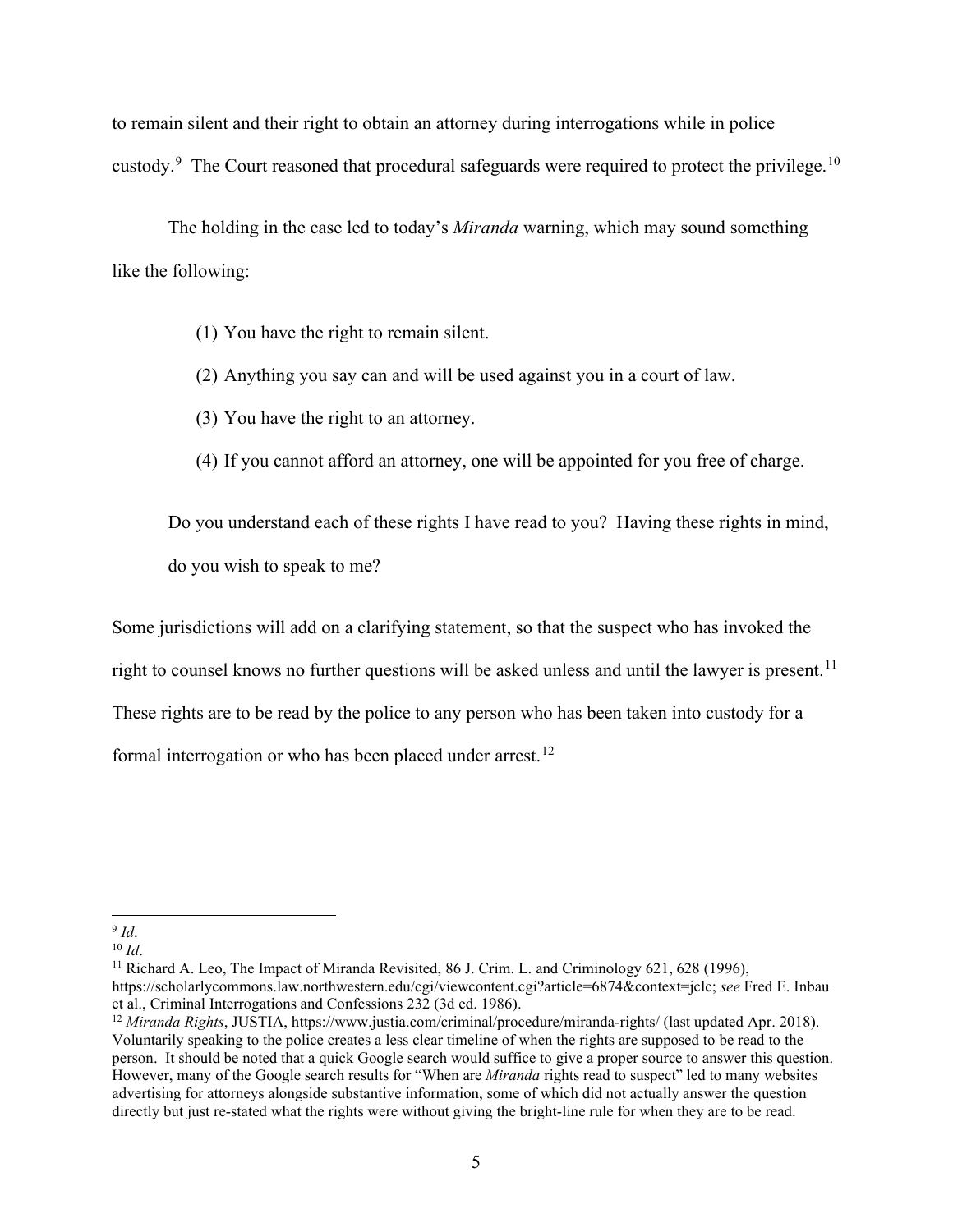The Court also held that "[e]vidence obtained as a result of interrogation was not to be used against a defendant at trial unless the prosecution demonstrated the warnings were given, and knowingly and intelligently waived."<sup>[13](#page-6-0)</sup>

### **B. Pretrial Detention**

#### **1. Overview**

After an arrestee is processed, they are entitled to a "detention hearing" in which they first appear before a judge.<sup>[14](#page-6-1)</sup> During the hearing, the judge will set bail, which is usually a monetary payment or a bond (a debt promised to the court).<sup>[15](#page-6-2)</sup> The hearing judge focuses on (1) the likelihood that the person will appear for trial, and (2) whether the person will pose a significant threat to the community's safety if they are released.<sup>16</sup> The default rule is either bail or release on your own "recognizance."<sup>[17](#page-6-4)</sup> Pretrial detention is used by courts to ensure that arrested persons will not flee for the purpose of evading prosecution.<sup>18</sup> If the judge finds no condition or combination of conditions will satisfy the two factors, the judge must order detention before trial."<sup>19</sup> But some detainees with access to bail nevertheless cannot meet the bail amount set by the judge. So, they remain in pretrial detention, even though they have not been convicted of any crime yet.

<span id="page-6-0"></span><sup>&</sup>lt;sup>13</sup> *Miranda v. Arizona*, 384 U.S. 436 (1966).<br><sup>14</sup> Colum. Hum. Rts. L. Rev., A Jailhouse Lawyer's Manual, ch. 34, 1049 (11th ed. 2017),

<span id="page-6-1"></span>http://jlm.law.columbia.edu/files/2017/05/46.-Ch.-34.pdf.

<span id="page-6-3"></span><span id="page-6-2"></span> $^{15}$  *Id.*<br> $^{16}$  *Id.* 

<span id="page-6-4"></span> $^{17}$  *Id*.

<span id="page-6-5"></span><sup>18</sup> *Id*. at 1048. 19 *Id*.

<span id="page-6-6"></span>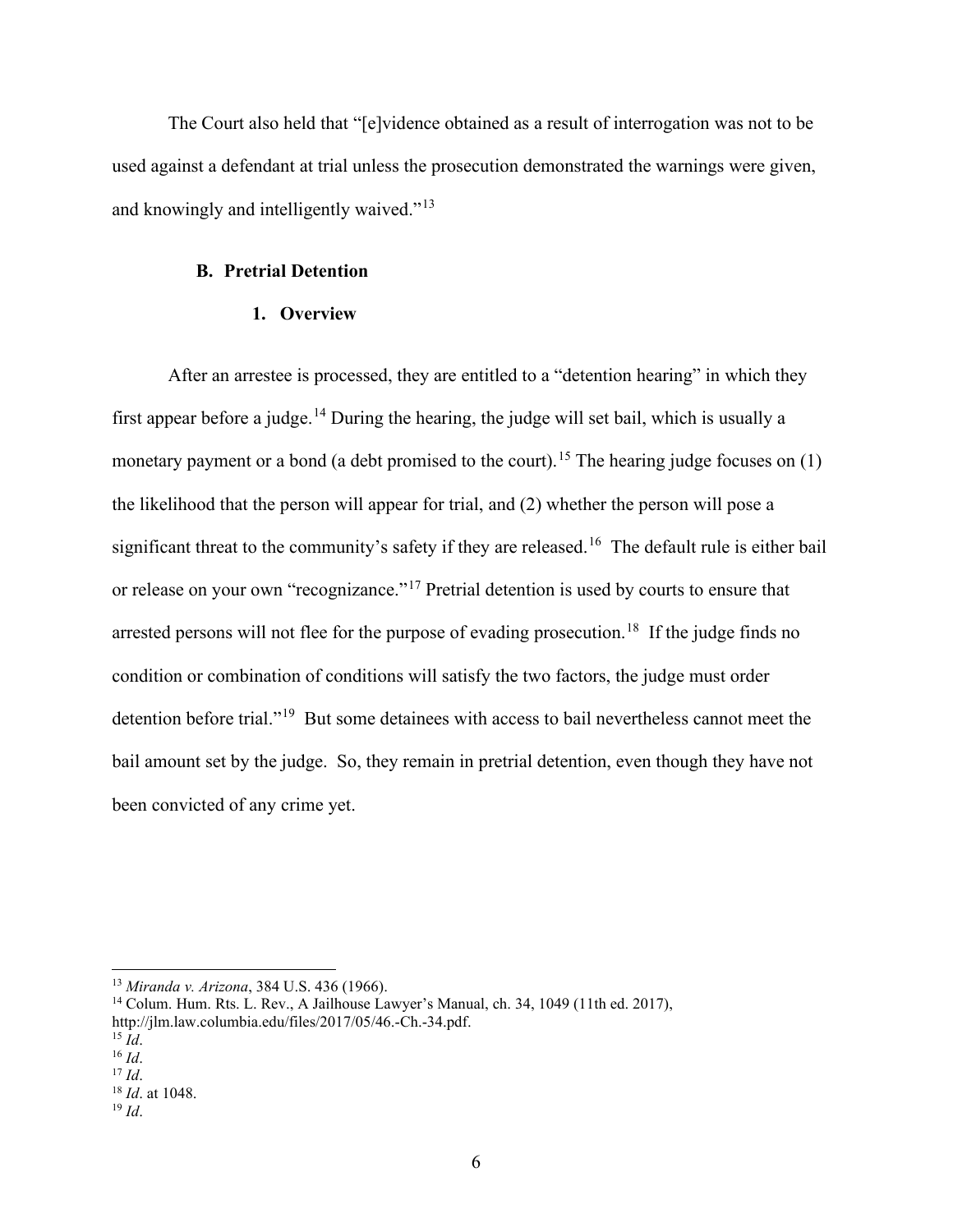### **2. Rights in Pretrial Detention**

Persons in pretrial detention have not been proven legally guilty yet, so although they are in prison facilities, they retain constitutional rights.<sup>[20](#page-7-0)</sup> These rights include freedom of religion and speech under the First and Fourteenth Amendments, the right to be free from unreasonable searches and seizures under the Fourth Amendment, the right to not be discriminated against on the basis of race under the Equal Protection Clause of the Fourteenth Amendment, and the right to communicate with the outside world.<sup>[21](#page-7-1)</sup> Even though the law is unclear on whether the Fourteenth and Fifth Amendments give pretrial detainees a higher level of constitutional protection than convicted prisoners, the Supreme Court has held that pretrial detainees have at least the same constitutional rights as convicted prisoners.<sup>[22](#page-7-2)</sup>

Some courts have found that pretrial detainees may enjoy greater rights than convicted prisoners.[23](#page-7-3) Under *Bell v. Wolfish*, pretrial detainees retain the clear right to not be punished without the due process of law.<sup>24</sup> In other words, pretrial detainees cannot be punished for the crime they were arrested for, called the "underlying crime."<sup>[25](#page-7-5)</sup> Punishing pretrial detainees who have not been convicted of a crime would violate the Due Process Clauses of the United States Constitution.[26](#page-7-6) The Due Process Clause of the Fifth Amendment protects pretrial detainees in

<span id="page-7-0"></span><sup>&</sup>lt;sup>20</sup> People v. Johnson, 51 N.E.3d 545 (N.Y. 2016). The court ruled that, because defendant failed to identify a statutory right violated by the Department of Correction as a threshold matter, suppression of the recording excerpts could not be warranted.

<span id="page-7-1"></span> $21$  Colum. Hum. Rts. L. Rev., A Jailhouse Lawyer's Manual, ch. 19, 643 (12th ed. 2021),

http://jlm.law.columbia.edu/files/2021/02/26.-Chapter-19.pdf; *see also* Colum. Hum. Rts. L. Rev., A Jailhouse Lawyer's Manual, ch. 34, 1060 (11th ed. 2017), http://jlm.law.columbia.edu/files/2017/05/46.-Ch.-34.pdf. <sup>22</sup> The Fourteenth Amendment addresses citizenship and its rights and guarantees "equal protection of the laws."

<span id="page-7-2"></span><sup>&</sup>lt;sup>22</sup> U.S. Const. amend. XIV. *See also* Colum. Hum. Rts. L. Rev., A Jailhouse Lawyer's Manual, ch. 34, 1059 (11th ed. 2017), http://jlm.law.columbia.edu/files/2017/05/46.-Ch.-34.pdf.

<span id="page-7-3"></span><sup>&</sup>lt;sup>23</sup> Colum. Hum. Rts. L. Rev., A Jailhouse Lawyer's Manual, ch. 34, 1060 (11th ed. 2017), http://jlm.law.columbia.edu/files/2017/05/46.-Ch.-34.pdf. 24 *Id*.

<span id="page-7-4"></span>

<span id="page-7-5"></span> $^{25}$  *Id.* 

<span id="page-7-6"></span><sup>26</sup> *Id*.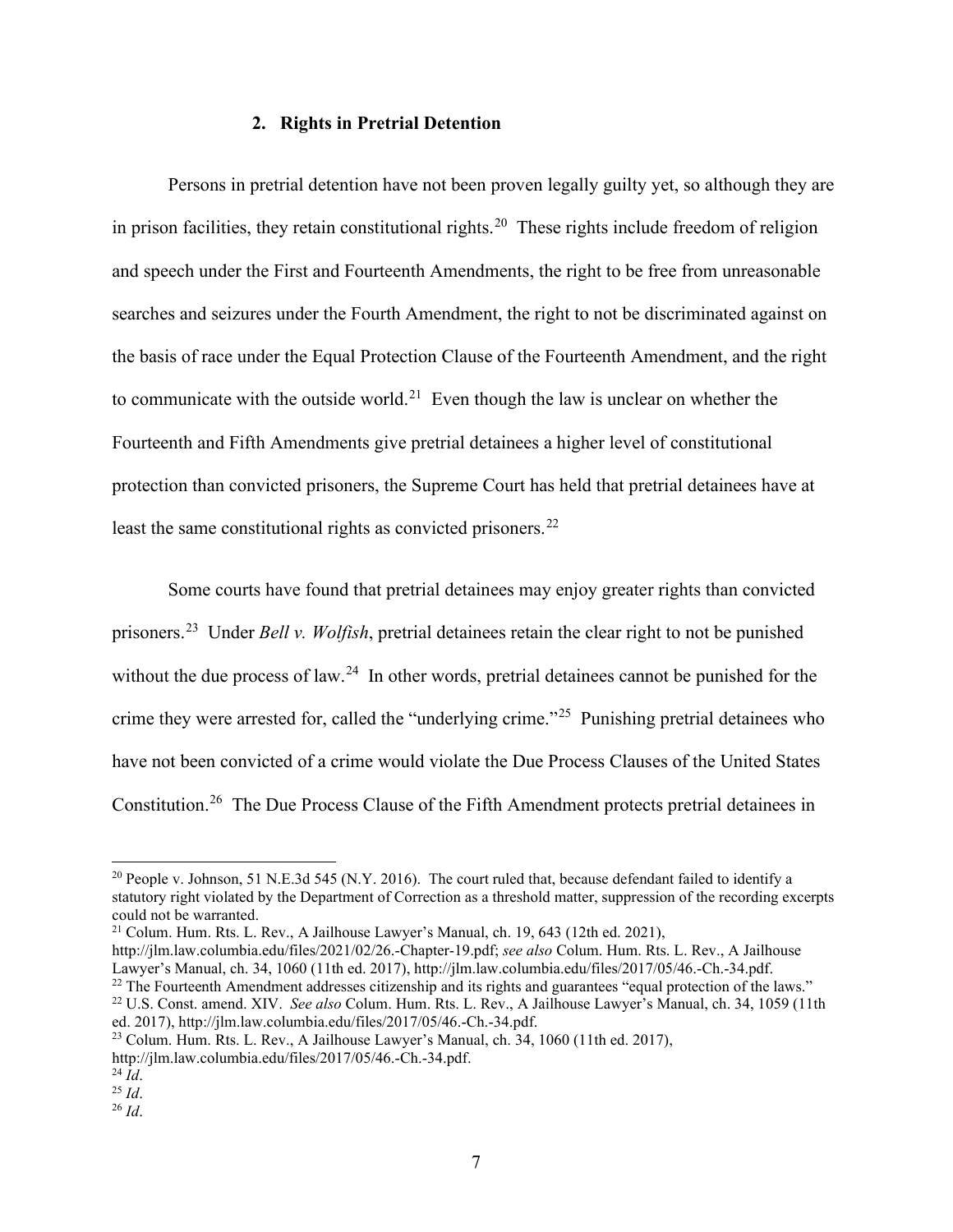federal facilities, while the Due Process Clause of the Fourteenth Amendment protects pretrial detainees in state facilities.<sup>[27](#page-8-0)</sup>

There is a difference between discipline and punishment, but there is little guidance on how to distinguish the two.<sup>28</sup> If a pretrial detainee commits an infraction, or breaks prison rules, they will be disciplined.[29](#page-8-2) Pretrial detainees can be placed in administrative detention or isolation, have privileges removed, and be held in handcuffs or other restraining devices.<sup>[30](#page-8-3)</sup> However, because pretrial detainees are not yet legally guilty, they are entitled to procedural protections when discipline occurs or additional restraints are imposed.<sup>[31](#page-8-4)</sup> So, when officials subject pretrial detainees to additional restraints, they must follow certain procedures consistent with the due process of law.<sup>[32](#page-8-5)</sup>

Pretrial detainees have at least the same rights under these respective Due Process Clauses as convicted prisoners do under the Eighth Amendment.<sup>33</sup> Convicted prisoners often contest prison conditions as violating the Eighth Amendment's prohibition on "cruel and unusual punishment."[34](#page-8-7) So, pretrial detainees may use cases involving Eighth Amendment violations when arguing that their rights were violated.<sup>35</sup> The reasoning is that the pretrial detainee's Fifth or Fourteenth Amendment rights were violated because what happened was bad enough that if they were a convicted prisoner, their Eighth Amendment rights would have been violated.<sup>[36](#page-8-9)</sup>

<span id="page-8-5"></span><span id="page-8-4"></span><sup>32</sup> *Id*.

<span id="page-8-6"></span><sup>33</sup> *Id*.

- <span id="page-8-7"></span><sup>34</sup> *Id*.
- <span id="page-8-8"></span><sup>35</sup> *Id*.

<sup>36</sup> Colum. Hum. Rts. L. Rev., A Jailhouse Lawyer's Manual, ch. 34, 1060 (11th ed. 2017),

<span id="page-8-9"></span>http://jlm.law.columbia.edu/files/2017/05/46.-Ch.-34.pdf; *see also* Petition for Writ of Certiorari at 2, *Taylor v.* 

<span id="page-8-0"></span><sup>27</sup> *Id*.

<span id="page-8-1"></span><sup>28</sup> *Id*.

<span id="page-8-2"></span><sup>29</sup> *Id*. <sup>30</sup> *Id*.

<span id="page-8-3"></span><sup>31</sup> *Id*.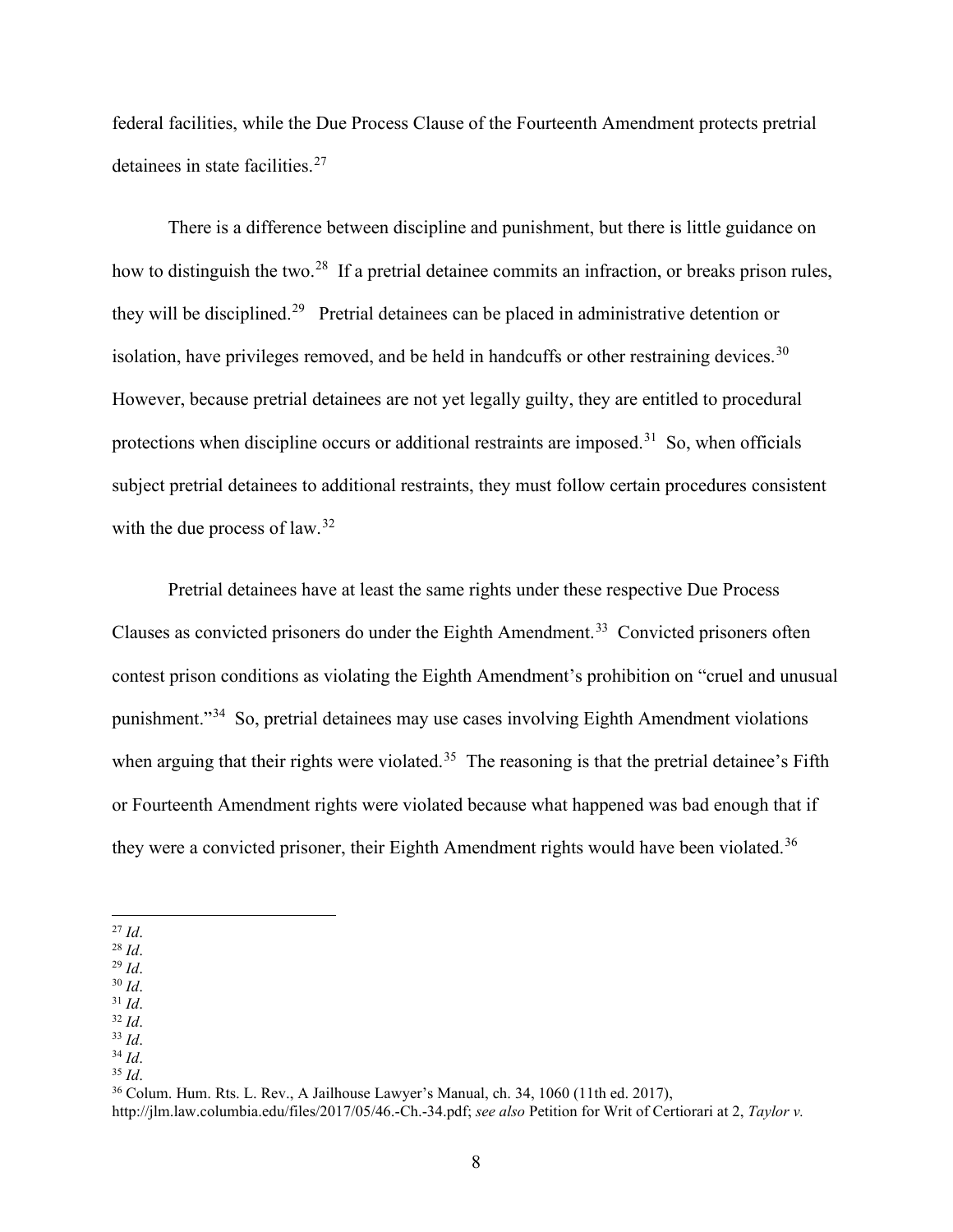Pretrial detainees may also have a greater right of access to counsel under the Sixth Amendment than convicted prisoners.<sup>[37](#page-9-0)</sup> This right includes the right to meet and communicate with their attorney during pretrial detention.<sup>38</sup> If the conditions of the pretrial detention interfere with the detainee's ability to meet with or communicate in private with their attorney to discuss their case, then the detainee's right to counsel may be violated.<sup>39</sup> Interference with this right includes regulations and conditions limiting detainees' telephone conversations with attorneys, inadequate privacy during such telephone conversations, inadequate or inadequately private space in which to meet with their attorneys, and prison regulations that create substantial and unpredictable delays when your attorneys come to meet with you. $40$ 

*Riojas*, 141 S. Ct. 52 (U.S. 2020) (No. 19-1261). (The case facts indicate that there was a clear Eighth Amendment violation, but because there was no precedent for the exact violation, the court upheld the corrections officers' qualified immunity.)

<span id="page-9-0"></span> $3^7$  Colum. Hum. Rts. L. Rev., A Jailhouse Lawyer's Manual, ch. 34, 1044 (11th ed. 2017),

http://jlm.law.columbia.edu/files/2017/05/46.-Ch.-34.pdf.

<sup>38</sup> *Id*.

<span id="page-9-2"></span><span id="page-9-1"></span><sup>39</sup> *Id*.

<span id="page-9-3"></span><sup>40</sup> "[U]nder [*Lewis v. Casey*, 518 U.S. 343, 349 (1996)], if you claim that your right of access to the courts has been interfered with, you must show that the denial of this right has caused 'actual injury' to your case. But, in [*Benjamin v. Fraser*, 264 F.3d 175, 185 (2d Cir. 2001)], the Second Circuit said that the right of access to the courts is different from the right to counsel for pre-trial detainees. The Second Circuit said that, if you assert that there were barriers to accessing your counsel, in violation of the Sixth Amendment, then you do not need to show that your case was actually harmed by these barriers." The rights of convicted prisoners with respect to attorney access are less strictly guaranteed because they have been found legally guilty. It is unclear whether pretrial detainees have a right to higher standards than those of convicted prisoners for (1) food and housing, (2) medical care, and (3) protection from assault. Colum. Hum. Rts. L. Rev., A Jailhouse Lawyer's Manual, ch. 34, 1069-1070 (11th ed. 2017), http://jlm.law.columbia.edu/files/2017/05/46.-Ch.-34.pdf.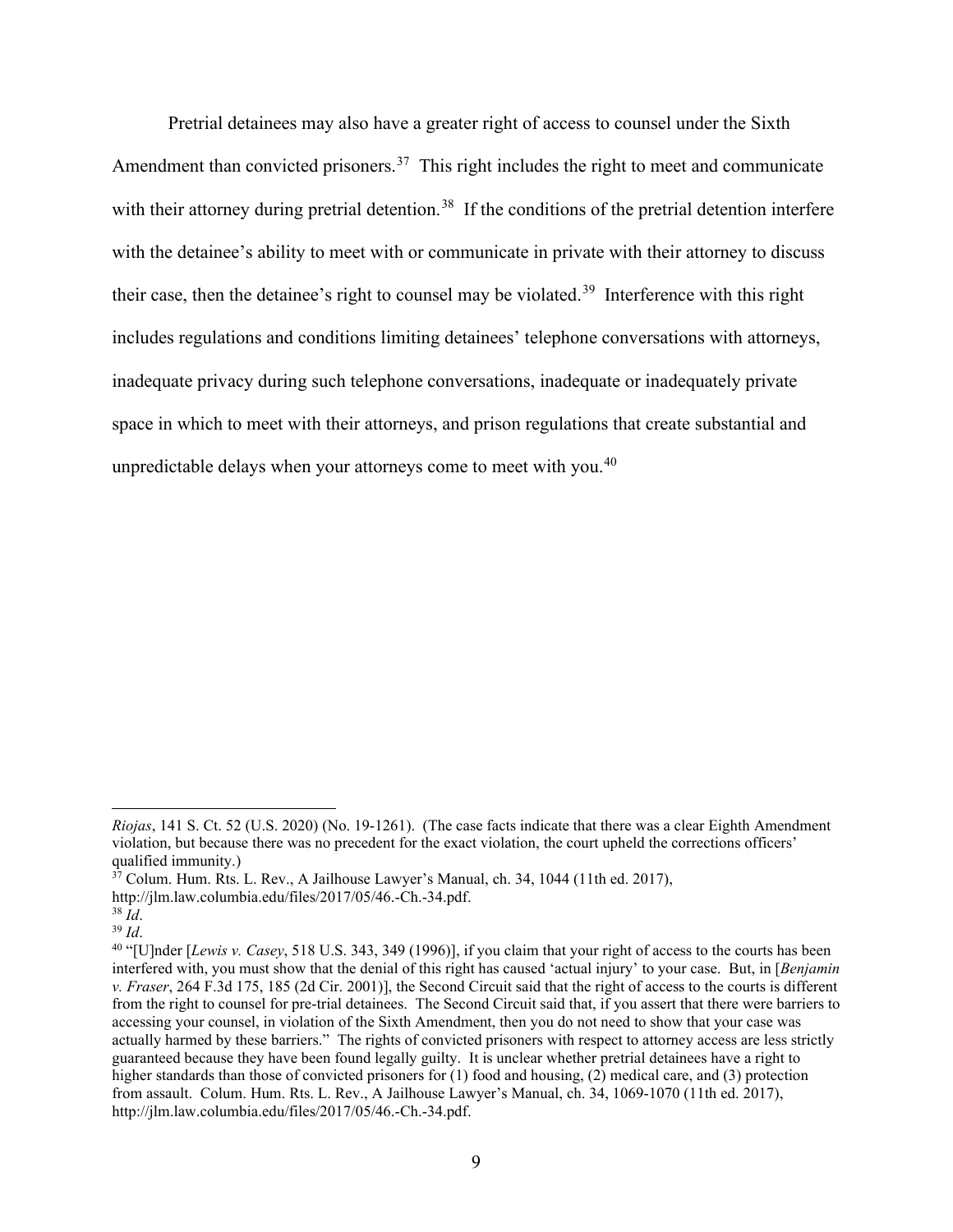#### **III.** *History of Prison Phone System Privatization*

Until the early 1970s, inmates were limited to one collect call placed on staff telephones every three months, after filing written requests to use the telephone and receiving approval.<sup>41</sup> In the mid-1970s, a new BOP program statement directed its institutions to establish a telephone access program, to provide inmates *at least* one call every three months, and to establish call monitoring procedures to preserve internal prison security.<sup>[42](#page-10-1)</sup> Afterwards, the BOP installed pay telephones in most of its institutions, and by 1976 most of the inmates in BOP institutions could place their own collect calls instead of relying on staff.<sup>43</sup> When the pay telephones were first installed, there were no restrictions on the number of calls inmates could make.<sup>[44](#page-10-3)</sup> The calls were "generally listened to on a 'sampling' basis by correctional officers at each institution if time permitted."[45](#page-10-4) Sometimes, "specific calls of concern" were recorded on "primitive" recording equipment.<sup>[46](#page-10-5)</sup>

 The use of the pay telephone system was abused by inmates and subsequently restricted.<sup>[47](#page-10-6)</sup> Abuses of the system included nuisance, fraudulent calls, arranging of murder contracts, and threatening calls to judges and other government officials.<sup>48</sup> In the 1980s, the

<span id="page-10-7"></span><span id="page-10-6"></span>

<span id="page-10-0"></span><sup>&</sup>lt;sup>41</sup> The Federal Bureau of Prisons (BOP) claims that inmates' access to telephones "furthers important objectives" such as maintaining family and community ties" as well as personal development of the inmates. Off. of. Inspector Gen., CRIMINAL CALLS: A REVIEW OF THE BUREAU OF PRISONS' MANAGEMENT OF INMATE TELEPHONE PRIVILEGES (1999). The BOP further claims that telephone access facilitates societal reintegration of inmates upon release and reduces recidivism. In any case, it seems that these aims are set aside in favor of profit. Off. of. Inspector Gen., CRIMINAL CALLS: A REVIEW OF THE BUREAU OF PRISONS' MANAGEMENT OF INMATE TELEPHONE PRIVILEGES (1999).

<span id="page-10-1"></span><sup>&</sup>lt;sup>42</sup> Off. of. Inspector Gen., CRIMINAL CALLS: A REVIEW OF THE BUREAU OF PRISONS' MANAGEMENT OF INMATE TELEPHONE PRIVILEGES (1999).<br><sup>43</sup> *Id.* 

<span id="page-10-5"></span><span id="page-10-4"></span>

<span id="page-10-3"></span><span id="page-10-2"></span><sup>43</sup> *Id*. 44 *Id*. 45 *Id*. 46 *Id*. 47 *Id*. 48 *Id*.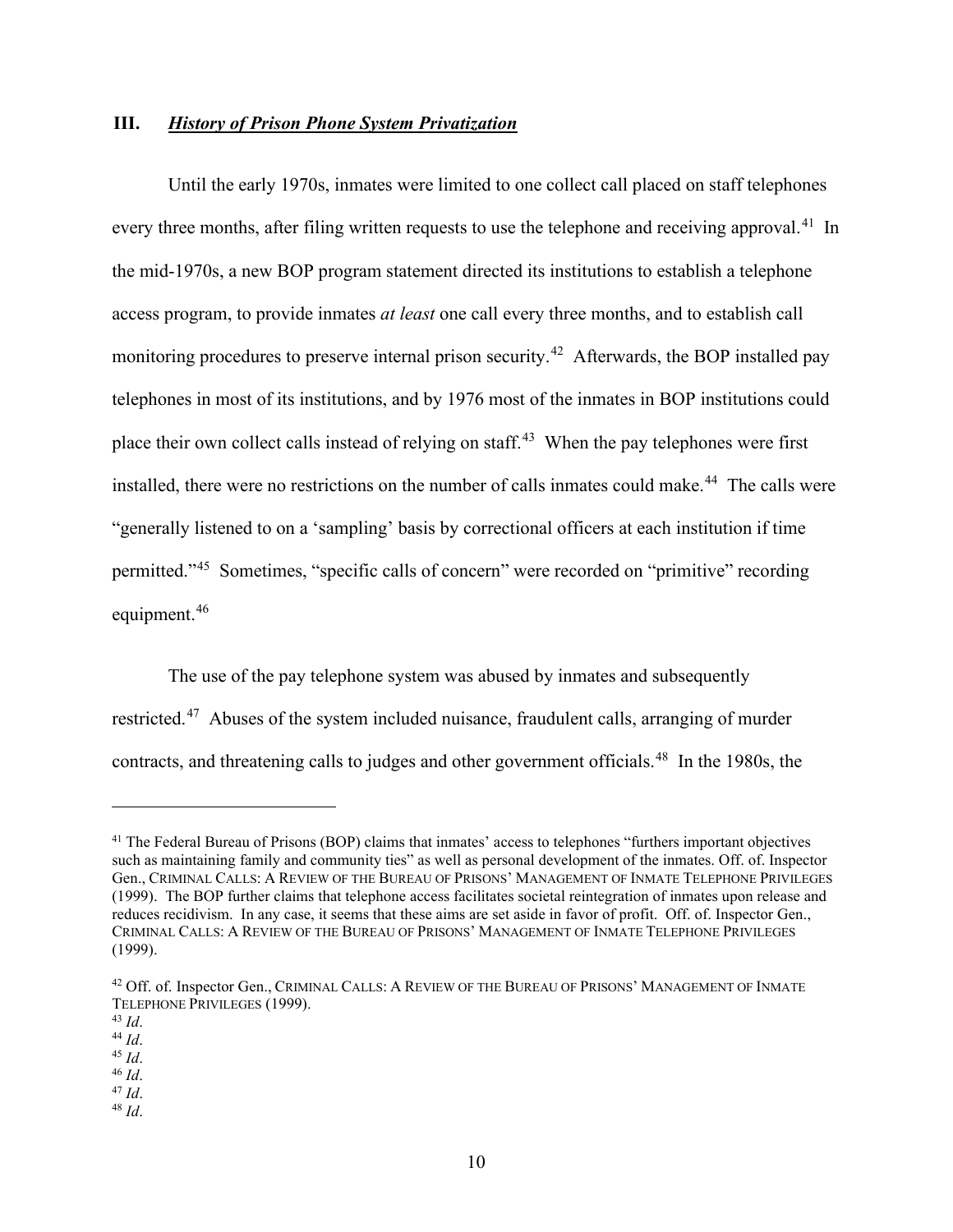BOP installed monitoring equipment in all its institutions so that personnel could listen to calls in real time.<sup>[49](#page-11-0)</sup> A BOP task force evaluated the telephone use program and issued a report with a recommended "four-pronged strategy" to prevent inmate telephone abuse.<sup>50</sup> The strategy was written as follows:

- 1. Increase the recording and monitoring of telephone calls, including assigning a full-time telephone monitor in larger institutions and prohibiting calls that are not in English unless authorized by staff;
- 2. Restrict access to telephones, including limiting the number of telephones available and their hours of use, establishing supervised telephone rooms, and making telephones inoperative unless under the direct supervision of a telephone monitor or other designated staff;
- 3. Reduce the frequency of calls to one ten-minute collect call every two weeks; and
- 4. Increase disciplinary sanctions for telephone abuse from a "low moderate" violation to a "high" violation, resulting in more serious disciplinary measures for telephone abuse.<sup>[51](#page-11-2)</sup>

The BOP rejected the first prong of the strategy because it required too much staff and increased inmate movement within institutions, and it rejected the second prong of the strategy because the frequency of the calls was not at issue.[52](#page-11-3) However, the BOP did install monitoring technology to record all non-attorney phone calls, and some calls were monitored by live staff at "fixed posts," such as correctional officers located in remote monitoring locations.<sup>[53](#page-11-4)</sup>

<sup>50</sup> *Id*.

<span id="page-11-4"></span><sup>53</sup> *Id*.

<span id="page-11-0"></span><sup>49</sup> *Id*.

<span id="page-11-3"></span><span id="page-11-2"></span><span id="page-11-1"></span><sup>51</sup> *Id*. <sup>52</sup> *Id*.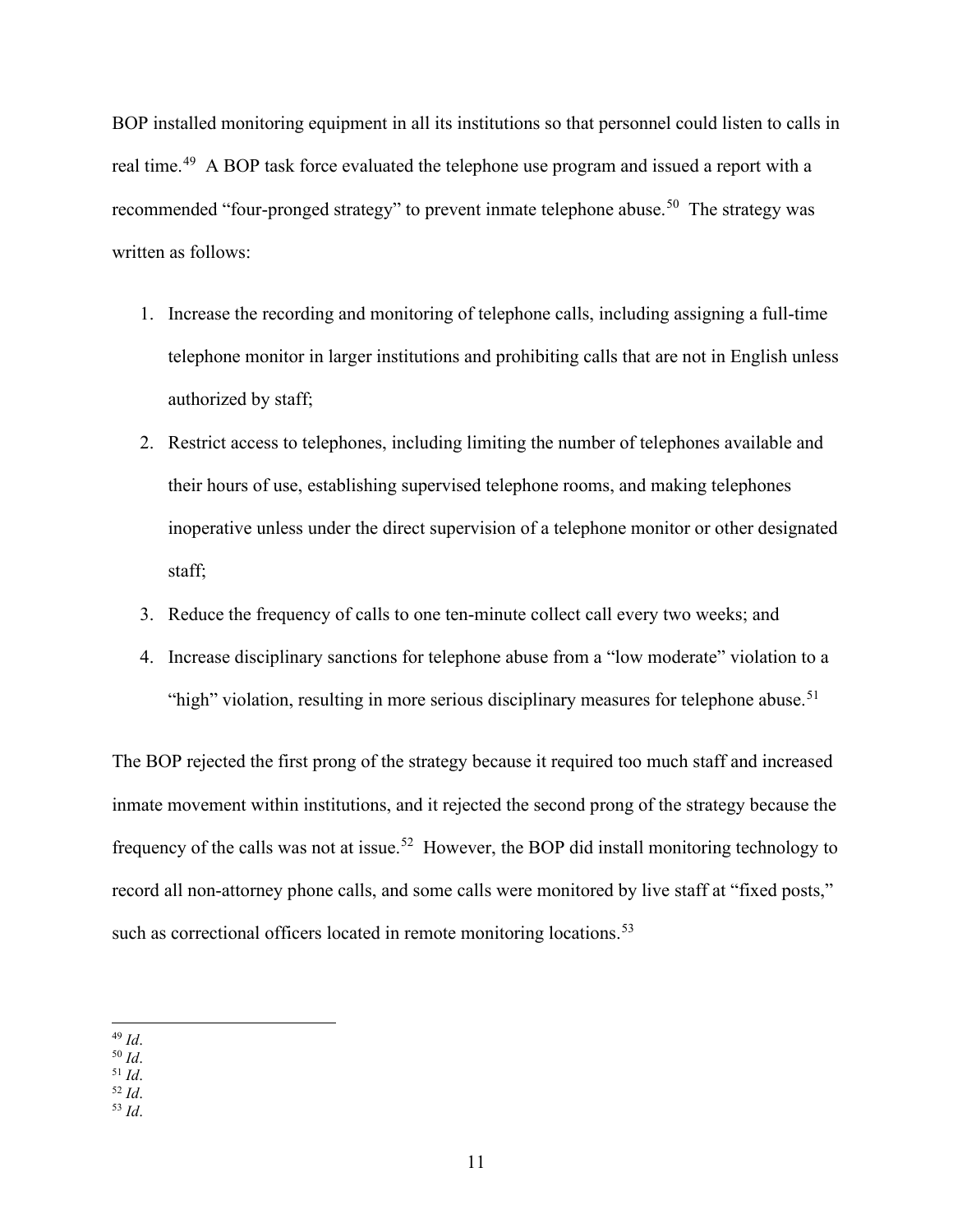In 1988, the federal prison system developed the Inmate Telephone System (ITS), which permits only direct-dial calling.<sup>54</sup> The system uses a computer, telephone switch, hardware, and software that controls and records data of the telephone calls.<sup>55</sup> Another reason ITS was developed was to shift the burden of payment for inmate calls as per the BOP management's change in philosophy.[56](#page-12-2) The original collect call-only system placed the financial burden of the call on the receiving party.[57](#page-12-3) The BOP decided that the ITS would do away with collect calling to emphasize inmates' financial responsibility and reduce the burden on inmates' families caused by the collect calls.<sup>[58](#page-12-4)</sup> Each inmate has a "phone access code" (PAC) which, in theory, permits staff to identify which inmate made the calls and how many without visually seeing the call.<sup>[59](#page-12-5)</sup> The ITS software allows the BOP to "debit inmates' commissary accounts for the cost of their calls."[60](#page-12-6)

At the time, inmates were charged between 15 and 31 cents per minute for calls within the continental United States, depending on the call distance.<sup>[61](#page-12-7)</sup> Inmates were charged a flat 50-cent fee for local calls, without regard to the call length.<sup>[62](#page-12-8)</sup> The first minute of an international call cost between 18 cents and \$7.06 for the first minute, then additional minutes were priced at a slightly lower rate.<sup>[63](#page-12-9)</sup> If the balance in an inmate's commissary account was insufficient to pay for a three-minute telephone call, the ITS would not allow the call to go through.<sup>[64](#page-12-10)</sup> The ITS

- <span id="page-12-2"></span><sup>56</sup> *Id*.
- <span id="page-12-3"></span><sup>57</sup> *Id*.

<span id="page-12-6"></span><sup>60</sup> *Id*.

- <span id="page-12-9"></span><span id="page-12-8"></span><sup>63</sup> *Id*.
- <span id="page-12-10"></span><sup>64</sup> *Id*.

<span id="page-12-0"></span><sup>54</sup> *Id*.

<span id="page-12-1"></span><sup>55</sup> *Id*.

<span id="page-12-4"></span><sup>58</sup> *Id*.

<span id="page-12-5"></span><sup>&</sup>lt;sup>59</sup> *Id.* Additionally, ITS is compatible with a software called AIMS, which is used to search and analyze records of inmate calls.

<span id="page-12-7"></span><sup>61</sup> *Id*. <sup>62</sup> *Id*.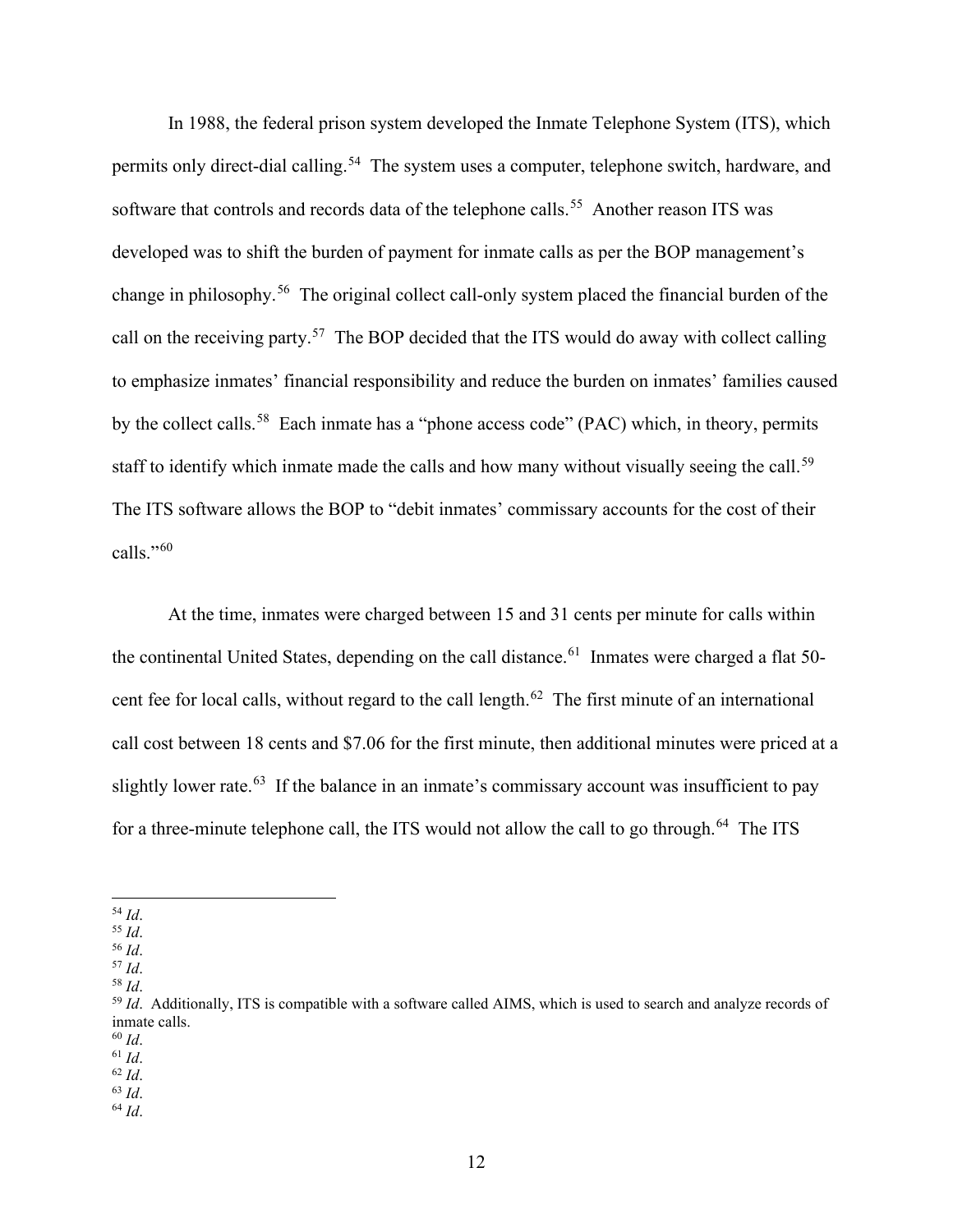brought a net income of about \$71.5 million between October 1991 to June 1998, which was placed into the Inmate Trust Fund.<sup>65</sup> This fund is only used by the BOP to "pay for services or activities that benefit the inmate population as a whole."[66](#page-13-1)

The original ITS was never fully implemented because a class action lawsuit, claiming that it violated all inmates' right to free speech under the First Amendment by limiting their ability to communicate with family and friends, was filed on behalf of all federal inmates.<sup>67</sup> The settlement from this case led to three types of telephone systems in use at BOP institutions.<sup>[68](#page-13-3)</sup> The first type had unlimited collect calling, where ITS was not installed; the second type had debit calling, where ITS was installed; and the third type had both debit and collect calling, where a modified version of ITS was installed.<sup>[69](#page-13-4)</sup>

 A newer version of ITS, called "ITS II," was developed in the 1990s to increase restrictions and control over inmate access to prison telephones.<sup>70</sup> ITS II is a centralized system, meaning that the BOP can "access inmate telephone information from all BOP institutions simultaneously."<sup>71</sup> Centralization replaced the former ITS self-contained system, which only

<span id="page-13-0"></span><sup>&</sup>lt;sup>65</sup> Off. of. Inspector Gen., CRIMINAL CALLS: A REVIEW OF THE BUREAU OF PRISONS' MANAGEMENT OF INMATE TELEPHONE PRIVILEGES (1999); *see also Funding*, Fed. Bureau of Prisons: TRULINCS Topics <https://www.bop.gov/inmates/trulincs.jsp> (Apr. 26, 2021).

<span id="page-13-2"></span><span id="page-13-1"></span><sup>66</sup> *Id*. 67 Washington v. Reno, 35 F.3d 1093 (6t Cir. 1994); *see also* Off. of. Inspector Gen., CRIMINAL CALLS: <sup>A</sup> REVIEW OF THE BUREAU OF PRISONS' MANAGEMENT OF INMATE TELEPHONE PRIVILEGES (1999).

<span id="page-13-3"></span><sup>68</sup> Off. of. Inspector Gen., CRIMINAL CALLS: A REVIEW OF THE BUREAU OF PRISONS' MANAGEMENT OF INMATE TELEPHONE PRIVILEGES (1999).

<span id="page-13-4"></span><sup>&</sup>lt;sup>69</sup> *Id*. It should be noted that inmates in the debit calling institutions can only place calls to the 30 numbers on their approved telephone lists. However, inmates at collect calling institutions are not required to file telephone calling lists because there was no technology to limit collect calls to pre-approved numbers.<br><sup>70</sup> *Id*.<br><sup>71</sup> *Id*.

<span id="page-13-6"></span><span id="page-13-5"></span>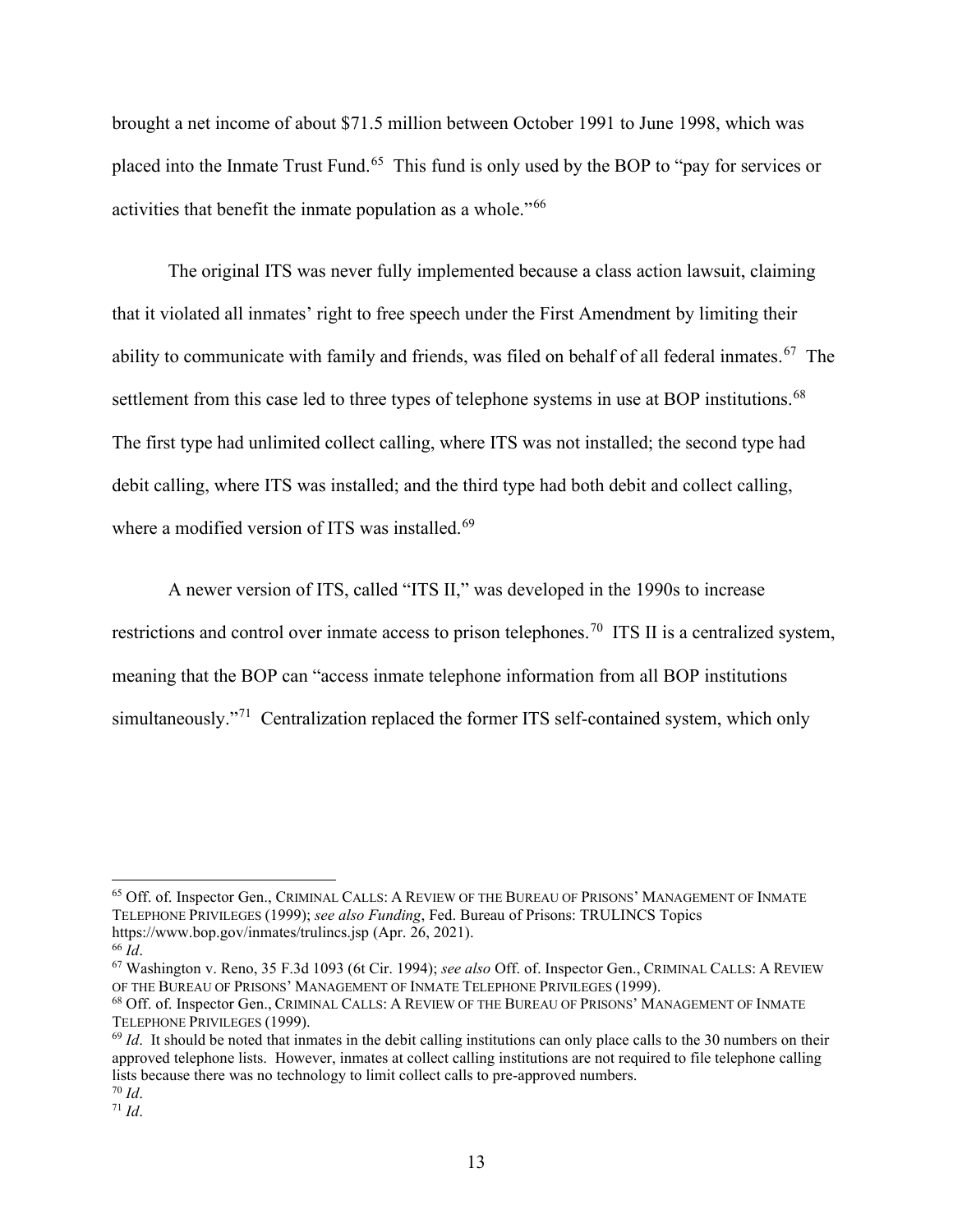allowed each individual BOP institution to access the information from themselves and was incapable of sharing data through a central database.<sup>[72](#page-14-0)</sup>

Information on a current ITS or ITS II has not been made publicly available. It can be presumed that whatever systems are used are determined by whatever telephone company is used by each prison or jail facility. The BOP has revealed that no taxpayer dollars are used for the Trust Fund Limited Inmate Computer System (TRULINCS) service; it is paid for by the Inmate Trust Fund.[73](#page-14-1) However, contract facilities do not operate TRULINCS, so the information about any type of ITS is still unknown.<sup>[74](#page-14-2)</sup>

What is known is that the telephone companies are contracted by prison facilities. Such contracting has led to the privatization of the prison system. Privatization built the United States punishment system and continues to support its expansion.<sup>75</sup> Donations to tough-on-crime political candidates, shifting costs onto the targeted and subsequently detained individuals, offering profitable partnerships to agencies, and recruiting former government officials are just some ways that allow the punishment system's expansion to continue.<sup>[76](#page-14-4)</sup>

The jails also demand kickbacks from the phone providers, which incentivizes the latter to raise the prices. But the largest impact on the prices of phone calls is the profit-seeking

<span id="page-14-1"></span><span id="page-14-0"></span><sup>72</sup> *Id*. 73 *Funding*, Fed. Bureau of Prisons: TRULINCS Topics<https://www.bop.gov/inmates/trulincs.jsp> (Apr. 28, 2021).

<span id="page-14-3"></span><span id="page-14-2"></span><sup>74</sup> *Id*. 75 *The Prison Industry: Mapping Private Sector Players*, Worth Rises, https://worthrises.org/theprisonindustry2020 (last viewed Apr. 28, 2021).

<span id="page-14-4"></span><sup>76</sup> *Id. See also Telephone Service for Incarcerated Individuals*, F.C.C.: CONSUMER GUIDES

<https://www.fcc.gov/consumers/guides/telephone-service-incarcerated-individuals> (last updated Oct. 27, 2020); Christopher Zoukis, *Inmate Telephones*, ZOUKIS CONSULTING GROUP: COMMUNICATION INSIDE A FEDERAL PRISON, <https://www.prisonerresource.com/prison-life/communication/inmate-telephones/#wordproof> (last updated Dec. 13, 2020).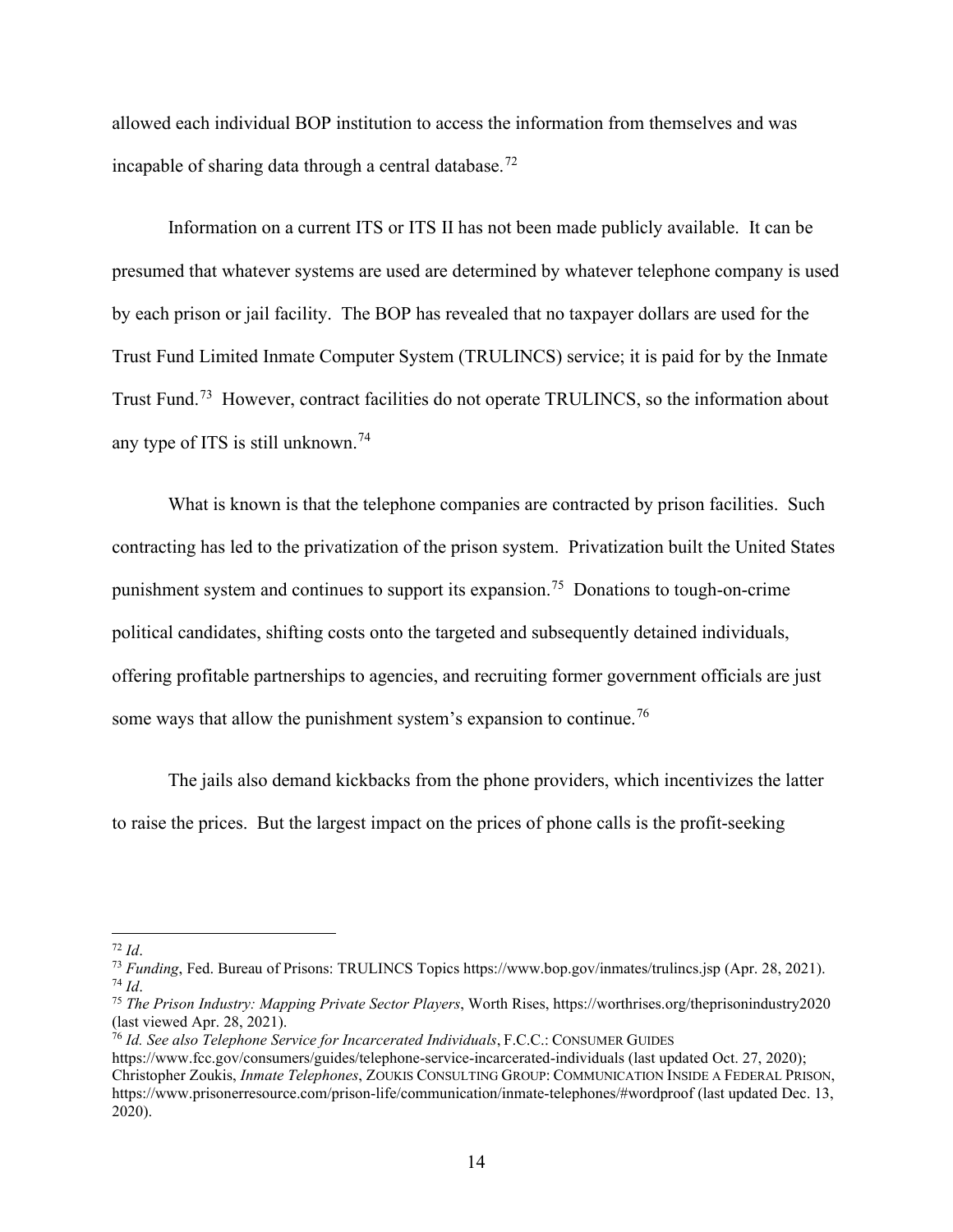behaviors of the phone providers themselves, especially where they charge facilities high rates but give low commissions. High rates are not necessary to bring facilities substantial revenue.<sup>[77](#page-15-0)</sup>

#### **1. Phone Call Expenses**

Private telephone companies win profitable monopoly contracts by offering "kickbacks," or commission to the prison and/or jail systems they serve.[78](#page-15-1) Kickbacks are "'based on a percentage of the gross revenue generated by prisoners' phone calls…. [The] commissions dwarf all other considerations and are a controlling factor when awarding prison phone contracts.'"[79](#page-15-2) High kickbacks mean that a company is more likely to win the prison's contract, but it also means higher phone rates for inmates and their family members.<sup>80</sup> In addition, some of the companies may provide the call terminals for free, but will take a cut of the call revenue.<sup>81</sup> For example, Securus Technologies paid a Massachusetts sheriff's office \$1.7 million in exchange for an exclusive inmate phone service contract, as well as a lump sum of \$820,000 to cover 2016 to  $2020^{82}$  $2020^{82}$  $2020^{82}$ 

Phone call expenses vary by state and also depend on whether the person is held in a federal, state, or local facility. $83$  Some local jails are not run by the state, but are run by individual cities and counties, which means that the prices of phone calls can be raised to

<span id="page-15-1"></span><span id="page-15-0"></span><sup>77</sup> Peter Wagner & Alexi Jones, *State of Phone Justice: Local Jails, State Prisons, and Private Phone Providers*, PRISON POLICY INITIATIVE, (Feb. 2019) [https://www.prisonpolicy.org/phones/state\\_of\\_phone\\_justice.html.](https://www.prisonpolicy.org/phones/state_of_phone_justice.html) <sup>78</sup> Liliana Segura, *With 2.3 Million People Incarcerated in the U.S., Prisons are Big Business*, THE NATION, (Oct. 1, 2013) [https://www.thenation.com/article/archive/prison-profiteers/.](https://www.thenation.com/article/archive/prison-profiteers/) 79 *Id*.

<span id="page-15-3"></span><span id="page-15-2"></span><sup>80</sup> *Id*.

<span id="page-15-4"></span><sup>81</sup> Kieren McCarthy, *Want to Visit Your Loved One in Jail? How About Skype Instead?*, THE REGISTER, (July 25, 2017) [https://www.theregister.com/2017/07/25/jail\\_video\\_conferencing/.](https://www.theregister.com/2017/07/25/jail_video_conferencing/)

<span id="page-15-5"></span><sup>82</sup> Maria Cramer, *Lawsuit Challenges the High Cost of Calling From Jail*, BOSTON GLOBE, (May 3, 2018) [https://www.bostonglobe.com/metro/2018/05/03/lawsuit-challenges-high-cost-calling-from](https://www.bostonglobe.com/metro/2018/05/03/lawsuit-challenges-high-cost-calling-from-jail/q17v1CL0bZBhxOXd9qOBRP/story.html)[jail/q17v1CL0bZBhxOXd9qOBRP/story.html.](https://www.bostonglobe.com/metro/2018/05/03/lawsuit-challenges-high-cost-calling-from-jail/q17v1CL0bZBhxOXd9qOBRP/story.html)

<span id="page-15-6"></span><sup>83</sup> Peter Wagner & Alexi Jones, *State of Phone Justice: Local Jails, State Prisons, and Private Phone Providers*, PRISON POLICY INITIATIVE, (Feb. 2019) [https://www.prisonpolicy.org/phones/state\\_of\\_phone\\_justice.html.](https://www.prisonpolicy.org/phones/state_of_phone_justice.html)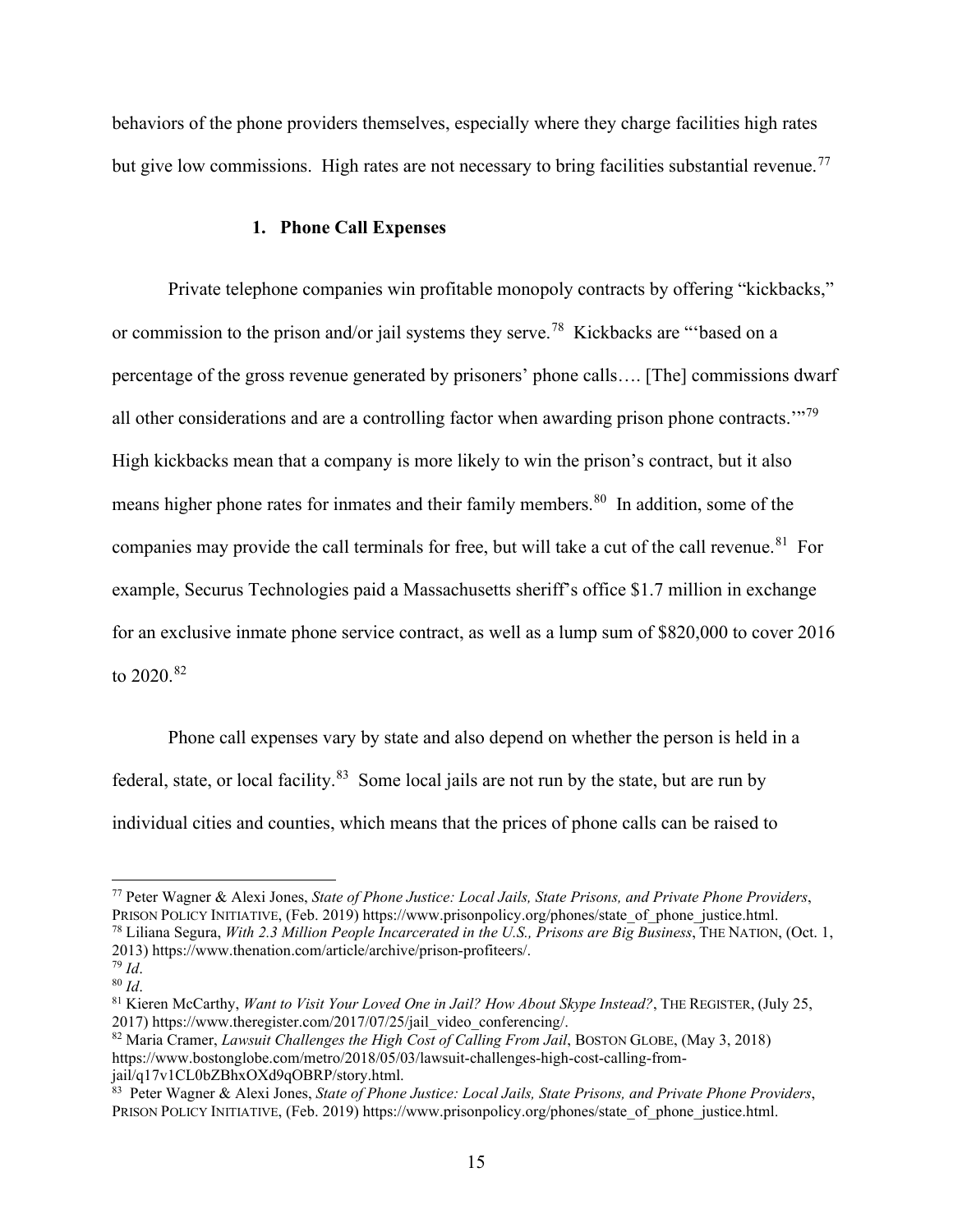exorbitant amounts. Telephone service contracting is approached differently by each one, and so phone providers approach each type of facility differently. The local jails are also usually run by elected officials, which means that those in charge are influenced by the political will of the majority at any given time.<sup>[84](#page-16-0)</sup> Jail facilities also tend to be smaller than prisons, with a higher inmate turnover rate, which causes providers to pay more for opening new accounts and other certain types of overhead costs, which in turn causes each minute of phone use in a jail facility to be slightly more expensive than in a prison.<sup>85</sup> But people are also charged rates, which refers to the amount paid per minute, "including any higher charge for the first minute of the call."<sup>86</sup> Then there are fees, which cover any call-related "services," including receiving a paper bill, opening an account, maintaining the account, and more.[87](#page-16-3) While rates may be stabilized or capped by the state, fees are not, which allows phone providers to continue to price gouge while abiding by the regulations in place.<sup>[88](#page-16-4)</sup>

In 2015, the Federal Communications Commission passed rules to cap the cost of jail phone calls to \$1.65 for a 15-minute call, but only for interstate long distance calls, not local, international, or in-state long distance calls.<sup>[89](#page-16-5)</sup> Some jails charge \$14 for the same call, which is about 28 times as high as the cost for an ordinary citizen outside of jail.<sup>90</sup> Securus Technologies, which operates in jails across the United States, charged between \$5.95 and \$7.99 for a 20- minute call.<sup>[91](#page-16-7)</sup> Other fees included a \$2 for "paper bill fees," a maximum \$3 for automated

<span id="page-16-0"></span><sup>84</sup> *Id*.

<span id="page-16-1"></span><sup>85</sup> *Id*.

<sup>86</sup> *Id*.

 $\frac{87}{88}$  *Id*.

<span id="page-16-7"></span><span id="page-16-6"></span><span id="page-16-5"></span><span id="page-16-4"></span><span id="page-16-3"></span><span id="page-16-2"></span><sup>&</sup>lt;sup>89</sup> Kieren McCarthy, *Want to Visit Your Loved One in Jail? How About Skype Instead?*, THE REGISTER, (July 25, 2017) [https://www.theregister.com/2017/07/25/jail\\_video\\_conferencing/.](https://www.theregister.com/2017/07/25/jail_video_conferencing/)

<sup>90</sup> *Id*.

<sup>91</sup> Alexander J. Martin, *Prison Telco Recorded Inmates' Lawyer-Client Calls, Hack Reveals*, THE REGISTER, (Nov. 13, 2015)

[https://www.theregister.com/2015/11/13/prison\\_telco\\_hacked\\_for\\_recordings\\_of\\_inmates\\_attorneyclient\\_privileged](https://www.theregister.com/2015/11/13/prison_telco_hacked_for_recordings_of_inmates_attorneyclient_privileged_calls/)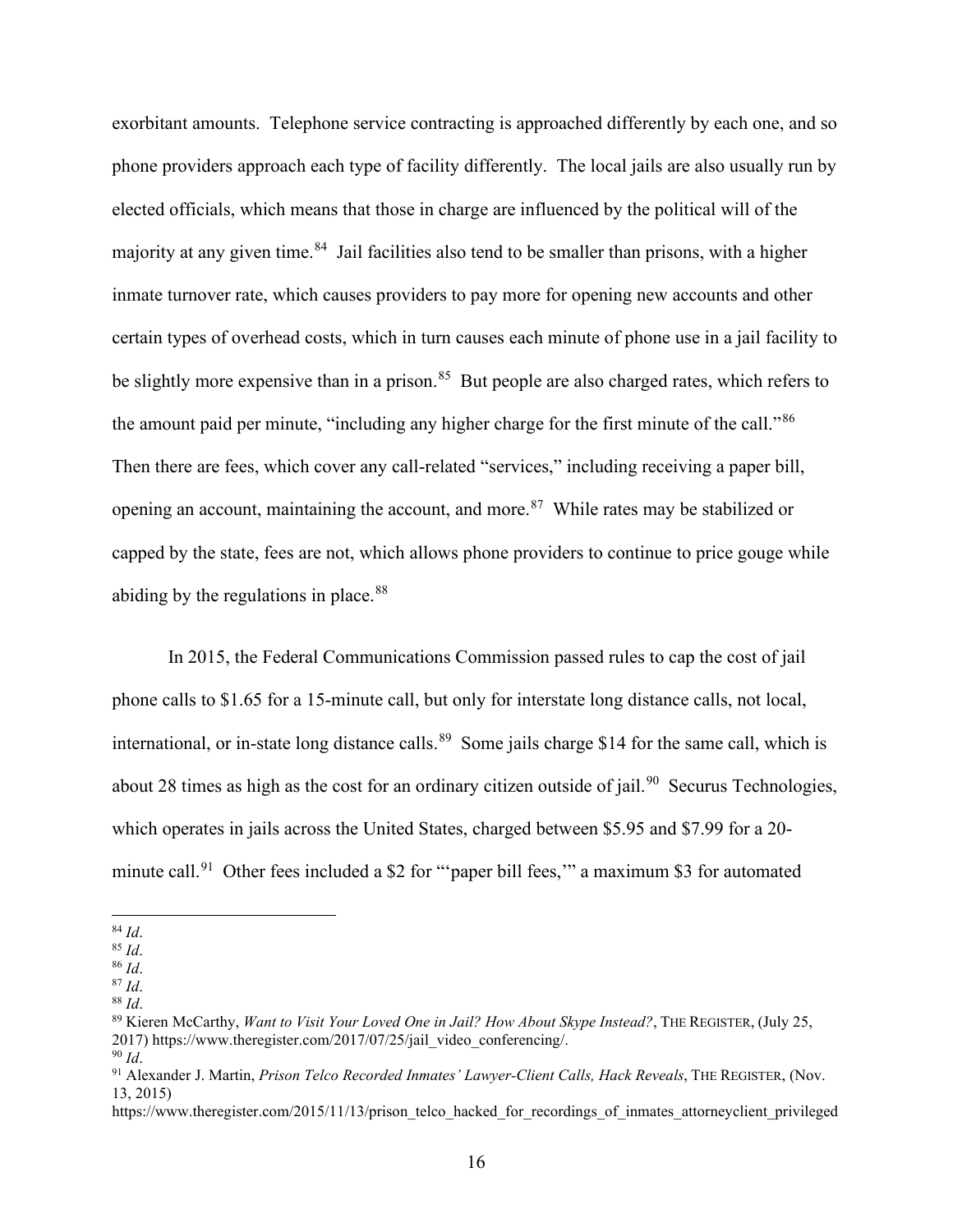payments, and \$5.95 for payments with a "'live agent.'"[92](#page-17-0) These fees vary depending on the institution, and it is hard to pinpoint exactly what these fees are because of a lack of transparency in the prison system.[93](#page-17-1)

Most people being incarcerated in local jails are being held for pretrial detention.<sup>94</sup> Forcing pretrial detainees to pay for the phone calls takes away the constitutionally protected presumption of legal innocence until proven guilty.<sup>95</sup> Furthermore, many of the people who are incarcerated or who have a family member incarcerated are living in poverty.<sup>96</sup> This class of people is the least likely to be able to pay for exorbitant phone calls.<sup>97</sup> When further pressure is placed on those in poverty, crime may be the only feasible solution to financial problems, and if the people are caught, leads to either increasing numbers of newly incarcerated people or recidivism.[98](#page-17-6)

In addition, despite the high rates inmates are charged for phone calls and use of phone services, the technology is not secure and the private companies are unethical.<sup>[99](#page-17-7)</sup> In 2015, an anonymous hacker leaked materials that showed Securus Technologies was violating inmates'

[\\_calls/;](https://www.theregister.com/2015/11/13/prison_telco_hacked_for_recordings_of_inmates_attorneyclient_privileged_calls/) *see also* Thomas Claburn, *U.S. Prison Telco Accused of Selling Your Phone's Location to the Cops*, THE REGISTER, (May 11, 2018)

[https://www.theregister.com/2018/05/11/prison\\_comms\\_co\\_accused\\_of\\_sharing\\_location\\_data\\_for\\_us\\_phone\\_users](https://www.theregister.com/2018/05/11/prison_comms_co_accused_of_sharing_location_data_for_us_phone_users/) [/.](https://www.theregister.com/2018/05/11/prison_comms_co_accused_of_sharing_location_data_for_us_phone_users/)

<span id="page-17-0"></span><sup>92</sup> Kieren McCarthy, *Want to Visit Your Loved One in Jail? How About Skype Instead?*, THE REGISTER, (July 25, 2017) [https://www.theregister.com/2017/07/25/jail\\_video\\_conferencing/.](https://www.theregister.com/2017/07/25/jail_video_conferencing/)

<span id="page-17-1"></span><sup>93</sup> *Id*.

<span id="page-17-2"></span><sup>94</sup> Peter Wagner & Alexi Jones, *State of Phone Justice: Local Jails, State Prisons, and Private Phone Providers*, PRISON POLICY INITIATIVE, (Feb. 2019) [https://www.prisonpolicy.org/phones/state\\_of\\_phone\\_justice.html.](https://www.prisonpolicy.org/phones/state_of_phone_justice.html) <sup>95</sup> *Id*.

<span id="page-17-4"></span><span id="page-17-3"></span><sup>96</sup> *Id*.

<span id="page-17-5"></span><sup>97</sup> *Id*.

<span id="page-17-6"></span><sup>98</sup> *Id*.

<span id="page-17-7"></span><sup>99</sup> Alexander J. Martin, *Prison Telco Recorded Inmates' Lawyer-Client Calls, Hack Reveals*, THE REGISTER, (Nov. 13, 2015)

[https://www.theregister.com/2015/11/13/prison\\_telco\\_hacked\\_for\\_recordings\\_of\\_inmates\\_attorneyclient\\_privileged](https://www.theregister.com/2015/11/13/prison_telco_hacked_for_recordings_of_inmates_attorneyclient_privileged_calls/) [\\_calls/.](https://www.theregister.com/2015/11/13/prison_telco_hacked_for_recordings_of_inmates_attorneyclient_privileged_calls/)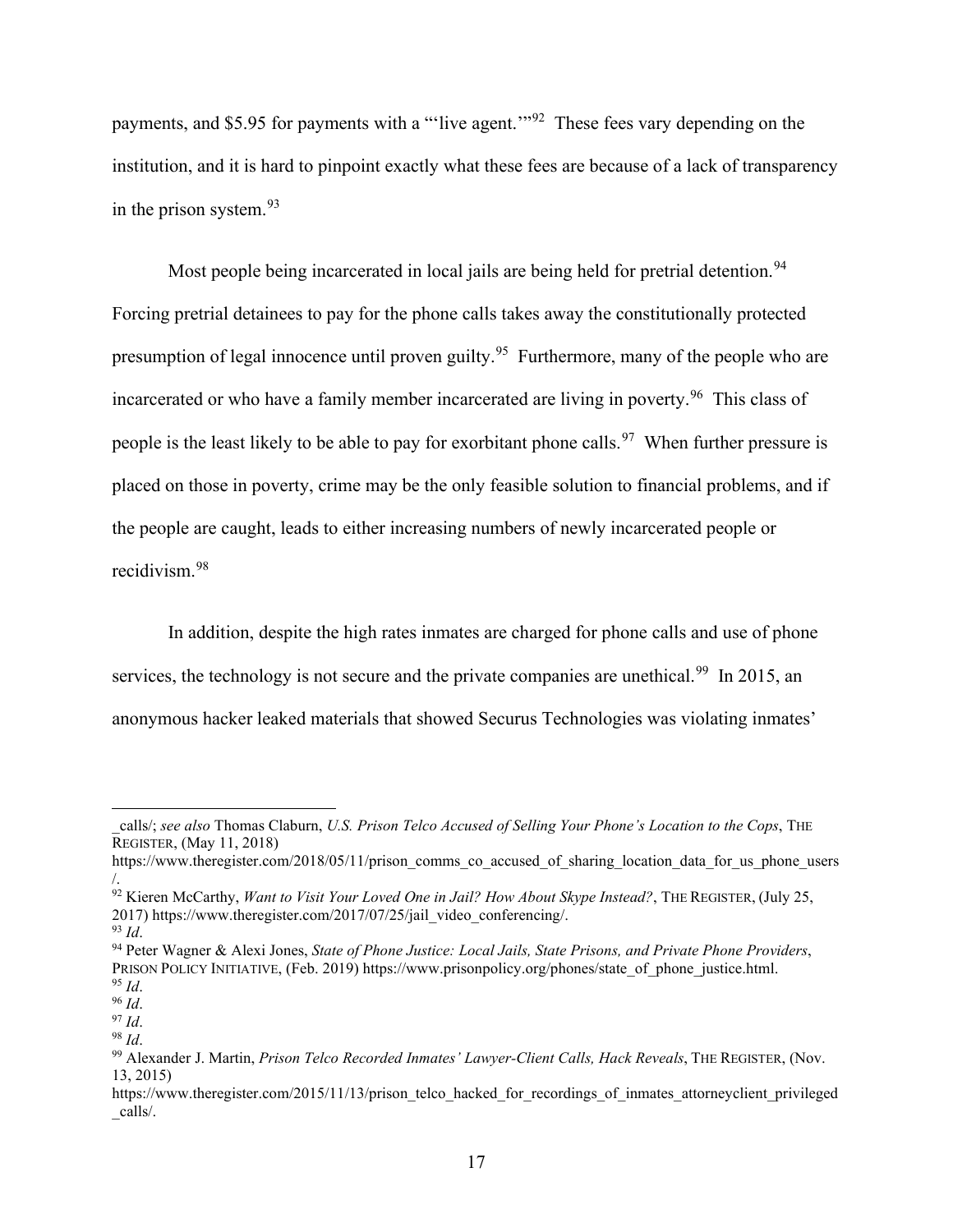constitutional rights.[100](#page-18-0) At least 14,000 inmate-attorney conversations were recorded by the company, which breaches attorney-client privilege at the least.<sup>101</sup> "The Sixth Amendment is not violated just because the state receives incriminating statements 'by luck or happenstance.'"[102](#page-18-2)  This situation is neither. The fact that a hacker was able to break through any technological security of the phone provider shows that not only are monitored phone calls unsecure, but so are unmonitored phone calls.<sup>[103](#page-18-3)</sup> This was also not the first time that Securus Technologies' prison calls platform, with its "'high level of security," had been breached.<sup>[104](#page-18-4)</sup>

#### **B. Phone Call Procedure**

The prison warden must, in accordance with federal statutes, put BOP facilities inmates on notice that their telephone calls may be monitored.<sup>105</sup> The BOP only allows inmates to make calls in 15-minute intervals, at which time the call will be disconnected; the inmates must then wait 15 to 60 minutes to make another call.<sup>[106](#page-18-6)</sup> The telephones should have an outgoing message notifying the inmates that their calls are being monitored.<sup>[107](#page-18-7)</sup> All BOP facilities must allow

<sup>100</sup> *Id*.

<span id="page-18-1"></span><span id="page-18-0"></span><sup>101</sup> *Id*.

<span id="page-18-2"></span><sup>102</sup> Colum. Hum. Rts. L. Rev., A Jailhouse Lawyer's Manual, ch. 34, 1046 (11th ed. 2017),

<span id="page-18-3"></span>http://jlm.law.columbia.edu/files/2017/05/46.-Ch.-34.pdf.<br><sup>103</sup> Alexander J. Martin, *Prison Telco Recorded Inmates' Lawyer-Client Calls, Hack Reveals*, THE REGISTER, (Nov. 13, 2015)

[https://www.theregister.com/2015/11/13/prison\\_telco\\_hacked\\_for\\_recordings\\_of\\_inmates\\_attorneyclient\\_privileged](https://www.theregister.com/2015/11/13/prison_telco_hacked_for_recordings_of_inmates_attorneyclient_privileged_calls/) [\\_calls/.](https://www.theregister.com/2015/11/13/prison_telco_hacked_for_recordings_of_inmates_attorneyclient_privileged_calls/)

<span id="page-18-4"></span><sup>&</sup>lt;sup>104</sup> Alexander J. Martin, *Prison Telco Recorded Inmates' Lawyer-Client Calls, Hack Reveals*, THE REGISTER, (Nov. 13, 2015)

[https://www.theregister.com/2015/11/13/prison\\_telco\\_hacked\\_for\\_recordings\\_of\\_inmates\\_attorneyclient\\_privileged](https://www.theregister.com/2015/11/13/prison_telco_hacked_for_recordings_of_inmates_attorneyclient_privileged_calls/) [\\_calls/;](https://www.theregister.com/2015/11/13/prison_telco_hacked_for_recordings_of_inmates_attorneyclient_privileged_calls/) *see also* Thomas Claburn, *U.S. Prison Telco Accused of Selling Your Phone's Location to the Cops*, THE REGISTER, (May 11, 2018)

[https://www.theregister.com/2018/05/11/prison\\_comms\\_co\\_accused\\_of\\_sharing\\_location\\_data\\_for\\_us\\_phone\\_users](https://www.theregister.com/2018/05/11/prison_comms_co_accused_of_sharing_location_data_for_us_phone_users/) [/.](https://www.theregister.com/2018/05/11/prison_comms_co_accused_of_sharing_location_data_for_us_phone_users/) (Securus Technologies was accused of selling phone location data to law enforcement.)

<span id="page-18-5"></span><sup>105</sup> Brandon P. Ruben, *Should the Medium Affect the Message? Legal and Ethical Implications of Prosecutors Reading Inmate-Attorney Email*, 83 FORDHAM L. REV. 2131 (2015).

<span id="page-18-6"></span><sup>106</sup> *Connect With an Inmate: Federal Inmate Phone Calls Explained*, DONOTPAY

<https://donotpay.com/learn/federal-inmate-phone-calls/> (Apr. 28, 2021).

<span id="page-18-7"></span><sup>107</sup> Ruben, *supra* note 105.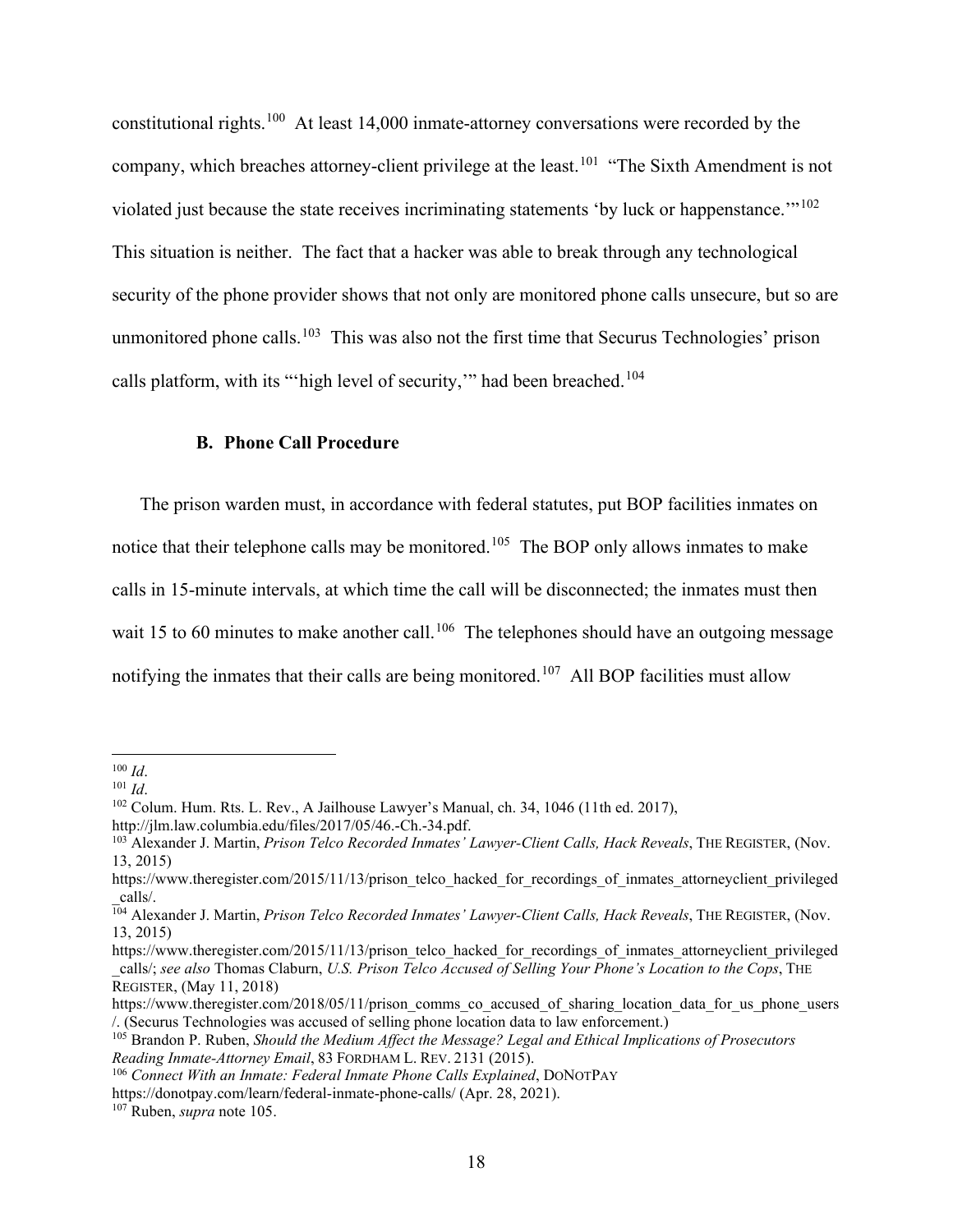inmates to place unmonitored legal phone calls.<sup>108</sup> The prison warden is also supposed to notify inmates about the proper procedures to have unmonitored telephone conversations with an attorney.<sup>[109](#page-19-1)</sup> It should be noted that there is no information in the Inmate Handbook as to the procedure for obtaining an unmonitored telephone call with an attorney.<sup>110</sup> However, federal courts have held that calls from inmates placed to attorneys on lines that the inmate knows to be monitored are not privileged.<sup>[111](#page-19-3)</sup>

## **IV.** *Process of Phone Calls and Other Such Recordings Being Turned Over to the District Attorney's Office*

## **A. Procedure of Obtaining Recorded Phone Calls**

According to the headnotes in *People v. Johnson*, "[t]he New York City Department of Correction only monitors on a needs basis, meaning a staff member listens to the recorded call when a situation 'prompts' review.<sup>[112](#page-19-4)</sup> The Department has identified the types of calls that trigger monitoring as those involving institutional and public safety and security.<sup>[113](#page-19-5)</sup> The recordings are confidential and not available to the public, but New York City's District Attorneys' Offices may request a copy of an inmate's recorded call.<sup>[114](#page-19-6)</sup> Such requests are decided within three business days by the Department's Deputy Commissioner for Legal

<span id="page-19-0"></span><sup>108</sup> *See* 28 C.F.R. § 540.102 (2012)

https://www.govinfo.gov/content/pkg/CFR-2010-title28-vol2/pdf/CFR-2010-title28-vol2-sec540-102.pdf. <sup>109</sup> *See* 28 C.F.R. § 540.102 (2012)

<span id="page-19-1"></span>[https://www.govinfo.gov/content/pkg/CFR-2010-title28-vol2/pdf/CFR-2010-title28-vol2-sec540-102.pdf.](https://www.govinfo.gov/content/pkg/CFR-2010-title28-vol2/pdf/CFR-2010-title28-vol2-sec540-102.pdf) 110 *Inmate Information Handbook*, FEDERAL BUREAU OF PRISONS,

<span id="page-19-2"></span>[https://www.bop.gov/locations/institutions/spg/SPG\\_aohandbook.pdf](https://www.bop.gov/locations/institutions/spg/SPG_aohandbook.pdf) (last updated Nov. 2012).

<span id="page-19-4"></span><span id="page-19-3"></span><sup>111</sup> Ruben, *supra* note 105. 112 People v. Johnson, 51 N.E.3d 545 (N.Y. 2016). 113 *Id*.

<span id="page-19-5"></span>

<span id="page-19-6"></span><sup>114</sup> *Id*.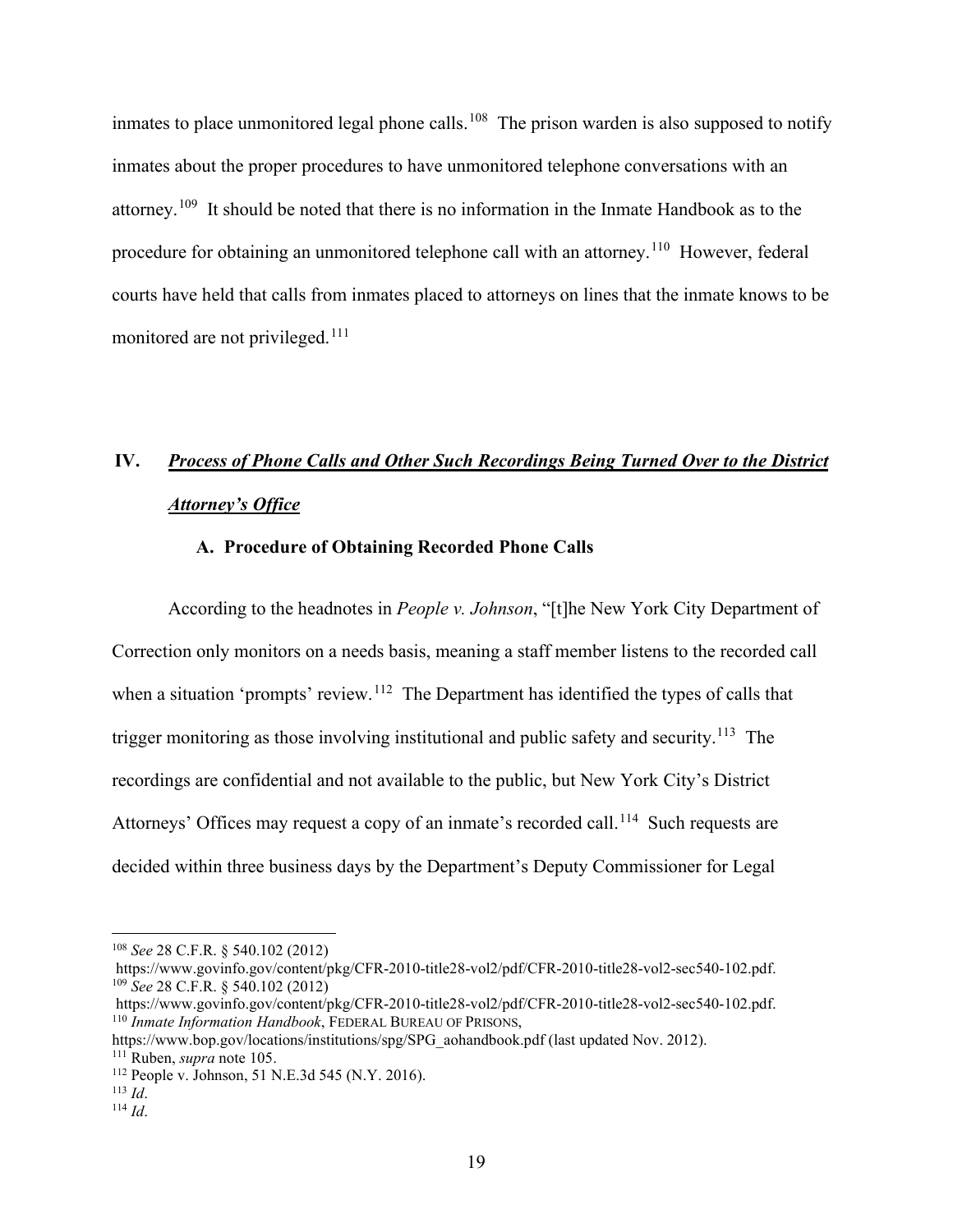Matters, although the Operations Order does not explain the criteria for granting or denying such requests.[115](#page-20-0) Upon approval of a request, the copy of the recording is turned over to the District Attorney's representative, who signs a form indicating receipt."<sup>[116](#page-20-1)</sup>

Dozens of recordings of the defendant in *People v. Johnson* were used in court against him.<sup>[117](#page-20-2)</sup> The excerpts played included "several incriminating statements and [the repeated use of] offensive and vulgar language to discuss the victim and other individuals involved in the robbery."[118](#page-20-3) While one may agree that offensive language against persons involved in the alleged crime is morally wrong to use, and probably not a good idea if the user is the detained person, it is not illegal.[119](#page-20-4) Furthermore, it most likely does not fall under the Operations Order standard, which triggers monitoring when the calls "[involve] institutional and public safety and security."<sup>[120](#page-20-5)</sup> The opinion did not give the actual language, but there is no indication that it should have triggered monitoring.<sup>[121](#page-20-6)</sup> If this is so, then the recordings never should have been turned over in the first place.<sup>[122](#page-20-7)</sup>

The court in *People v. Johnson* found that "Defendant's Sixth Amendment right to counsel was not violated … because the NYC Department of Corrections did not serve as an agent of the State when it recorded the calls it turned over to the district attorney's office.<sup>123</sup> Putting an inmate on notice that calls can be recorded and turned over to the District Attorney's

<span id="page-20-6"></span><span id="page-20-5"></span>

<span id="page-20-8"></span><span id="page-20-7"></span><sup>123</sup> *Id*.

<span id="page-20-0"></span><sup>115</sup> *Id*.

<span id="page-20-1"></span><sup>116</sup> *Id*.

<span id="page-20-2"></span><sup>117</sup> *Id*.

<span id="page-20-3"></span><sup>118</sup> *Id*.

<span id="page-20-4"></span><sup>&</sup>lt;sup>119</sup> *Id*. This is assuming it is not classified as hate or other such speech. It was not clarified in the opinion. <sup>120</sup> *Id*.

<sup>121</sup> *Id*. <sup>122</sup> *Id*.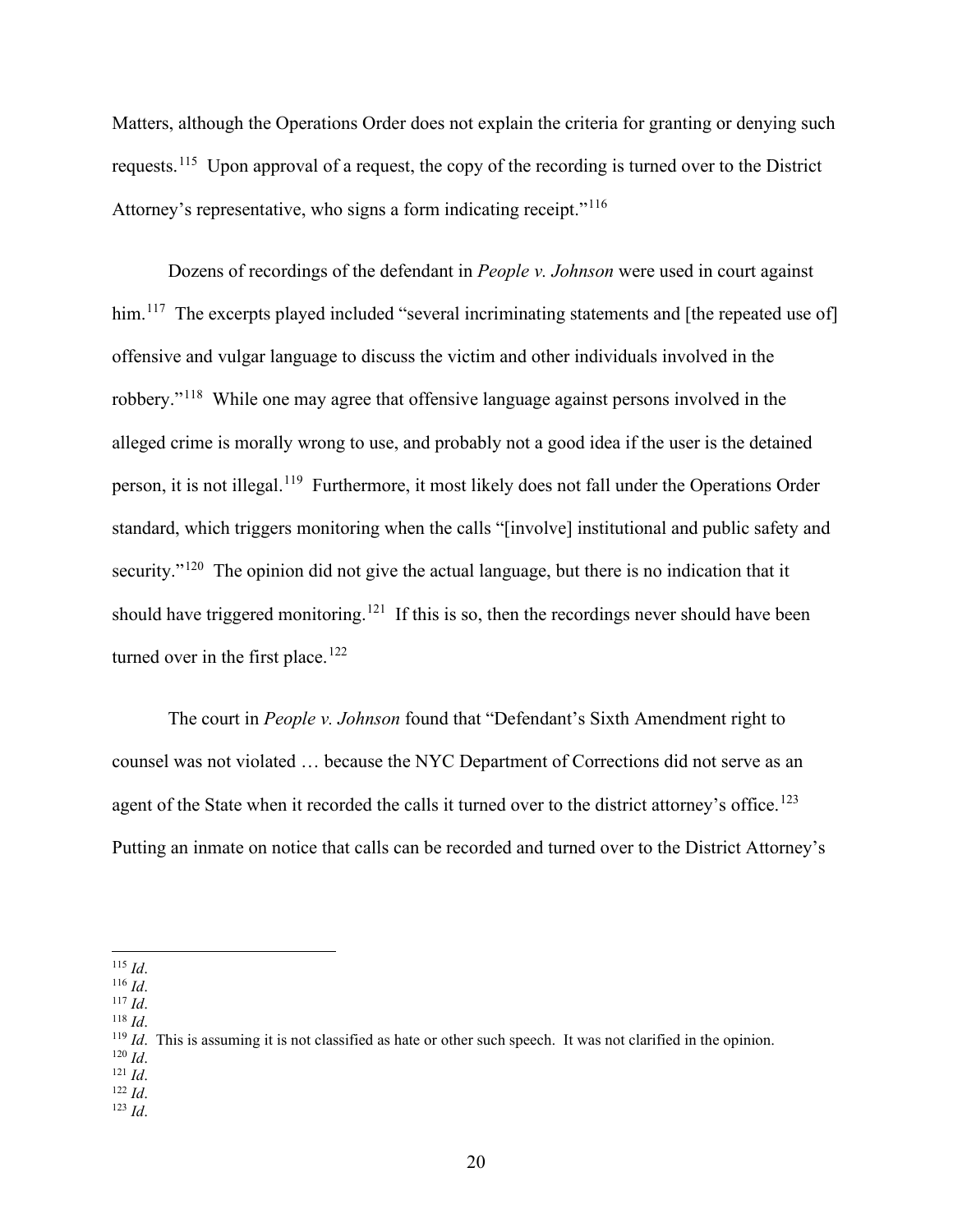Office, to then be used in trial, cannot be at all clear if the criteria itself is unclear.<sup>[124](#page-21-0)</sup> The lack of criteria in the Operations Order can also lead to arbitrary rulings, which in turn will either save some inmates from further prosecution or become a catch-all, where almost every inmate's recorded calls are made to be fodder for the prosecution to use against them.<sup>[125](#page-21-1)</sup>

Additionally, although the provision of phone services is privatized, sending the phone call recordings to law enforcement without using procedure implies that the phone company is working for the District Attorney's office. The more incarcerated people there are, the more prison phone calls are needed. This gives the companies an incentive to continue this practice because they are making money off the prison phone call system. They will look the other way to keep their contracts. The lawsuits that have been filed have not enforced strong, if any, legal repercussions against the phone companies, which does not provide an incentive to cease unethical practices.<sup>[126](#page-21-2)</sup>

#### **B. Prosecutorial Duties & Obligations**

Under a new 2020 law, New York prosecutors "must automatically hand over relevant information in a timely fashion."[127](#page-21-3) Defense counsel no longer has to file a written request for relevant information, which now includes electronic recordings, such as  $911$  calls.<sup>[128](#page-21-4)</sup> This law seems to, at least partially, cover the gap between automatically handing over the recorded calls

<span id="page-21-3"></span><sup>127</sup> Rebecca C. Lewis, *What to Know About New York's New Discovery Laws*, CITY AND STATE NY: CRIM. JUST., (Feb. 10, 2020) [https://www.cityandstateny.com/articles/policy/criminal-justice/what-know-about-new-yorks-new](https://www.cityandstateny.com/articles/policy/criminal-justice/what-know-about-new-yorks-new-discovery-laws.html)[discovery-laws.html.](https://www.cityandstateny.com/articles/policy/criminal-justice/what-know-about-new-yorks-new-discovery-laws.html) 128 *Id*.

<span id="page-21-4"></span>

<span id="page-21-1"></span><span id="page-21-0"></span><sup>124</sup> *Id*.

<span id="page-21-2"></span><sup>&</sup>lt;sup>126</sup> Alexander J. Martin, *Prison Telco Recorded Inmates' Lawyer-Client Calls, Hack Reveals*, THE REGISTER, (Nov. 13, 2015)

[https://www.theregister.com/2015/11/13/prison\\_telco\\_hacked\\_for\\_recordings\\_of\\_inmates\\_attorneyclient\\_privileged](https://www.theregister.com/2015/11/13/prison_telco_hacked_for_recordings_of_inmates_attorneyclient_privileged_calls/) [\\_calls/.](https://www.theregister.com/2015/11/13/prison_telco_hacked_for_recordings_of_inmates_attorneyclient_privileged_calls/)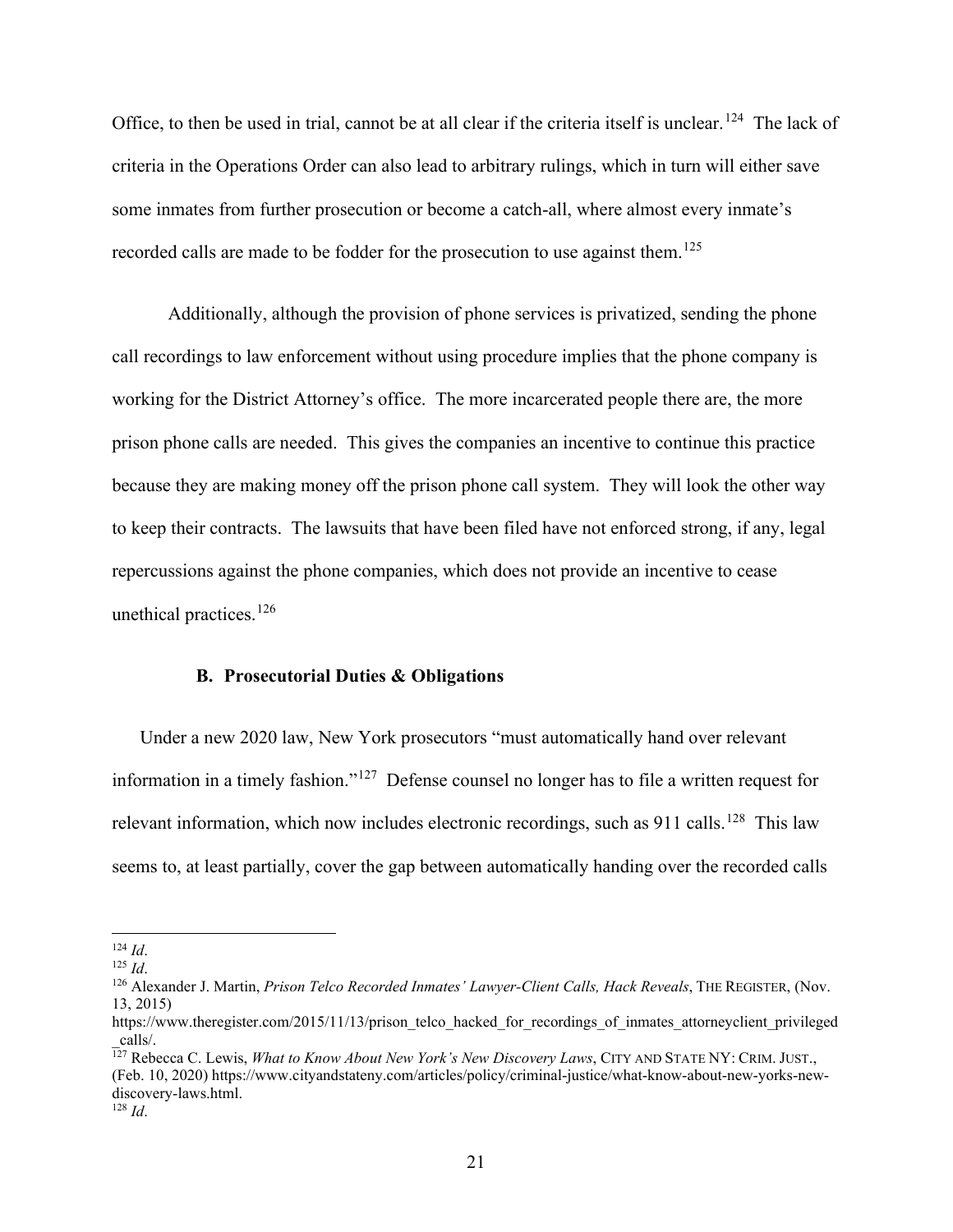to the District Attorney's Office. Assuming the prosecutor complies with the law and turns over the recordings, then defense counsel would be able to mitigate any damage stemming from the conversation between the inmate and the person on the other end of the call. Even though BOP staff may not monitor an inmate's properly placed call to an attorney, the call may still be monitored if a prison official is with the inmate when the calls are made. calls made from unmonitored lines may not and should not be recorded, they can still be monitored if a prison official is with the inmate when the calls are made.<sup>[129](#page-22-0)</sup> It follows that prison officials should be banned from listening to inmate-attorney phone calls, as prison officials are an arm of the District Attorney's office and prosecutors cannot listen to inmate-attorney phone calls.<sup>[130](#page-22-1)</sup>

Additionally, although federal courts have no uniform approach to regulating prosecutors' behavior, individual states do have professional conduct codes.<sup>131</sup> Federal courts can apply state ethics rules to regulate prosecutorial conduct, even if it would be otherwise lawful, under the McDade Amendment or by utilizing rulemaking authority expressly granted by Congress.<sup>[132](#page-22-3)</sup> Under Model Rule of Professional Conduct 8.4(d), "[i]t is professional misconduct for a lawyer to: ... engage in conduct that is prejudicial to the administration of justice."<sup>[133](#page-22-4)</sup> Using the recordings against inmates, without clear procedure and without maintaining inmates' constitutional rights, is unethical and directly violates the Model Rule.<sup>[134](#page-22-5)</sup>

<https://donotpay.com/learn/federal-inmate-phone-calls/> (Apr. 28, 2021); See 28 CFR 540.102 (2012); [https://www.govinfo.gov/content/pkg/CFR-2010-title28-vol2/pdf/CFR-2010-title28-vol2-sec540-102.pdf.](https://www.govinfo.gov/content/pkg/CFR-2010-title28-vol2/pdf/CFR-2010-title28-vol2-sec540-102.pdf) 130 Ruben, *supra* note 105.

[https://www.americanbar.org/groups/professional\\_responsibility/publications/model\\_rules\\_of\\_professional\\_conduct](https://www.americanbar.org/groups/professional_responsibility/publications/model_rules_of_professional_conduct/rule_8_4_misconduct/) [/rule\\_8\\_4\\_misconduct/.](https://www.americanbar.org/groups/professional_responsibility/publications/model_rules_of_professional_conduct/rule_8_4_misconduct/)

<span id="page-22-0"></span><sup>129</sup> *Connect With an Inmate: Federal Inmate Phone Calls Explained*, DONOTPAY

<span id="page-22-2"></span><span id="page-22-1"></span><sup>131</sup> *Id*.

<span id="page-22-3"></span><sup>132</sup> *Id*.

<span id="page-22-4"></span><sup>133</sup> *Id*.; MODEL RULES OF PRO. CONDUCT r. 8.4 (AM. BAR ASS'N)

<span id="page-22-5"></span><sup>134</sup> Ruben, *supra* note 105.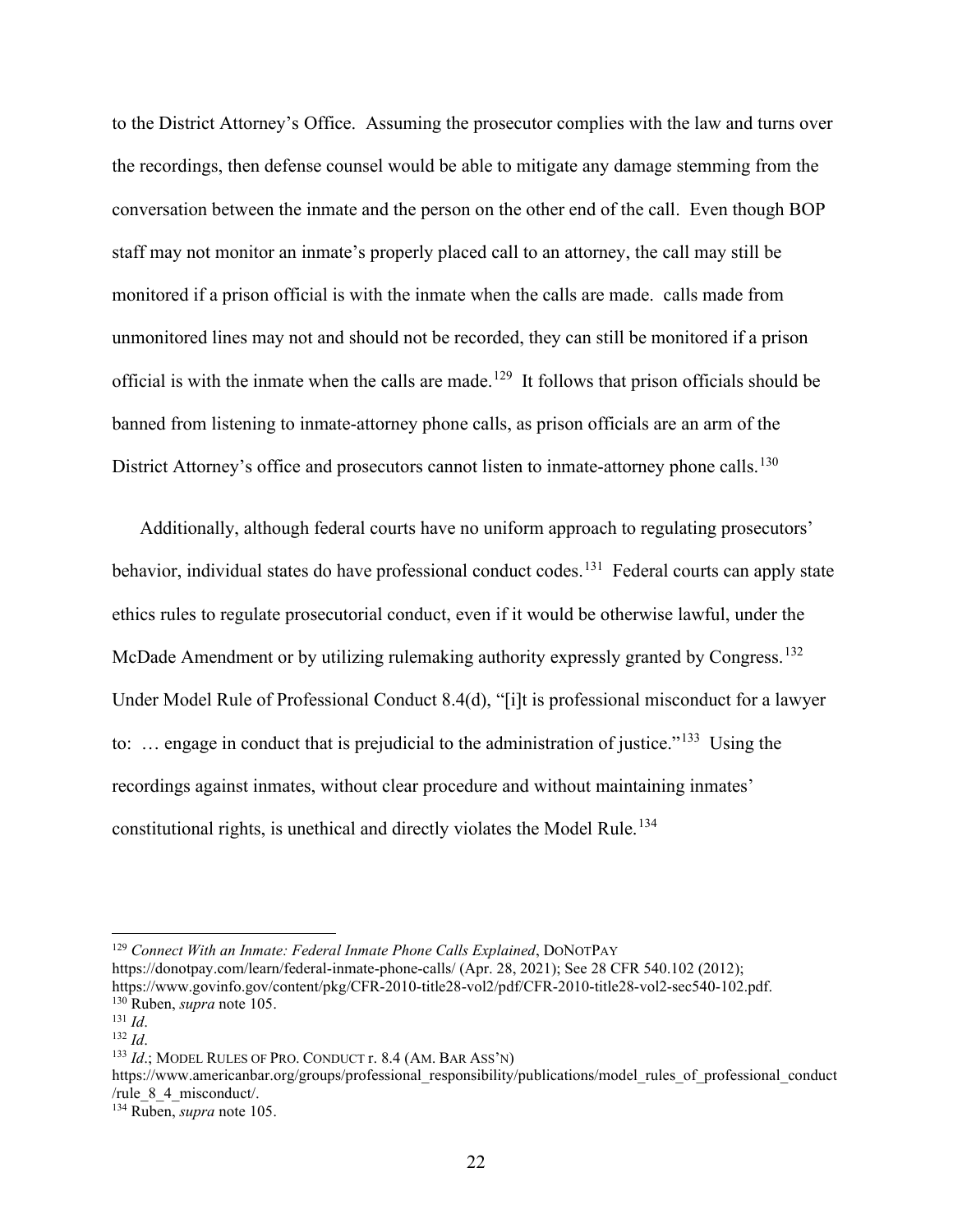# **V.** *Pretrial Attorney-Client Privilege and the Right to Effective Assistance of Counsel*  **A. Attorney-Client Privilege**

The attorney-client privilege, as defined by Dean Wigmore and frequently used by federal courts, is a "'natural,' 'unquestioned' exception to testimonial compulsion."[135](#page-23-0) The Second Circuit defines the attorney-client privilege as protecting communications "(1) between a client and his or her attorney  $(2)$  that are intended to be, and in fact were, kept confidential  $(3)$ for the purpose of obtaining or providing legal advice."[136](#page-23-1) However, the privilege is not absolute, and "is generally held not to apply if (1) the communication is deemed to have been between a client and someone other than an attorney, (2) the communication was not confidential, or  $(3)$  the client sought something other than legal assistance."<sup>[137](#page-23-2)</sup> If a client "knowingly discloses information in front of a third party, or fails to take reasonable precautions to guard against a third party overhearing, courts generally find that confidentiality could not have been intended and that the privilege therefore does not attach."<sup>138</sup> The privilege will also not attach where a party's conduct contradicts the party's intention for a given legal communication to remain confidential; the courts will hold the party's intention irrelevant in this situation.<sup>[139](#page-23-4)</sup>

Where a client has no knowledge of a third party's presence, and is discussing confidential legal information with their attorney in a private location, the third party cannot break attorney-client privilege.<sup>[140](#page-23-5)</sup> Inmates have not been put on notice that the recording device

<span id="page-23-0"></span>135 *Id*. 136 *Id*. 137 *Id*. 138 *Id*. 139 *Id*.

<span id="page-23-2"></span><span id="page-23-1"></span>

<span id="page-23-4"></span><span id="page-23-3"></span>

<span id="page-23-5"></span><sup>140</sup> *Id*.; *see also* Comment, *Abolition of the Eavesdropping Exception to the Attorney-Client Privilege*, 27 Fordham L. Rev. 390 (1958).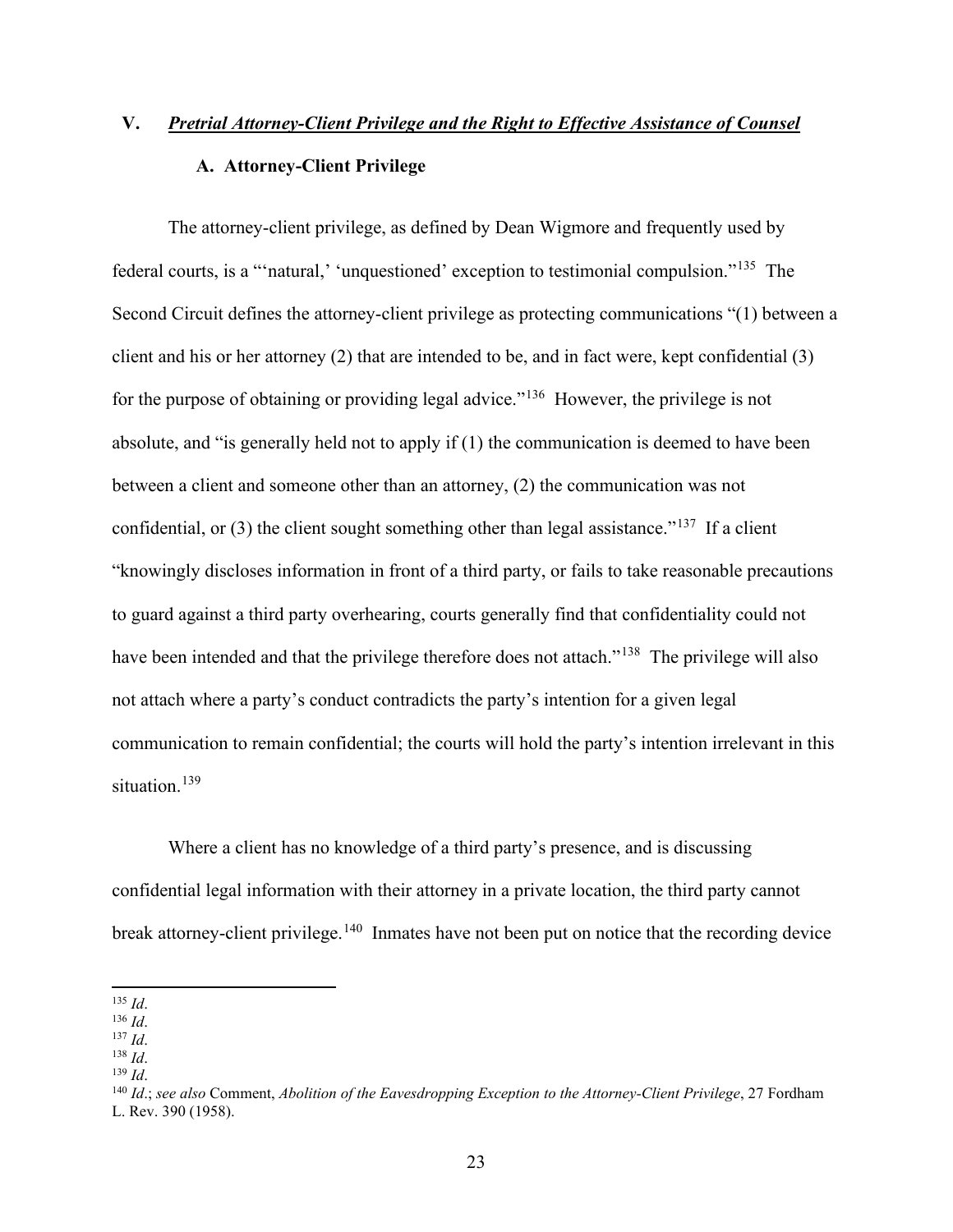is considered a "third party," so the attorney-client privilege should be preserved and the recordings should not be used against the inmates.<sup>[141](#page-24-0)</sup> Yet, even if inmates take all reasonable and available precautions to guard against a third party and the recording system, the phone calls may still be recorded anyway.<sup>[142](#page-24-1)</sup> No one can definitively say that BOP personnel are not recording and listening to all phone calls, regardless of the legal nature of the calls.<sup>[143](#page-24-2)</sup> If the phone calls can be recorded in violation of inmates' constitutional rights, and since attorneyclient privilege can be broken under the recording device being considered a third party, then inmates' Sixth Amendment right to counsel and to effective assistance of counsel are infringed on.[144](#page-24-3) Inmates are unable to communicate all necessary information in even the most ideal circumstances, and their lawyers cannot competently do their jobs because they have little to no immediate access to the inmates.<sup>[145](#page-24-4)</sup>

#### **B. Right to Effective Assistance of Counsel**

Under Model Rule of Professional Conduct 1.1, "[a] lawyer shall provide competent representation to a client, [] which requires the legal knowledge, skill, thoroughness and preparation reasonably necessary for the representation."[146](#page-24-5) Under Model Rule of Professional

<span id="page-24-5"></span><sup>146</sup> MODEL RULES OF PRO. CONDUCT r. 1.1 (AM. BAR ASS'N)

<span id="page-24-1"></span><span id="page-24-0"></span><sup>&</sup>lt;sup>141</sup> Ruben, *supra* note 105.<br><sup>142</sup> Ruben, *supra* note 105; see also Alexander J. Martin, *Prison Telco Recorded Inmates' Lawyer-Client Calls, Hack Reveals*, THE REGISTER, (Nov. 13, 2015),

https://www.theregister.com/2015/11/13/prison\_telco\_hacked\_for\_recordings\_of\_inmates\_attorneyclient\_privileged \_calls/.

<span id="page-24-2"></span><sup>&</sup>lt;sup>143</sup> Comment, *Abolition of the Eavesdropping Exception to the Attorney-Client Privilege*, 27 Fordham L. Rev. 390 (1958).

[https://ir.lawnet.fordham.edu/cgi/viewcontent.cgi?article=1606&context=flr.](https://ir.lawnet.fordham.edu/cgi/viewcontent.cgi?article=1606&context=flr) The use of teams to separate communications (emails) clearly shows that eavesdropping on opposing parties' legal communications is undesirable behavior.

<span id="page-24-3"></span> $\frac{144}{145}$  *Id*.

<span id="page-24-4"></span>

[https://www.americanbar.org/groups/professional\\_responsibility/publications/model\\_rules\\_of\\_professional\\_conduct](https://www.americanbar.org/groups/professional_responsibility/publications/model_rules_of_professional_conduct/rule_1_1_competence/) /rule 1 1 competence/.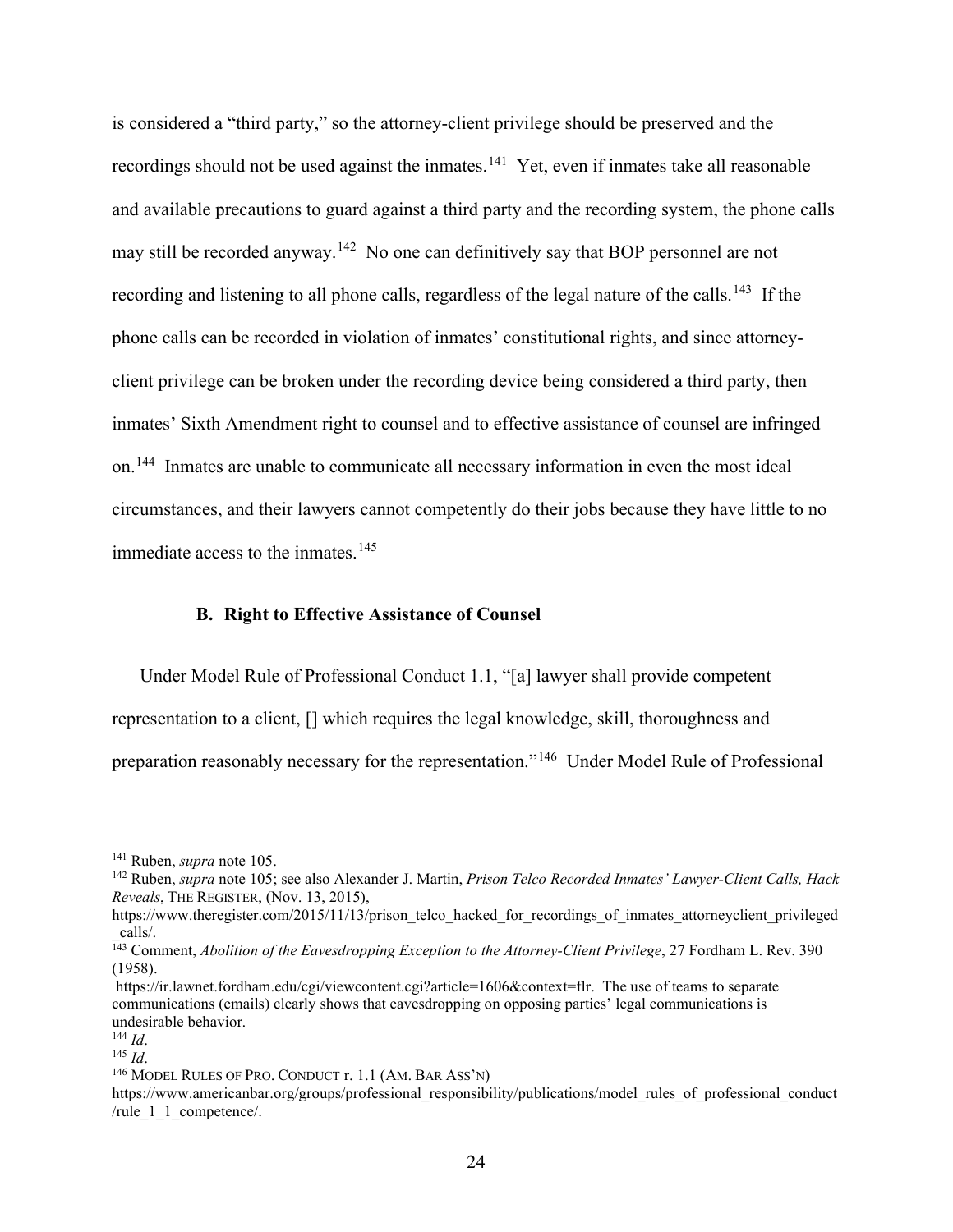Conduct 1.3, "[a] lawyer shall act with reasonable diligence and promptness in representing a client."[147](#page-25-0) Under Model Rule of Professional Conduct 1.4, "(a) [a] lawyer shall (1) promptly inform the client of any decision or circumstance with respect to which the client's informed consent … is required by these Rules; (2) reasonably consult with the client about the means by which the client's objectives are to be accomplished; (3) keep the client reasonably informed about the status of the matter; (4) promptly comply with reasonable requests for information; … ."<sup>[148](#page-25-1)</sup> In order for an attorney to comply with these requirements, they must have access to the inmate, and vice versa, as well as an unmonitored phone line for communication.

#### **VI.** *Miranda Notice & Capacity Argument*

Persons in pretrial detention are still legally innocent until proven guilty. For a lawyer to be effective, they and their client must know the nature of the charges and evidence against the client, which is guaranteed under the Sixth Amendment.<sup>149</sup> If any incriminating statements made by a pretrial detainee on the phone can be used against them not only for the charges in the present case, but also for future charges, then inmates' rights are being clearly violated.

It is important to ensure that pretrial detainees understand that they still have the right to remain silent, and that anything they say can and will be used against them in a court of law.

<span id="page-25-0"></span><sup>147</sup> MODEL RULES OF PRO. CONDUCT r. 1.3 (AM. BAR ASS'N).

[https://www.americanbar.org/groups/professional\\_responsibility/publications/model\\_rules\\_of\\_professional\\_conduct](https://www.americanbar.org/groups/professional_responsibility/publications/model_rules_of_professional_conduct/rule_1_3_diligence/)<br>/rule 1 3 diligence/.

<span id="page-25-1"></span><sup>&</sup>lt;sup>148</sup> MODEL RULES OF PRO. CONDUCT r.  $1.4$  (AM. BAR ASS'N).

[https://www.americanbar.org/groups/professional\\_responsibility/publications/model\\_rules\\_of\\_professional\\_conduct](https://www.americanbar.org/groups/professional_responsibility/publications/model_rules_of_professional_conduct/rule_1_4_communications/) /rule\_1\_4\_communications/; Ruben, *supra* note 105. 149 *Sixth Amendment*, Legal Info. Inst., [https://www.law.cornell.edu/constitution/sixth\\_amendment](https://www.law.cornell.edu/constitution/sixth_amendment) (Mar. 27, 2021).

<span id="page-25-2"></span>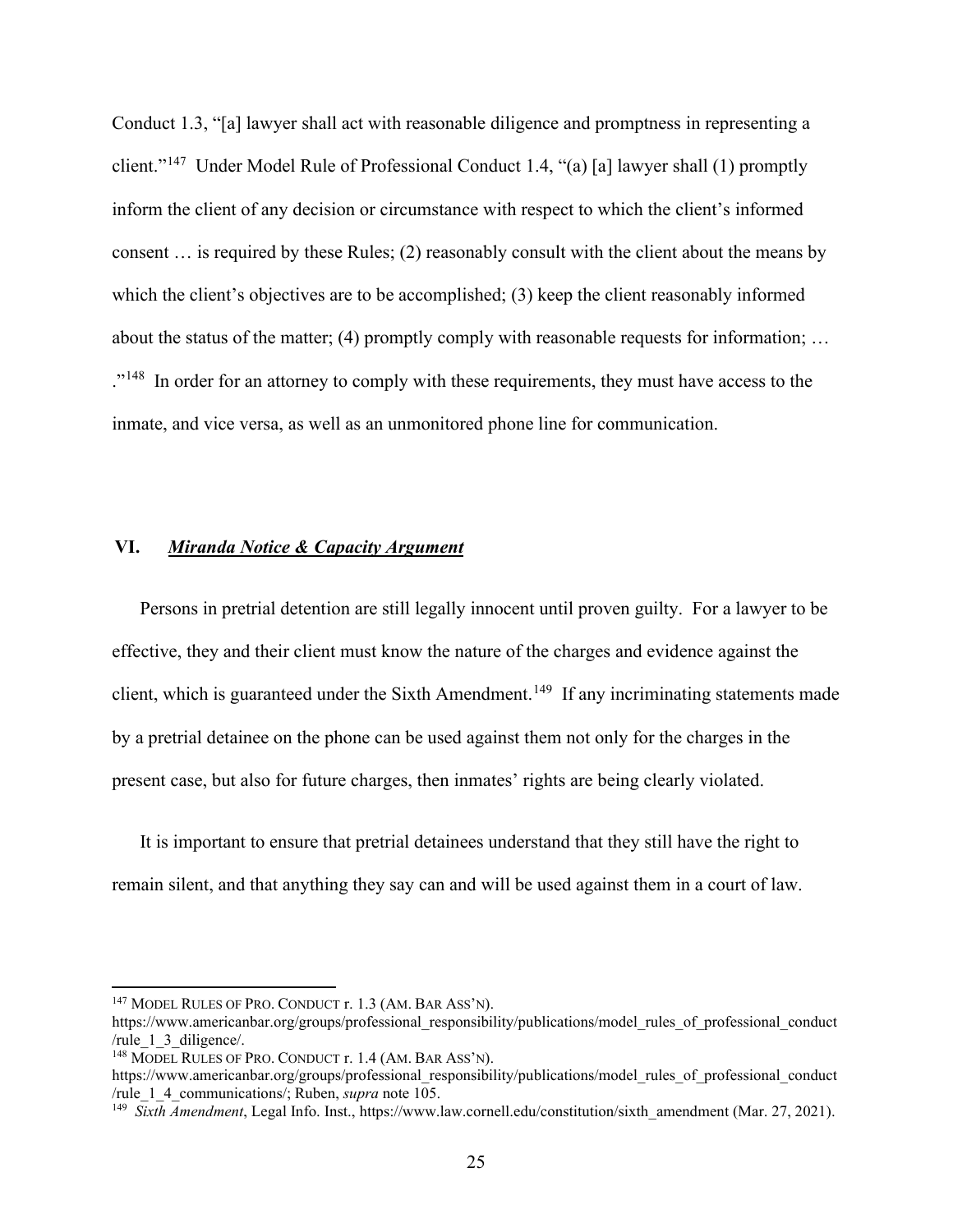The current system is not effectively giving pretrial detainees the *Miranda* rights that they were entitled to upon the moment of their arrests.

By plain definition, for a person to be on notice about something they must be warned or told about it.[150](#page-26-0) However, simply reading an arrestee their *Miranda* rights is not enough to constitute legally sufficient notice.[151](#page-26-1) The Supreme Court's 1979 ruling in *North Carolina v. Butler* firmly established the following: that (1) as said in *Miranda*, silence is not enough for a person to waive their *Miranda* rights, and (2) that courts must presume defendants did not waive their rights in the absence of an affirmative "yes" or other clear inference from the interrogated person's words and actions.[152](#page-26-2) The courts can determine whether an interrogated person *knowingly and voluntarily* waived their rights based on the particular facts and circumstances, including the person's background, experience, and conduct, in the relevant case.<sup>[153](#page-26-3)</sup>

Pretrial detainees have not waived their *Miranda* rights just because they are placed in a detention facility. Under *Edwards v. Arizona*, a presumption was established that once an accused person invokes the *Miranda* right to counsel, and has been held in uninterrupted *Miranda* custody since that first refusal to waive *Miranda* rights, "any waiver of that right in response to a subsequent police attempt at custodial interrogation is involuntary."[154](#page-26-4) Under *Maryland v. Shatzer*, if an accused person is not held in uninterrupted *Miranda* custody for 14

<span id="page-26-0"></span><sup>150</sup> Merriam-Webster Dictionary, Definition of Notice,<https://www.merriam-webster.com/dictionary/on%20notice> (Apr. 27, 2021).

<span id="page-26-1"></span><sup>151</sup> *North Carolina v. Butler*, 441 U.S. 369 (1979).

<span id="page-26-2"></span><sup>152</sup> *North Carolina v. Butler*, 441 U.S. 369 (1979); *see also Thompkins v. Berghuis*, 2011 U.S. Dist. LEXIS 22876 (E.D. Mich. 2011).<br><sup>153</sup> North Carolina v. Butler, 441 U.S. 369 (1979).

<span id="page-26-4"></span><span id="page-26-3"></span><sup>153</sup> *North Carolina v. Butler*, 441 U.S. 369 (1979). 154 *Maryland v. Shatzer*, 559 U.S. 98 (2009) (citing *Edwards v. Arizona*, 451 U.S. 477 (1980)).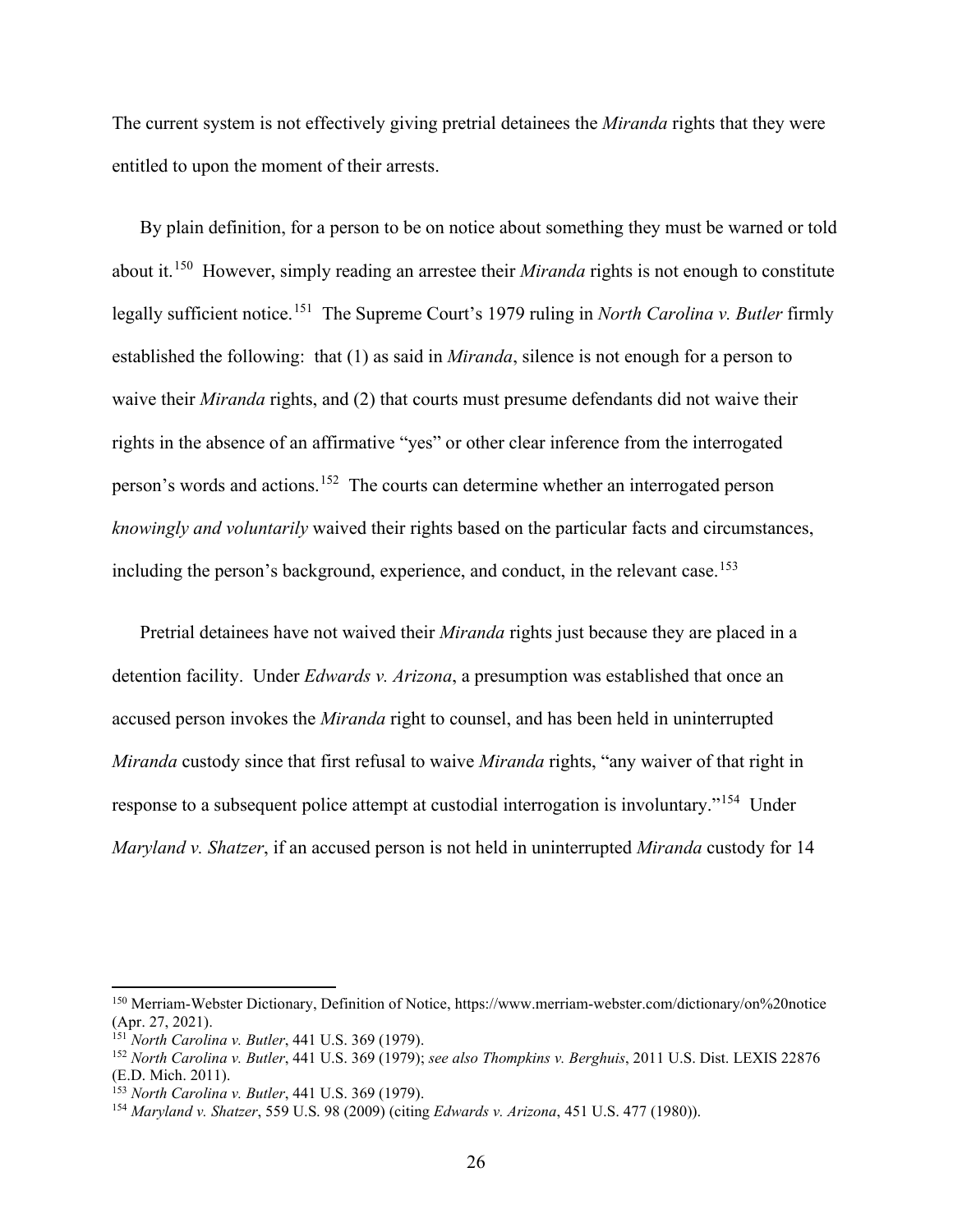days or longer, law enforcement can interrogate them again, but the accused person must be reread their *Miranda* rights.[155](#page-27-0)

*Miranda* rights clearly do not end upon pretrial detention.[156](#page-27-1) Another example of *Miranda*  recognition in pretrial detention is found in email communication procedure.<sup>157</sup> In order to use the TRULINCS email to communicate with their lawyers, inmates are required to sign a form.<sup>[158](#page-27-3)</sup> The form includes a clause stating that the BOP monitors all emails, including legal emails, and the inmate's signature is acknowledgement of this clause.<sup>[159](#page-27-4)</sup> The clause includes the condition that any email sent or received through the TRULINCS system is not protected by attorney-client privilege.[160](#page-27-5) If a person's *Miranda* rights automatically ended upon pretrial detention, then the BOP would not require inmates to sign the form, because the inmates still retain the right to counsel, even if it was previously waived. Four courts have actually ruled that this clause makes the emails "fair game" for the prosecution to read and use as evidence against inmates; yet two courts have prevented prosecutors from doing so, pursuant to no clear authority.<sup>[161](#page-27-6)</sup> However, there is no such form for phone calls.<sup>[162](#page-27-7)</sup> The only written instruments that address the potential

<span id="page-27-2"></span><span id="page-27-1"></span><sup>157</sup> Brandon P. Ruben, *Should the Medium Affect the Message? Legal and Ethical Implications of Prosecutors Reading Inmate-Attorney Email*, 83 FORDHAM L. REV. 2131 (2015); *see also* Off. of. Inspector Gen., CRIMINAL <sup>158</sup> Id.; see also Off. of. Inspector Gen., CRIMINAL CALLS: A REVIEW OF THE BUREAU OF PRISONS' MANAGEMENT OF INMATE TELEPHONE PRIVILEGES (1999), *see also Funding*, Fed. Bureau of Prisons: TRULINCS Topics

<span id="page-27-0"></span><sup>155</sup> Paul William, *How Long do Miranda Rights Last?*, Walling & Klarich, [https://www.wklaw.com/how-long-do](https://www.wklaw.com/how-long-do-miranda-rights-last/)[miranda-rights-last/](https://www.wklaw.com/how-long-do-miranda-rights-last/) (last viewed Apr. 14, 2021); *Maryland v. Shatzer*, 559 U.S. 98 (2010) (also at <https://www.oyez.org/cases/2009/08-680> and [https://www.law.cornell.edu/supct/html/08-680.ZO.html\)](https://www.law.cornell.edu/supct/html/08-680.ZO.html).  $^{156}$   $\bar{L}$ 

<span id="page-27-4"></span><span id="page-27-3"></span>https://www.bop.gov/inmates/trulincs.jsp [\(](https://www.bop.gov/inmates/trulincs.jsp)Apr. 28, 2021). 159 Ruben, *supra* note 157. 160 *Id*. 161 *Id*. 162 *Id*.

<span id="page-27-5"></span>

<span id="page-27-6"></span>

<span id="page-27-7"></span>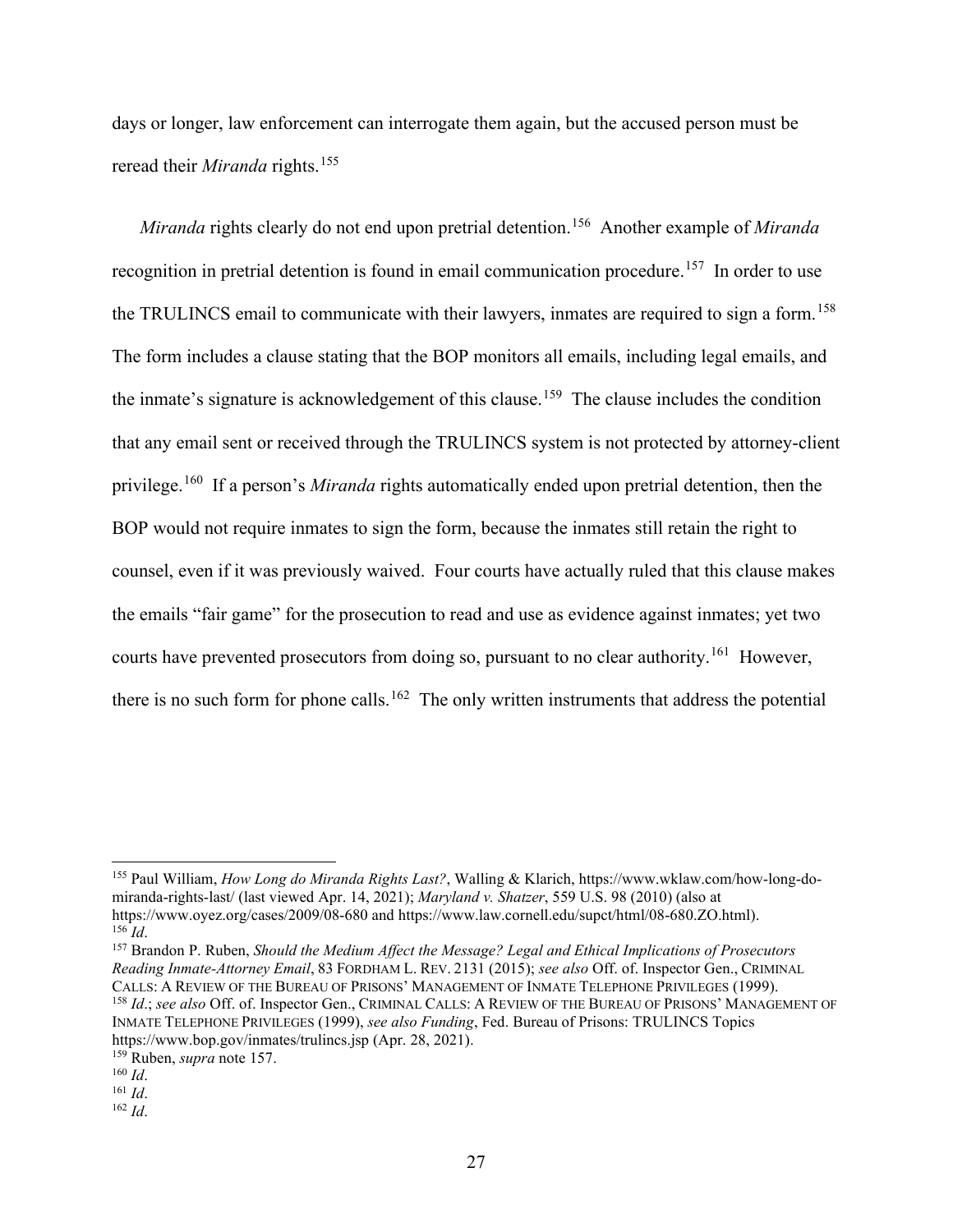for the inmates' phone call content to be used against them are the signs near the telephones and the BOP Inmate Handbook.<sup>[163](#page-28-0)</sup>

*Miranda* rights should extend unless and until a pretrial detainee is found guilty by a court for the crime which they have been accused of. *Miranda* was litigated to resolve issues of law enforcement coercing accused persons into confessing, which contradicted their constitutional rights. By listening to all inmates' calls, the BOP is coercing them into confessing past crimes, future crimes, and even hypothetical crimes, meaning crimes that they "say" they will do, but may have no intention of doing, and in fact may never do.

The BOP Inmate Handbook states clearly and unequivocally that all calls, with the exception of properly placed calls to inmates' attorneys, are monitored.<sup>[164](#page-28-1)</sup> However, it is unknown when the inmates receive the Handbook, the Handbook contains legal jargon that is not defined, and the Handbook is only printed in a limited number of languages.<sup>165</sup> Laypersons cannot be expected to understand legal jargon without explanation and especially cannot be expected to understand this jargon in a language they do not understand. There are also no provisions for emergency situations in which an inmate may need to or must call their attorney.<sup>166</sup>

The Operations Order of the New York City Department of Correction outlines the institution's policy and procedures for recording and monitoring inmate telephone calls.<sup>[167](#page-28-4)</sup> Under the Order, the Department "'shall record all inmate telephone calls and retain these recordings,' with the exception of calls to inmates' attorneys and other persons similarly

<span id="page-28-0"></span><sup>163</sup> *Inmate Information Handbook*, FEDERAL BUREAU OF PRISONS,

[https://www.bop.gov/locations/institutions/spg/SPG\\_aohandbook.pdf](https://www.bop.gov/locations/institutions/spg/SPG_aohandbook.pdf) (last updated Nov. 2012).  $^{164}$  *Id*.

<span id="page-28-2"></span><span id="page-28-1"></span><sup>165</sup> *Id*.

<span id="page-28-3"></span><sup>166</sup> *Id*.

<span id="page-28-4"></span><sup>167</sup> *People v. Johnson*, 51 N.E.3d 545 (N.Y. 2016).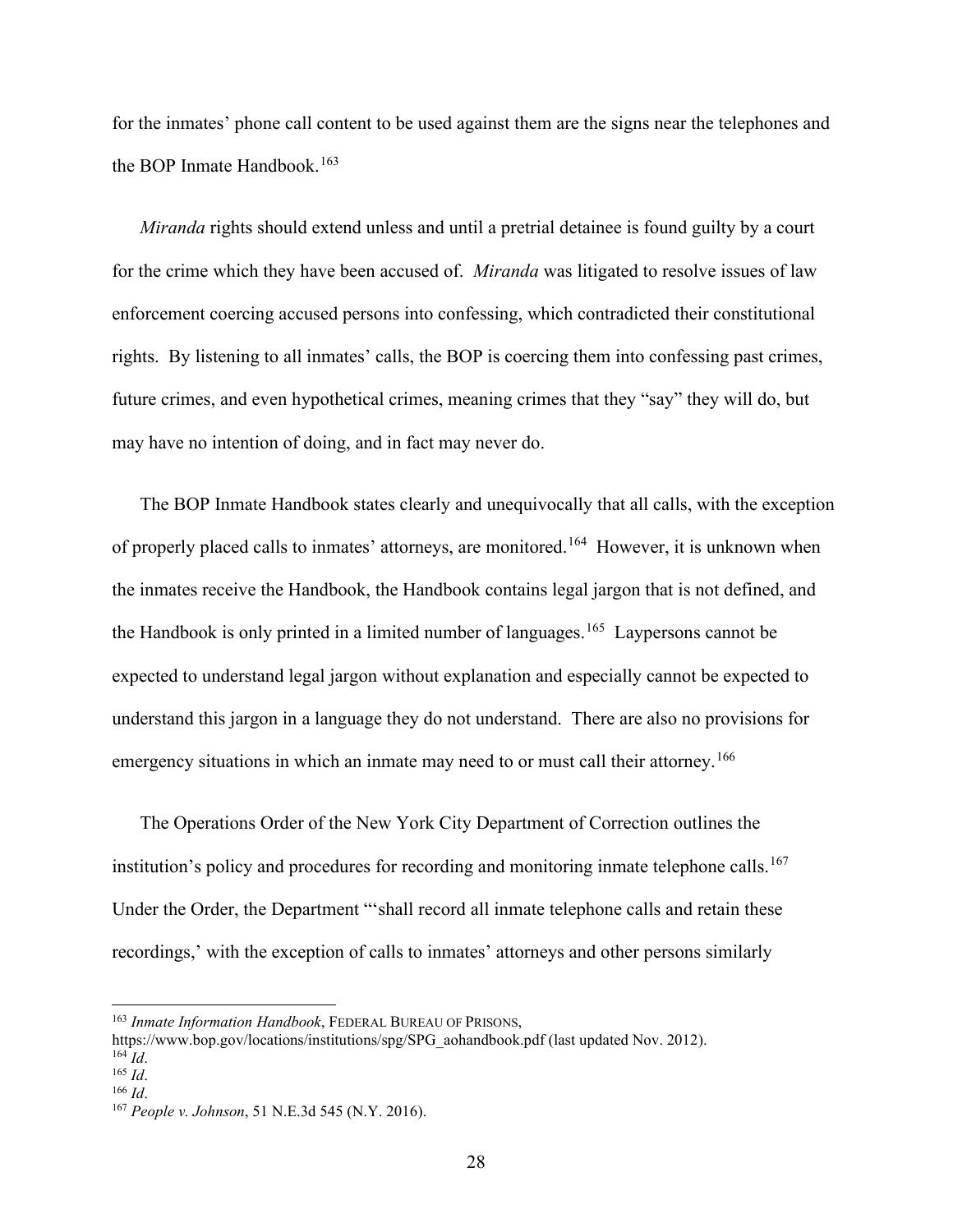included in the Department's 'Do Not Record List.'"[168](#page-29-0) The Order also requires three different notices to advise inmates that their telephone calls may be recorded and/or monitored.<sup>169</sup> One notice is in the Inmate Handbook, which states "[a]ll calls, except for calls with your attorney or other privileged calls, may be monitored and/or recorded by the Department for security purposes. … Your use of the telephone in a Department facility constitutes your implied consent to such monitoring."[170](#page-29-2) A second notice is "contained in signs posted near the telephones available for inmate use, and states in English and Spanish that: 'Inmate telephone conversations are subject to electronic recording and/or monitoring in accordance with Departmental policy. An inmate's use of institutional telephones constitutes consent to this recording and/or monitoring."<sup>[171](#page-29-3)</sup> A third notice is "played in English and Spanish at the beginning of each call, and informs the inmate that 'this call may be recorded and monitored.'"[172](#page-29-4) The signs may advise the inmates of the potential for recording and monitoring, but they are inconsistent with each other. The Inmate Handbook and the phone call say that the calls *may* be recorded, while the signs near the telephones say that the calls *are subject to* recording. The notices should all use the same, plain, language. The three notices also do not advise inmates of their *Miranda* rights, and this lack of notice gives way to unintentional, coerced self-incrimination, as well as a pathway for the prosecution to use the inmates' conversations against them in the case they were arrested for and in new cases.

<span id="page-29-0"></span><sup>168</sup> *Id*.

<span id="page-29-1"></span><sup>169</sup> *Id*.

<span id="page-29-2"></span><sup>170</sup> *Inmate Handbook*, N.Y.C. D.O.C.,

<span id="page-29-3"></span>[https://www1.nyc.gov/assets/doc/downloads/pdf/inmate\\_hand\\_book\\_english.pdf](https://www1.nyc.gov/assets/doc/downloads/pdf/inmate_hand_book_english.pdf) (last updated Dec. 2007). <sup>171</sup> *People v. Johnson*, 51 N.E.3d 545 (N.Y. 2016). 172 *Id*.

<span id="page-29-4"></span>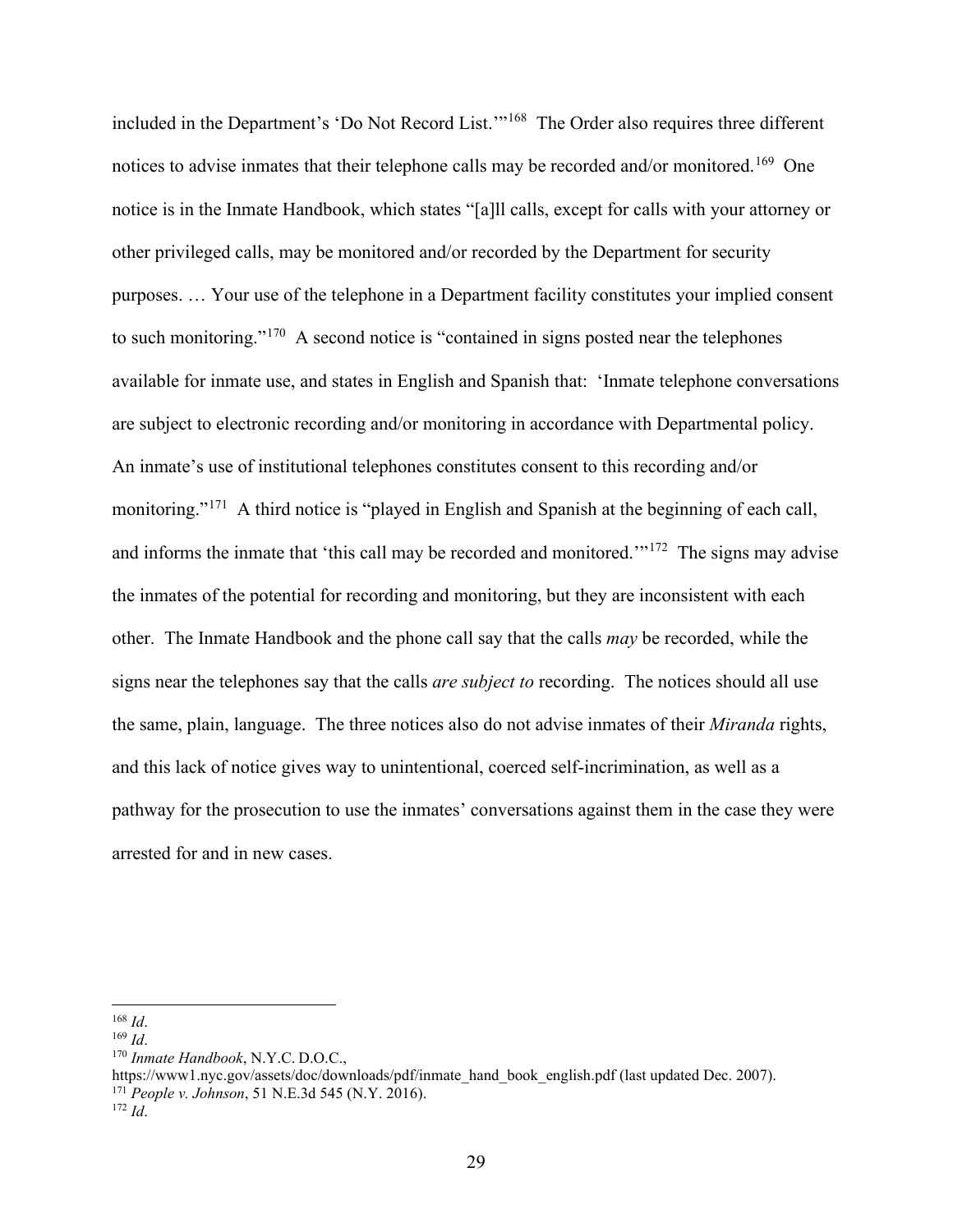### **VII.** *Counterargument*

Arguments against guaranteeing pretrial detainees their *Miranda* rights include restrictions for rightful reasons. Some courts refuse to recognize a First Amendment right to telephone access, but even the courts that do recognize such a right agree that the access can be severely limited.<sup>173</sup> The legality of a prison's limitations on the right to communicate with the outside world are determined by a four-part test, also called the "*Turner* reasonableness standard."[174](#page-30-1) Even though inmates have the right to communicate with the outside world, this right is limited to ensure prison security and general public safety, which are legitimate *Turner* standard reasons for restriction.<sup>[175](#page-30-2)</sup> The Court asks whether: "(1) the prison regulation is rationally related to a legitimate government interest, (2) there is an alternative way for the incarcerated person or outside communicator to exercise the right even with the restriction in place, (3) the burden or cost to the prison is too great if the right is accommodated, (4) there are no readily available alternative options that the prison could put in place."<sup>[176](#page-30-3)</sup> However, restrictions outgoing general correspondence and legal mail are not considered under this test because while prison officials may not restrict the right to communicate without reason, they may legally do so when exercising that right may endanger the prison's order or security, or the rehabilitation of incarcerated people.[177](#page-30-4) Courts tend to uphold restrictions on telephone use unless the restrictions "eliminate telephone access entirely or get in the way of attorney representation."[178](#page-30-5) 

<span id="page-30-0"></span><sup>173</sup> Colum. Hum. Rts. L. Rev., A Jailhouse Lawyer's Manual, ch. 19, (12th ed. 2021),

http://jlm.law.columbia.edu/files/2021/02/26.-Chapter-19.pdf; *see also* Ruben *supra* note 105 (addresses privacy with attorney conversations only).

<span id="page-30-1"></span><sup>174</sup> Colum. Hum. Rts. L. Rev., A Jailhouse Lawyer's Manual, ch. 19, (12th ed. 2021), http://jlm.law.columbia.edu/files/2021/02/26.-Chapter-19.pdf. 175 *Id*. 176 *Id*. 177 *Id*. 178 *Id*.

<span id="page-30-2"></span>

<span id="page-30-3"></span>

<span id="page-30-5"></span><span id="page-30-4"></span>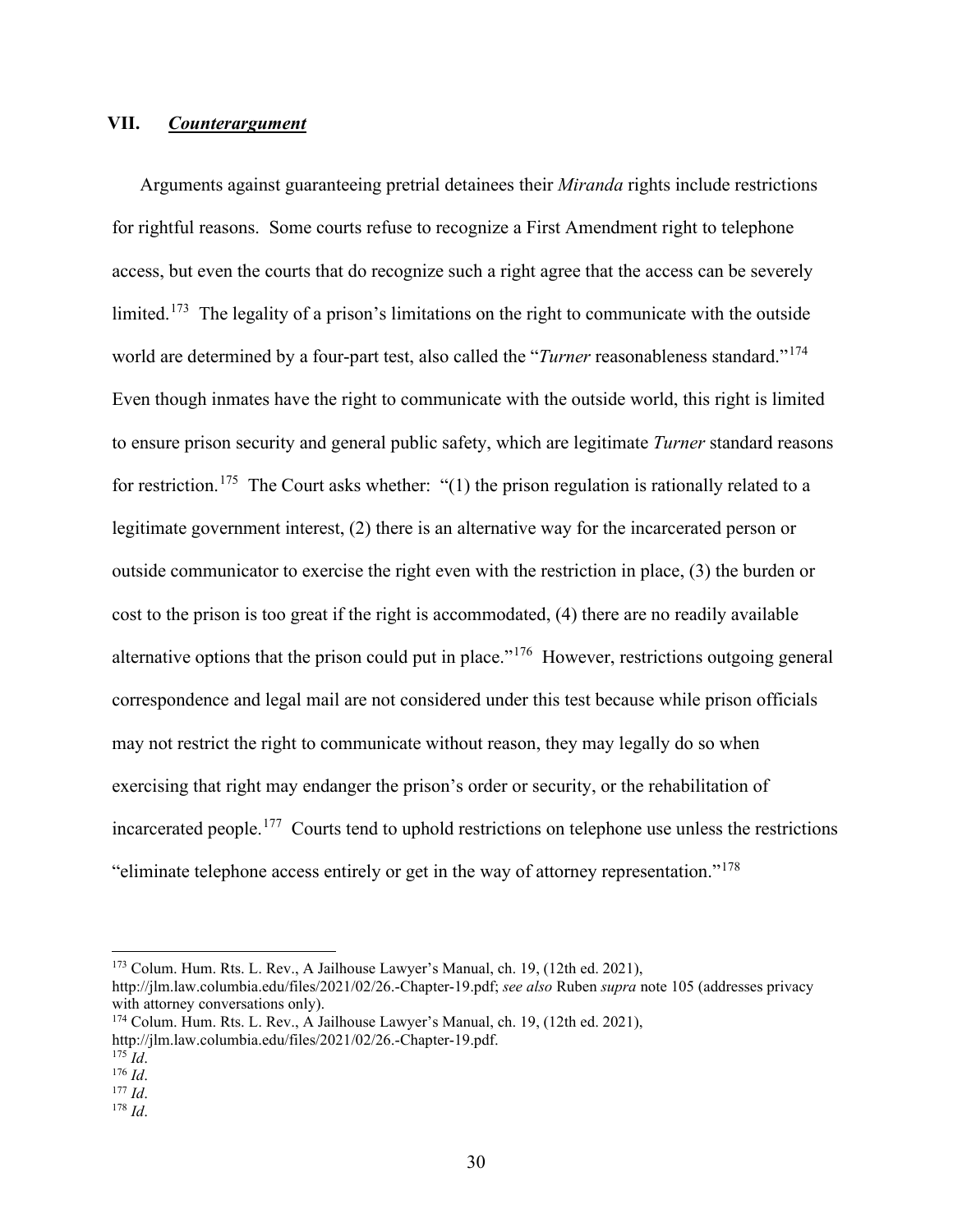Additionally, inmates' Fourth Amendment privacy rights have not been found violated by call monitoring because (1) there is no reasonable expectation of privacy in outbound calls from prison and (2) incarcerated people are considered to have consented to monitoring when they are made aware of the surveillance, either by signs near the telephones or information handbooks.<sup>[179](#page-31-0)</sup> The exception to this general rule is unmonitored phone calls between an incarcerated person and their attorney, so long as the phone calls are arranged in advance.<sup>[180](#page-31-1)</sup> If attorney-inmate calls are not arranged in advance, it can be monitored like any other call.<sup>181</sup> The rationale behind monitoring attorney-inmate calls that were not arranged in advance is that inmates have the alternative of using the mail to confidentially correspond with their attorneys.<sup>[182](#page-31-3)</sup>

While prison security and general public safety can be legitimate reasons for restricting rights, they should not outweigh an individual's constitutional rights unless, perhaps, there is a known or reasonable certainty of an immediate threat. Constitutional rights are sacred and should be upheld in every situation possible. Additionally, though an inmate's privacy rights may not be violated by call monitoring, their right to effective attorney representation may be violated.<sup>[183](#page-31-4)</sup> Inmates should have uninhibited access to their lawyers, because information must be exchanged both ways, and because attorneys are held to strict court deadlines as well as standards of promptness.<sup>[184](#page-31-5)</sup> Delaying inmates' access to their attorneys so that the calls can be

<span id="page-31-5"></span><sup>184</sup> MODEL RULES OF PRO. CONDUCT r. 1.1 (AM. BAR ASS'N).

[https://www.americanbar.org/groups/professional\\_responsibility/publications/model\\_rules\\_of\\_professional\\_conduct](https://www.americanbar.org/groups/professional_responsibility/publications/model_rules_of_professional_conduct/rule_1_1_competence/) [/rule\\_1\\_1\\_competence/;](https://www.americanbar.org/groups/professional_responsibility/publications/model_rules_of_professional_conduct/rule_1_1_competence/) MODEL RULES OF PRO. CONDUCT r. 1.3 (AM. BAR ASS'N).

<span id="page-31-0"></span><sup>179</sup> *Id*.

<span id="page-31-1"></span><sup>180</sup> *Id*.

<span id="page-31-2"></span><sup>181</sup> *Id*.

<sup>182</sup> *Id*.

<span id="page-31-4"></span><span id="page-31-3"></span><sup>183</sup> *Id*.

[https://www.americanbar.org/groups/professional\\_responsibility/publications/model\\_rules\\_of\\_professional\\_conduct](https://www.americanbar.org/groups/professional_responsibility/publications/model_rules_of_professional_conduct/rule_1_3_diligence/) [/rule\\_1\\_3\\_diligence/;](https://www.americanbar.org/groups/professional_responsibility/publications/model_rules_of_professional_conduct/rule_1_3_diligence/) Model Rules of Pro. Conduct (small caps) r. 1.4 (Am. Bar Ass'n [small

caps]). https://www.americanbar.org/groups/professional\_responsibility/publications/model\_rules\_of\_professional [conduct/rule\\_1\\_4\\_communications/.](https://www.americanbar.org/groups/professional_responsibility/publications/model_rules_of_professional_conduct/rule_1_4_communications/)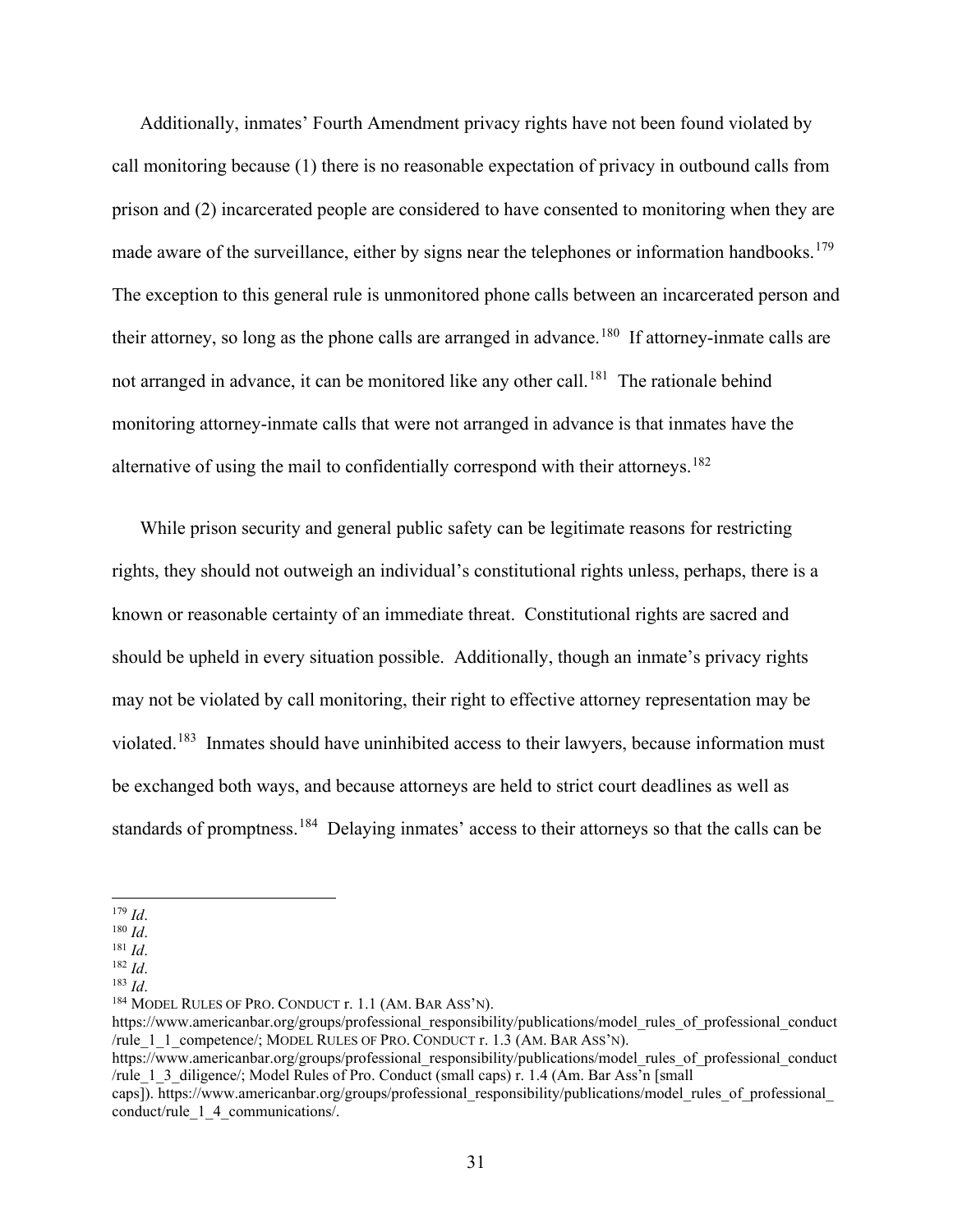arranged in advance, with no other unmonitored alternative besides mail, is unconstitutional and impedes lawyers' abilities to do their jobs. Technology has evolved beyond mail, which is one of the slowest forms of communication, notwithstanding the fact that mail must be checked by prison officials before it is sent and received.<sup>185</sup>

The concurrence in *People v. Johnson* gives alternate reasons as to why the facility had the right to record the phone conversations, but it also addresses the fact that pretrial detainees are legally innocent until proven guilty.<sup>[186](#page-32-1)</sup> The only purpose of pretrial detention is supposed to be to ensure that accused persons appear at trial. "[T]heir liberty may not be restrained more than necessary to accomplish that result."<sup>[187](#page-32-2)</sup> People who cannot afford bail should not be stripped of their rights. That becomes economic and class discrimination in a system which is supposed to be equal for all.<sup>[188](#page-32-3)</sup>

<span id="page-32-0"></span><sup>185</sup> Colum. Hum. Rts. L. Rev., A Jailhouse Lawyer's Manual, ch. 19, (12th ed. 2021). 186 *People v. Johnson*, 51 N.E.3d 545 (N.Y. 2016).

<span id="page-32-2"></span><span id="page-32-1"></span><sup>187</sup> *People v. Johnson*, 51 N.E.3d 545 (N.Y. 2016); *see also Cooper v. Morin*, 399 N.E. 2d 1188 (N.Y. 1979).

<span id="page-32-3"></span><sup>&</sup>lt;sup>188</sup> Bail reform has started to solve some instances of this issue.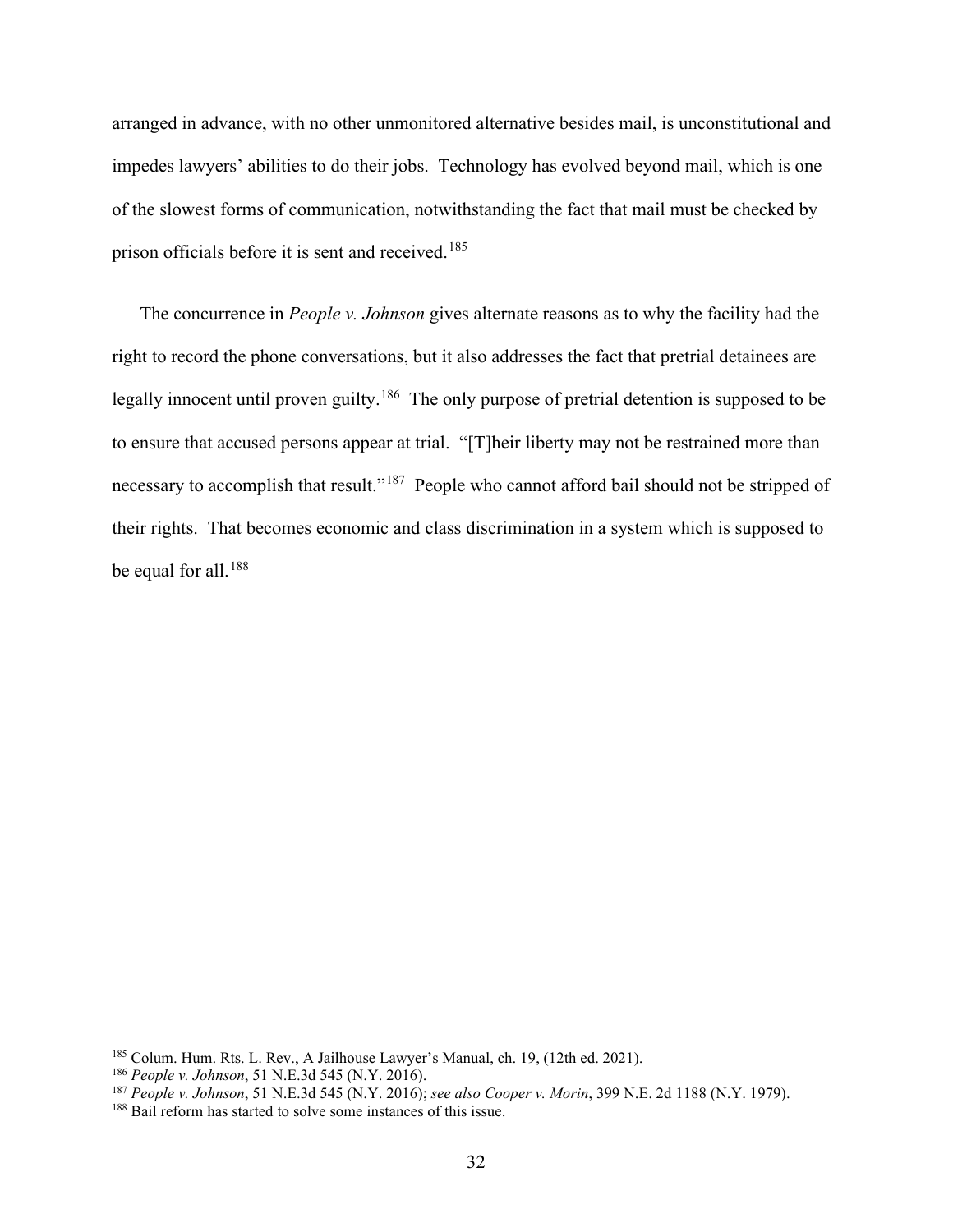### **VIII.** *Humanitarian Argument*

In 2015, a Supreme Court ruling "reinforce[d] the principle that the authorities must protect prisoners in pretrial detention--who are of course innocent of any crime until proven guilty in court."<sup>189</sup> The Court recognized that "'individuals awaiting trial are particularly vulnerable to government abuse and should not be forced to prove that their alleged abusers intend to harm them in order to claim their rights were violated."<sup>[190](#page-33-1)</sup> This ruling was partially based on the United Nations Standard Minimum Rules for the Treatment of Prisoners<sup>[191](#page-33-2)</sup>, also known as the Mandela Rules, which "also clearly and repeatedly state that the prison system shall not aggravate detainee's [sic] suffering unless justifiable, and, finally, that 'in no circumstances may restrictions or disciplinary sanctions amount to torture or other cruel, inhuman, or degrading treatment or punishment."<sup>[192](#page-33-3)</sup>

Specifically, Rule 3 of the Mandela Rules states: "Imprisonment and other measures that result in cutting off persons from the outside world are afflictive by the very fact of taking from these persons the right of self-determination by depriving them of their liberty. Therefore, the prison system shall not, except as incidental to justifiable separation or the maintenance of

<span id="page-33-0"></span><sup>189</sup> Marina Ilminska, *A U.S. Supreme Court Ruling Strengthens Rights of Pretrial Detainees*, OPEN SOC'Y JUST. INITIATIVE, (Jul. 16, 2015) [https://www.justiceinitiative.org/voices/us-supreme-court-ruling-strengthens-rights-](https://www.justiceinitiative.org/voices/us-supreme-court-ruling-strengthens-rights-pretrial-detainees)

<span id="page-33-2"></span><span id="page-33-1"></span><sup>&</sup>lt;sup>190</sup> *Id*.<br><sup>191</sup> Comm'n on Crime Prevention and Crim. Just., 24th Sess., Agenda item 6 (Vienna, 18-22, May 2015) [https://cdn.penalreform.org/wp-content/uploads/2015/05/MANDELA-RULES.pdf.](https://cdn.penalreform.org/wp-content/uploads/2015/05/MANDELA-RULES.pdf) 192 Marina Ilminska, *A U.S. Supreme Court Ruling Strengthens Rights of Pretrial Detainees*, OPEN SOC'Y JUST.

<span id="page-33-3"></span>INITIATIVE, (Jul. 16, 2015) [https://www.justiceinitiative.org/voices/us-supreme-court-ruling-strengthens-rights](https://www.justiceinitiative.org/voices/us-supreme-court-ruling-strengthens-rights-pretrial-detainees)[pretrial-detainees.](https://www.justiceinitiative.org/voices/us-supreme-court-ruling-strengthens-rights-pretrial-detainees)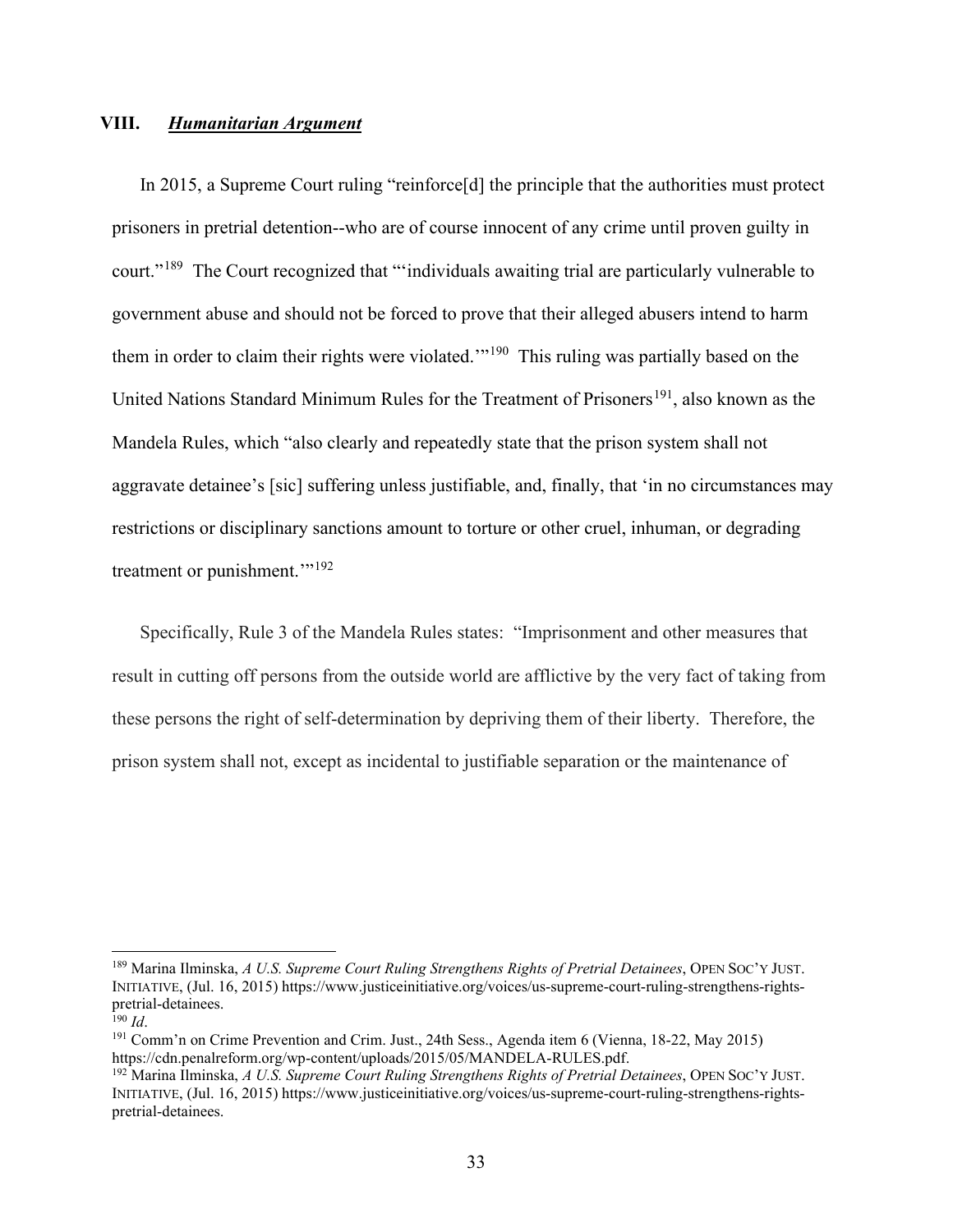discipline, aggravate the suffering inherent in such a situation."<sup>193</sup> Unintentional, coerced waiver of *Miranda* rights fundamentally aggravates the suffering in incarceration.<sup>[194](#page-34-1)</sup>

There is no place for pretrial detainees to safely speak about their situations without accidentally waiving their *Miranda* rights in the current situation. Not only is the trial traumatic, but so is the pretrial detention itself, especially when taken in consideration with the loss of significant rights. Pretrial detainees are denied the comforts of home, family, and connection to other human beings, all without being proven legally guilty. Forcing people into such a situation, with no realistic alternatives for phone calls, is aggravating the suffering that they are already experiencing in incarceration. The decline in inmates' mental health and the probability of increased prison time both violate the Mandela Rules. Additionally, since pretrial detainees also must pay for their calls, they should have the right to speak freely to persons on the outside world. Some pretrial detainees will not be convicted and will not be incarcerated. No one should be denied basic facets of humanity, no matter their conviction status, and it is unacceptable to treat pretrial detainees in this way. Even though they are not guilty in the eyes of the law, they are not treated much differently from convicted prisoners. Pretrial detainees need uninhibited access to the outside world, and especially to their lawyers.

<span id="page-34-1"></span><span id="page-34-0"></span><sup>193</sup> Comm'n on Crime Prevention and Crim. Just., 24th Sess., Agenda item 6 (Vienna, 18-22, May 2015) [https://cdn.penalreform.org/wp-content/uploads/2015/05/MANDELA-RULES.pdf.](https://cdn.penalreform.org/wp-content/uploads/2015/05/MANDELA-RULES.pdf) 194 *Id*.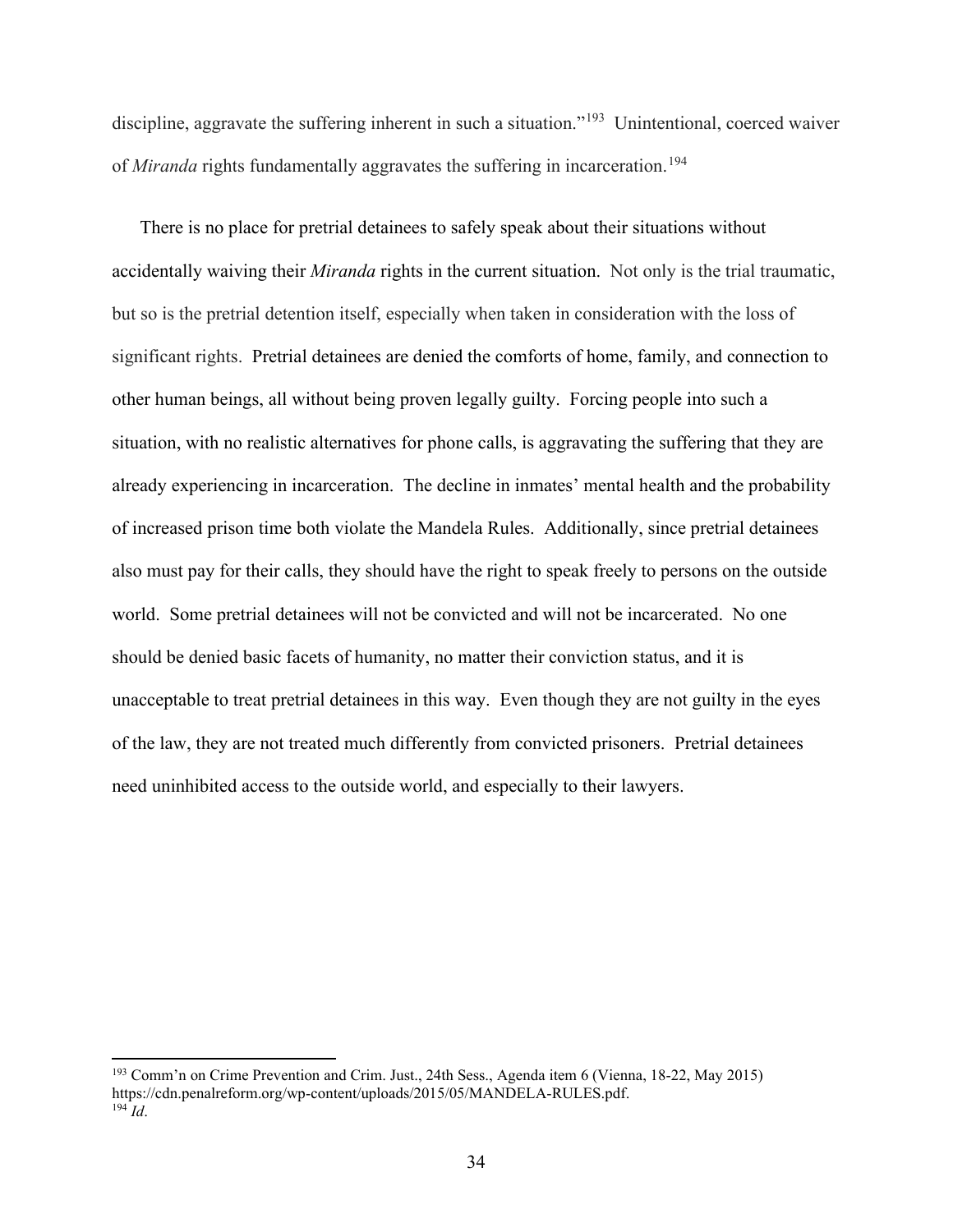## **IX.** *Solutions*

A separate phone that is always unmonitored is one way to preserve pretrial detainees' constitutional rights. This way, the calls will not have to be arranged in advance, the difficulty in setting up the unmonitored phone calls is minimized, and inmates will have more immediate access to their attorneys.<sup>195</sup> The use of pre-approved calling lists can continue, so that inmates can only call their attorneys from that phone.<sup>196</sup> The BOP would be able to see the phone records if necessary, to ensure that the inmates are only speaking to their attorneys on this phone. At the same time, the inmates' constitutional rights would be protected because the BOP would not have access to an actual recording of the calls to the inmates' attorneys. Technology has evolved beyond what it was when ITS and ITS II were first introduced.<sup>197</sup>

If the use of these phone call recordings is going to continue, there should be a system with clear-cut rules, including adequate notice to the detainee and paperwork to be filled out by the prosecutor before the recordings are released. The procedure for receiving the recorded phone calls should be cleared up, and prosecutors should be mandated to adhere to that procedure.<sup>198</sup> Even if there is no federal or state law that changes the procedure, prosecutors' offices should strive to be transparent, to preserve trust in the justice system, and to preserve constitutional rights, which are of the utmost importance in this country. Additionally, the BOP should post *Miranda* warnings under the signs that are near the phones and add the same to the BOP Inmate

<span id="page-35-0"></span><sup>&</sup>lt;sup>195</sup> Brandon P. Ruben, Should the Medium Affect the Message? Legal and Ethical Implications of Prosecutors Reading Inmate-Attorney Email, 83 FORDHAM L. REV. 2131 (2015).

<span id="page-35-1"></span><sup>196</sup> Off. of. Inspector Gen., CRIMINAL CALLS: A REVIEW OF THE BUREAU OF PRISONS' MANAGEMENT OF INMATE TELEPHONE PRIVILEGES (1999).

<span id="page-35-2"></span><sup>197</sup> *Id*.

<span id="page-35-3"></span><sup>198</sup> *People v. Johnson*, 51 N.E.3d 545 (N.Y. 2016).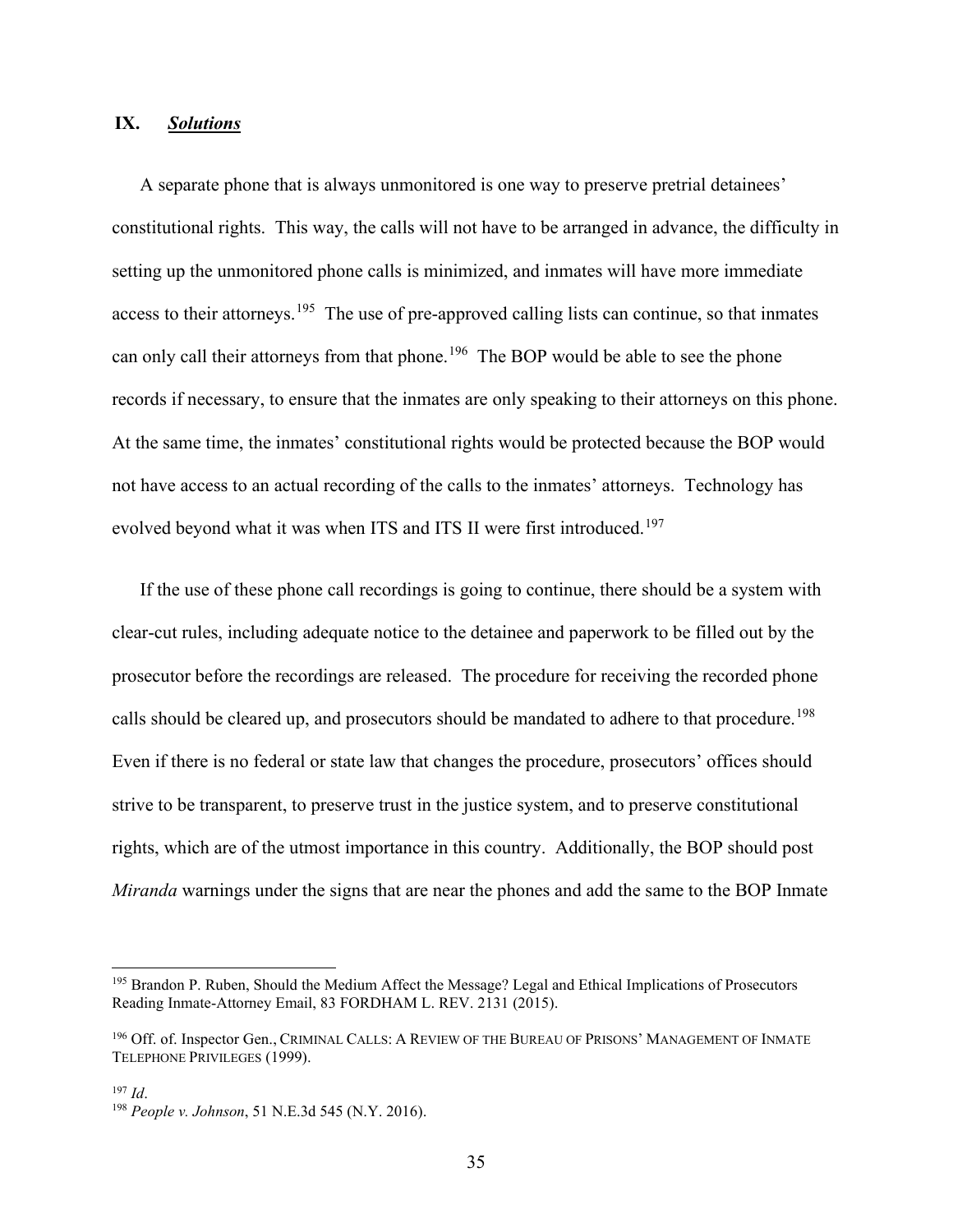Handbook.<sup>199</sup> These can serve as a reminder to pretrial detainees that they are entitled to these rights and will give them a chance to ask for clarification, if needed.

The signs and the BOP Inmate Handbook must also be in plain English, consistent with each other, and readily available once a person is placed in detention.<sup>200</sup> The signs and the Handbooks should be available in commonly spoken languages. If a Handbook is unavailable in an inmate's specific language, then an interpreter should be made available as soon as possible to assist the inmate in reading the Inmate Handbook and the signs. This can be accomplished through volunteer organizations, volunteer attorneys, and even volunteer law students. The text of the signs can even be written in the Handbooks, with their locations clearly stated in text and on a map. Legal jargon should be limited, and if its use is necessary, then each term should be clearly defined.

The outgoing message on the calls can also include a *Miranda* warning to help ensure that pretrial detainees are aware of their rights. However, it should be noted that this may not be sufficient to satisfy the actual knowledge part of notice, because someone can hear something and say "yes" but not actually understand what they are agreeing to. There should also be options for the outgoing message to be read in multiple languages and an interpreter on call in case the options do not cover the language a specific inmate speaks.

<span id="page-36-0"></span><sup>199</sup> *Id*.; *see also Inmate Information Handbook*, FEDERAL BUREAU OF PRISONS,

<span id="page-36-1"></span>https://www.bop.gov/locations/institutions/spg/SPG\_aohandbook.pdf (last updated Nov. 2012). 200 *Id*.; *see also Inmate Information Handbook*, FEDERAL BUREAU OF PRISONS,

[https://www.bop.gov/locations/institutions/spg/SPG\\_aohandbook.pdf](https://www.bop.gov/locations/institutions/spg/SPG_aohandbook.pdf) (last updated Nov. 2012).